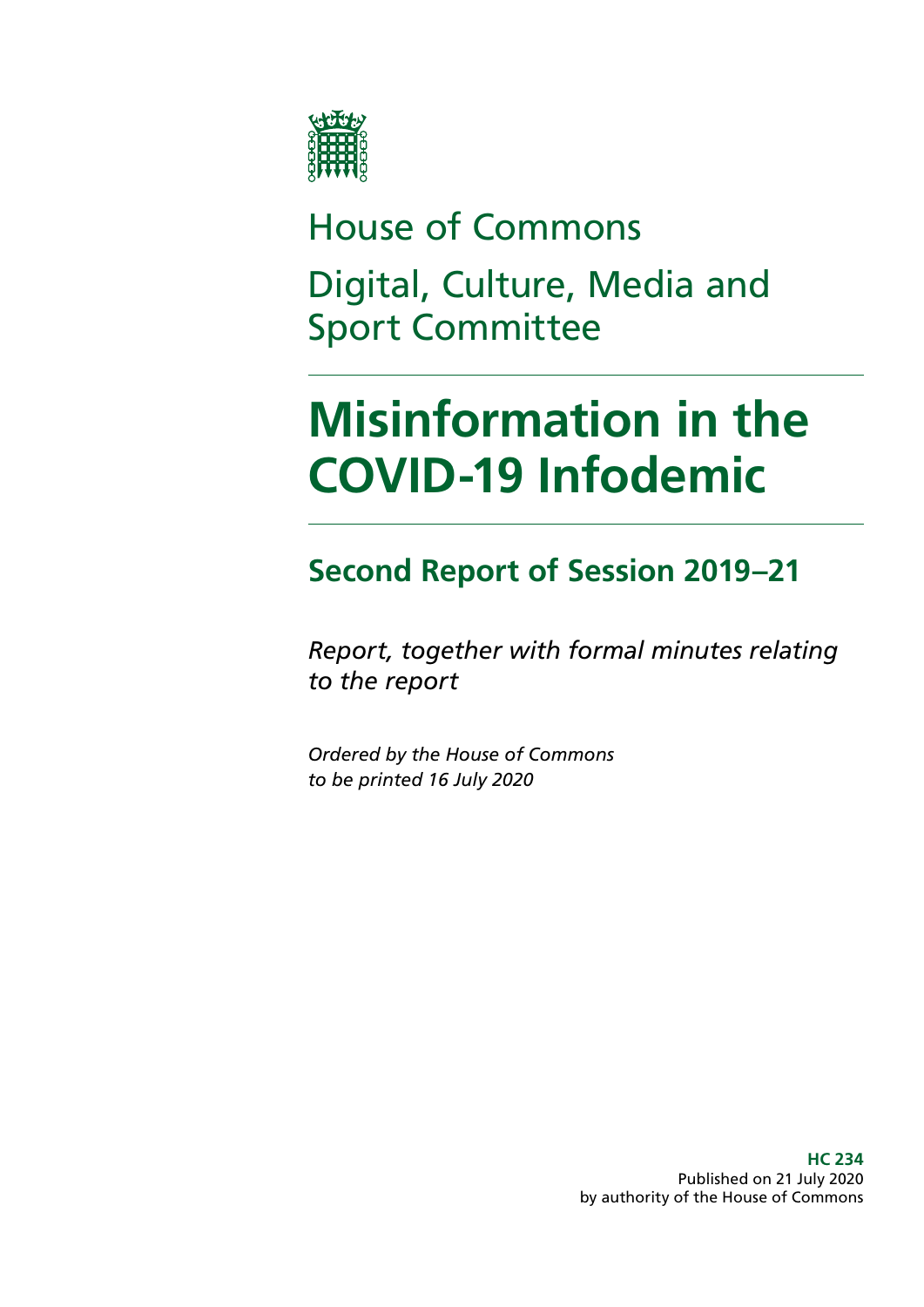### **Digital, Culture, Media and Sport Committee**

The Digital, Culture, Media and Sport Committee is appointed by the House of Commons to examine the expenditure, administration and policy of the Department for Digital, Culture, Media and Sport and its associated public bodies.

#### **Current membership**

[Julian Knight MP](https://www.parliament.uk/biographies/commons/julian-knight/4410) (*Conservative, Solihull*) *(Chair)* [Kevin Brennan MP](https://members.parliament.uk/member/1400/contact) *(Labour, Cardiff West)* [Steve Brine MP](https://members.parliament.uk/member/4067/contact) *(Conservative, Winchester)* [Philip Davies MP](https://members.parliament.uk/member/1565/contact) *(Conservative, Shipley)* [Alex Davies-Jones MP](https://members.parliament.uk/member/4849/contact) (*Labour, Pontyprid*d) [Clive Efford MP](https://www.parliament.uk/biographies/commons/clive-efford/165) (*Labour, Eltham*) [Julie Elliott MP](https://www.parliament.uk/biographies/commons/julie-elliott/4127) (*Labour, Sunderland Central*) [Rt Hon Damian Green MP](https://members.parliament.uk/member/76/contact) *(Conservative, Ashford)* [Rt Hon Damian Hinds MP](https://members.parliament.uk/member/3969/contact) *(Conservative, East Hampshire)* [John Nicolson MP](https://members.parliament.uk/member/4415/contact) *(Scottish National Party, Ochil and South Perthshire)* [Giles Watling MP](https://www.parliament.uk/biographies/commons/giles-watling/4677) (*Conservative, Clacton*)

#### **Powers**

The Committee is one of the departmental select committees, the powers of which are set out in House of Commons Standing Orders, principally in SO No 152. These are available on the internet via [www.parliament.uk.](https://www.parliament.uk/)

#### **Publication**

© Parliamentary Copyright House of Commons 2019. This publication may be reproduced under the terms of the Open Parliament Licence, which is published at [www.parliament.uk/copyright](https://www.parliament.uk/copyright).

Committee reports are published on the Committee's website at [www.parliament.uk/dcmscom](https://www.parliament.uk/business/committees/committees-a-z/commons-select/digital-culture-media-and-sport-committee/) and in print by Order of the House.

Evidence relating to this report is published on the [inquiry publications page](https://committees.parliament.uk/work/232/online-harms-and-disinformation/publications/) of the Committee's website.

#### **Committee staff**

The current staff of the Committee are Keely Bishop (Committee Assistant), Andy Boyd (Senior Committee Assistant), Chloe Challender (Clerk), Conor Durham (Committee Specialist), Lois Jeary (Committee Specialist), Charlotte Swift (Second Clerk), Anne Peacock (Senior Media and Communications Officer) and Gina Degtyareva (Media and Communications Officer).

#### **Contacts**

All correspondence should be addressed to the Clerk of the Digital, Culture, Media and Sport Committee, House of Commons, London SW1A 0AA. The telephone number for general enquiries is 020 7219 6188; the Committee's email address is [cmscom@parliament.uk](mailto:cmscom%40parliament.uk?subject=)

You can follow the Committee on Twitter using [@CommonsDCMS](https://twitter.com/CommonsDCMS).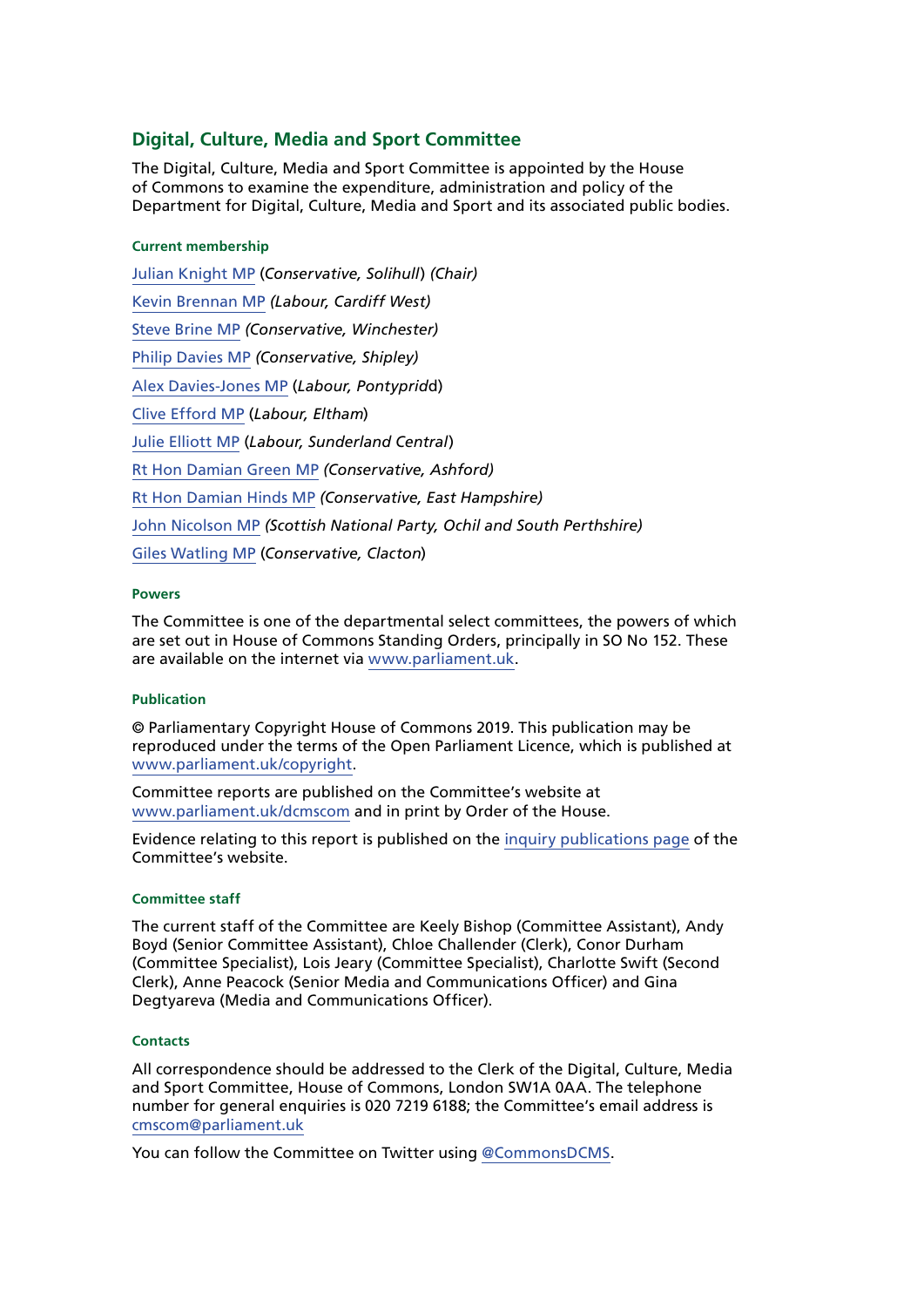# **Contents**

| <b>Summary</b> |                                                               | 3  |
|----------------|---------------------------------------------------------------|----|
| 1              | <b>Introduction</b>                                           | 5  |
|                | Inquiry origins and scope                                     | 5  |
|                | Causes of the infodemic                                       | 6  |
|                | Foreign actors                                                | 6  |
|                | Financial gain                                                | 6  |
|                | <b>Good intentions</b>                                        | 7  |
|                | Impact of misinformation                                      | 7  |
|                | Public health impact                                          | 7  |
|                | 5G conspiracies                                               | 7  |
|                | Impact on frontline health workers                            | 8  |
|                | Legislative context                                           | 8  |
|                | Online harms legislation                                      | 8  |
|                | Freedom of expression                                         | 10 |
| 2              | <b>Tech companies' response</b>                               | 13 |
|                | Monetising misinformation                                     | 13 |
|                | The role of algorithms                                        | 13 |
|                | Transparency in advertising                                   | 14 |
|                | <b>Funding false narratives</b>                               | 15 |
|                | Funding quality journalism                                    | 16 |
|                | Platform policies against misinformation                      | 16 |
|                | Identifying and reporting misinformation                      | 19 |
|                | Automated flagging vs human reporting                         | 19 |
|                | Bots and 'blue ticks'                                         | 22 |
|                | Stopping the spread: labelling and 'correct the record' tools | 25 |
| 3              | <b>Public sector response</b>                                 | 28 |
|                | <b>Public service broadcasters</b>                            | 28 |
|                | The turn to public service broadcasting                       | 28 |
|                | <b>Beyond broadcasting</b>                                    | 29 |
|                | <b>UK Government</b>                                          | 30 |
|                | <b>Counter Disinformation Unit</b>                            | 30 |
|                | Engagement with social media companies                        | 33 |
|                | Offline solutions                                             | 33 |
|                | Implication for online harms                                  | 34 |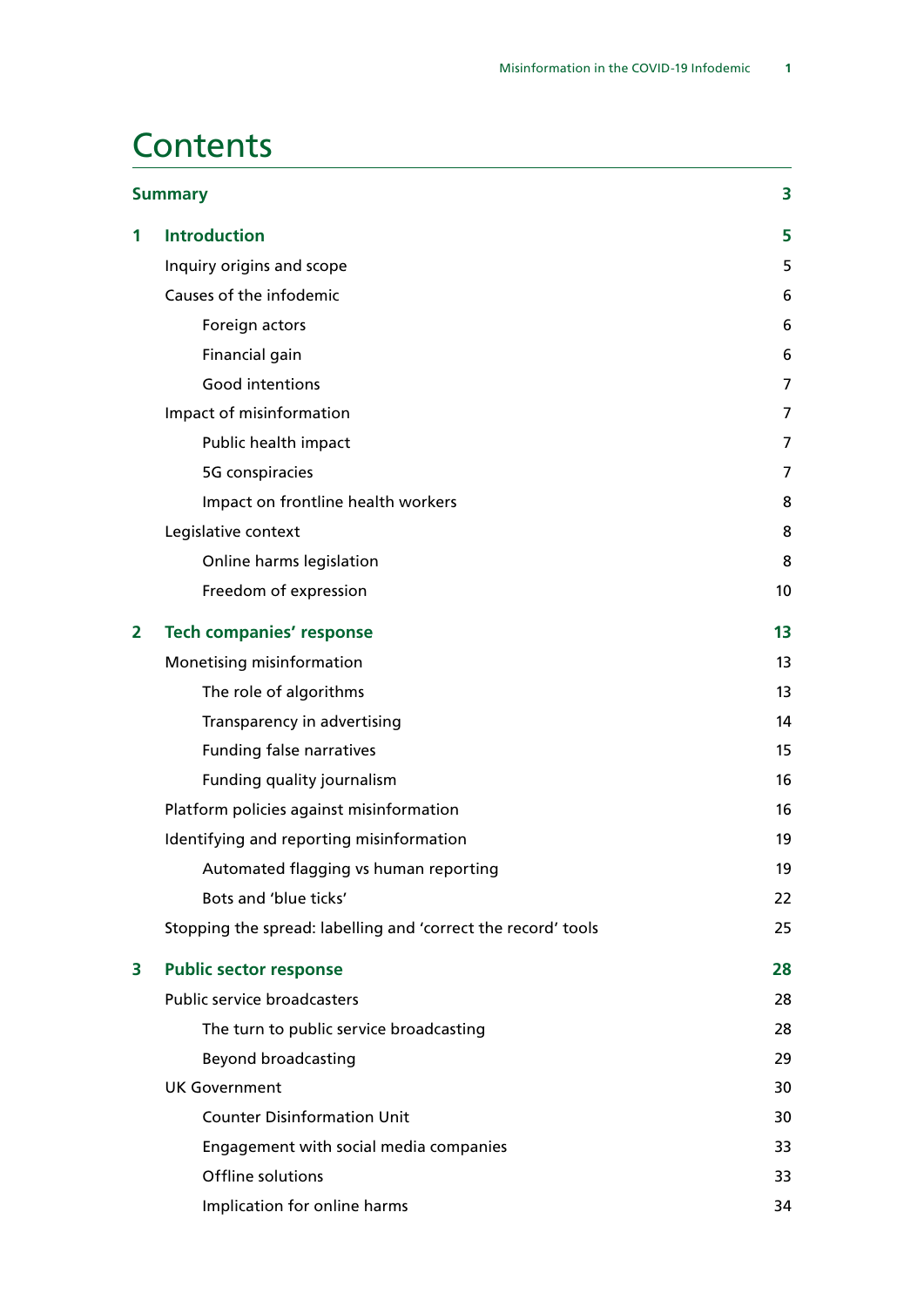| Ofcom                                                            | 35 |
|------------------------------------------------------------------|----|
| <b>Conclusions and recommendations</b>                           | 38 |
| <b>Formal minutes</b>                                            | 44 |
| <b>Witnesses</b>                                                 | 45 |
| <b>Published written evidence</b>                                | 46 |
| List of Reports from the Committee during the current Parliament | 47 |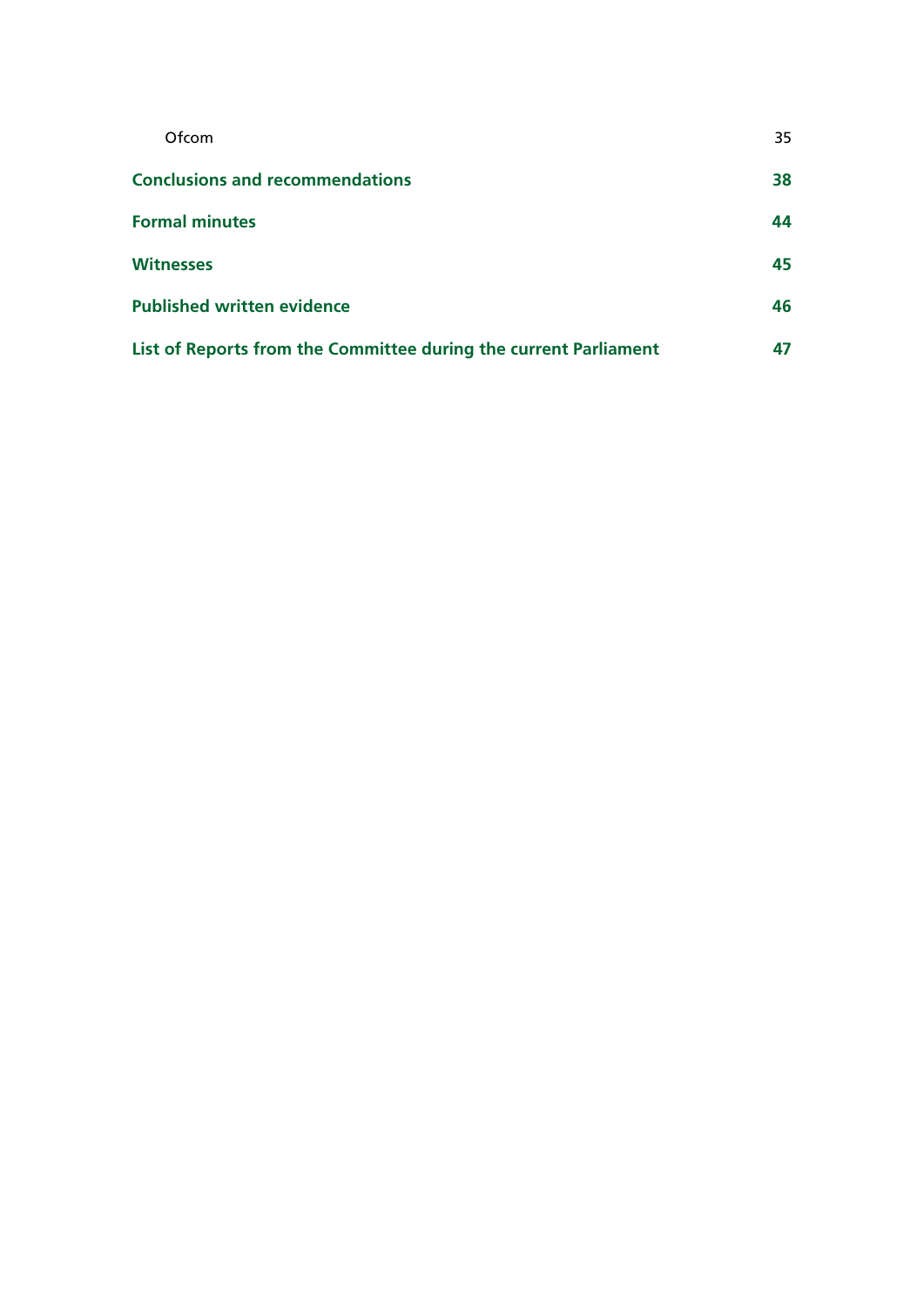# <span id="page-4-0"></span>Summary

In February, the World Health Organisation warned that, alongside the outbreak of COVID-19, the world faced an 'infodemic', an unprecedented overabundance of information—both accurate and false—that prevented people from accessing authoritative, reliable guidance about the virus. The infodemic has allowed for harmful misinformation, disinformation, scams and cybercrime to spread. False narratives have resulted in people harming themselves by resorting to dangerous hoax cures or forgoing medical treatment altogether. There have been attacks on frontline workers and critical national infrastructure as a result of alarmist conspiracy theories.

The UK Government is currently developing proposals for 'online harms' legislation that would impose a duty of care on tech companies. Whilst not a silver bullet in addressing harmful content, this legislation is expected to give a new online harms regulator the power to investigate and sanction tech companies. Even so, legislation has been delayed. As yet, the Government has not produced the final response to its consultation (which closed over a year ago), voluntary interim codes of practice, or a media literacy strategy. Moreover, there are concerns that the proposed legislation will not address the harms caused by misinformation and disinformation and will not contain necessary sanctions for tech companies who fail in their duty of care

We have conducted an inquiry into the impact of misinformation about COVID-19, and the efforts of tech companies and relevant public sector bodies to tackle it. This has presented an opportunity to scrutinise how online harms proposals might work in practice. Whilst tech companies have introduced new ways of tackling misinformation through the introduction of warning labels and tools to correct the record, these innovations have been applied inconsistently, particularly in the case of high-profile accounts. Platform policies have been also been too slow to adapt, while automated content moderation at the expense of human review and user reporting has had limited effectiveness. The business models of tech companies themselves disincentivise action against misinformation while affording opportunities to bad actors to monetise misleading content. At least until well-drafted, robust legislation is brought forward, the public is reliant on the goodwill of tech companies, or the bad press they attract, to compel them to act.

During the crisis the public have turned to public service broadcasting as the main and most trusted source of information. Beyond broadcasting, public service broadcasters (PSBs) have contributed through fact-checking and media literacy initiatives and through engagement with tech companies. The Government has also acted against misinformation by reforming its Counter Disinformation Unit to coordinate its response and tasked its Rapid Response Unit with refuting seventy pieces of misinformation a week. We have raised concerns, however, that the Government has been duplicating the efforts of other organisations in this field and could have taken a more active role in resourcing an offline, digital literacy-focused response. Finally, we have considered the work of Ofcom, as the Government's current preferred candidate for online harms regulator, as part of our discussion of online harms proposals. We call on the Government to make a final decision now on the online harms regulator to begin laying the groundwork for legislation to come into effect.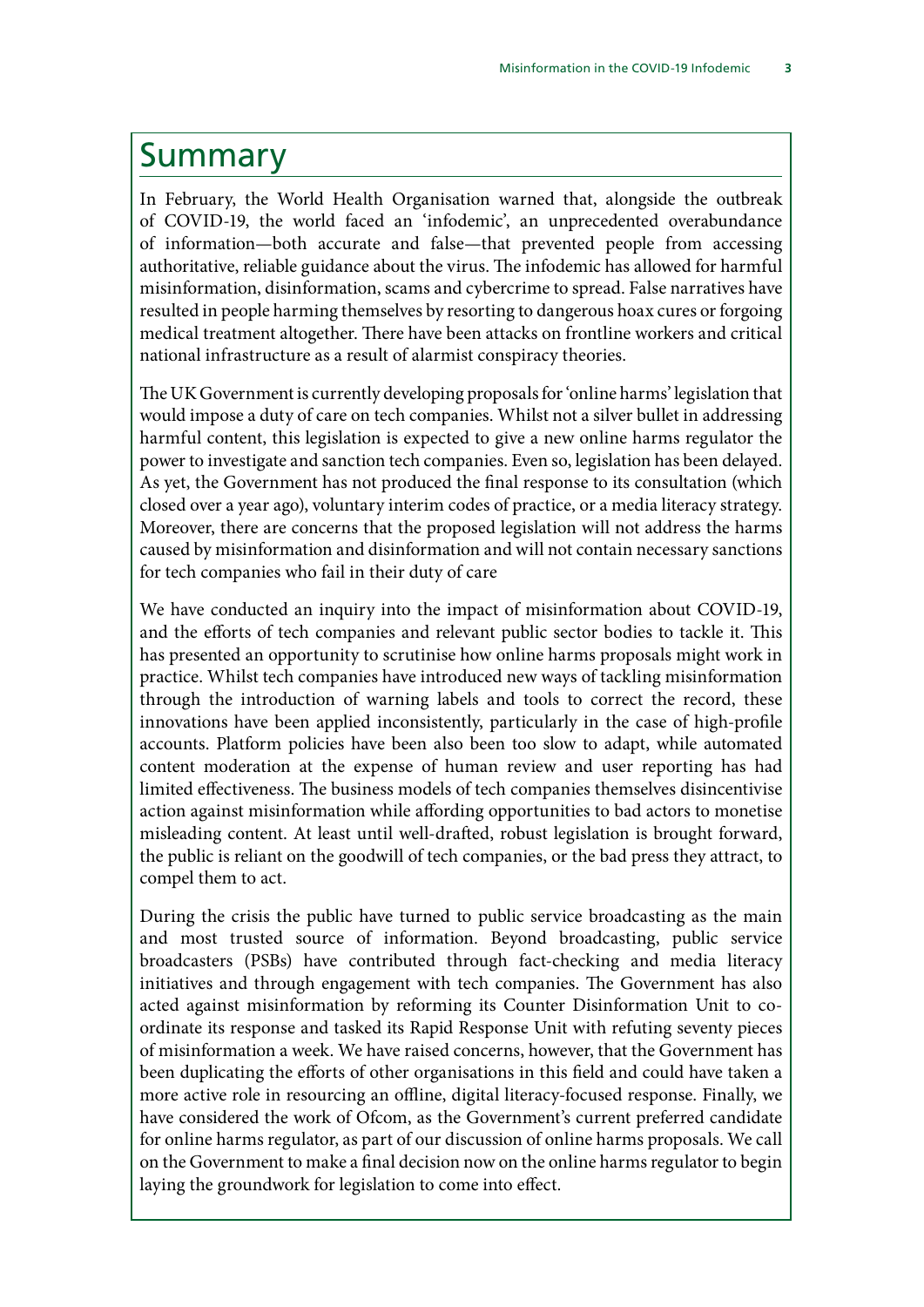# <span id="page-5-0"></span>**1** Introduction

#### **Inquiry origins and scope**

1. Our predecessor Committee carried out a landmark inquiry into *Disinformation and ' fake news'* and produced two reports in 2018 and 2019. Recognising a problem that transcended national boundaries, the Committee established and convened the first 'International Grand Committee on Disinformation' (IGC) in Westminster in November 2018. The IGC has reconvened twice since and plans to meet next in Washington D.C. to hold tech companies<sup>1</sup> to account. We take this opportunity to reaffirm our commitment to working with policymakers from across the globe. Our predecessor Committee also set up a Sub-Committee on Disinformation as Parliament's 'institutional home' to continue this work. As a result of growing disquiet over the role of the internet, the Government subsequently published a White Paper in April 2019 to tackle 'Online Harms' such as disinformation. In February 2020, the current Government announced that it was "minded" to name Ofcom as a proposed new 'Online Harms Regulator'.<sup>2</sup>

2. The current coronavirus crisis is not just a public health emergency; it has created the conditions that have exacerbated online harms before the machinery to deal with them has been put in place. On 2 February 2020, the World Health Organisation (WHO) warned that the then-epidemic had been accompanied by "a massive 'infodemic'", an overabundance of both accurate and false information that prevents people from accessing trustworthy, reliable guidance.<sup>3</sup> The combination of both presented an issue for public health authorities, and as such the WHO focused on working with tech companies to clarify authoritative content. By March, the focus had shifted specifically to misinformation and disinformation. UN Secretary-General António Guterres warned specifically about the "'infodemic' of misinformation and cybercrime".4 The UN identified several harms caused by the infodemic, ranging from false narratives and scams to indirect harms exacerbated by public health measures, such as increased instances of child exploitation and abuse.<sup>5</sup> Months on from that warning, research has shown that a significant number of people still see misinformation about COVID-19 online each week, causing confusion, fear and mistrust.6

3. On 11 March, we re-established the Sub-Committee on Online Harms and Disinformation<sup>7</sup> and wrote to the Rt. Hon. Oliver Dowden MP, Secretary of State for Digital, Culture, Media and Sport, expressing our growing concern about the Government's

Consistent with the report of our predecessor Committee, we use the term 'tech company' to refer to the different types of social media and online service providers, including Facebook, Google, Twitter and TikTok. Facebook also owns Instagram and WhatsApp; Google and YouTube are owned by the parent company Alphabet.

<sup>2</sup> Department for Digital, Culture, Media and Sport and Home Office, *[Online Harms White Paper - Initial](https://www.gov.uk/government/consultations/online-harms-white-paper/public-feedback/online-harms-white-paper-initial-consultation-response)  [consultation response](https://www.gov.uk/government/consultations/online-harms-white-paper/public-feedback/online-harms-white-paper-initial-consultation-response)*, February 2020

<sup>3</sup> World Health Organisation, *[Novel Coronavirus \(2019-nCoV\) Situation Report - 13](https://apps.who.int/iris/bitstream/handle/10665/330778/nCoVsitrep02Feb2020-eng.pdf?sequence=1&isAllowed=y)* (2 February 2020), p 2

<sup>4</sup> United Nations, '[UN tackles 'infodemic' of misinformation and cybercrime in COVID-19 crisis](https://www.un.org/en/un-coronavirus-communications-team/un-tackling-‘infodemic’-misinformation-and-cybercrime-covid-19),' accessed 9 July 2020

<sup>5</sup> *Ibid*

<sup>6</sup> Ofcom, '[COVID-19 news and information: consumption and attitudes](https://www.ofcom.org.uk/research-and-data/tv-radio-and-on-demand/news-media/coronavirus-news-consumption-attitudes-behaviour),' accessed 21 June 2020

<sup>7</sup> Like all sub-committees, the predecessor Sub-Committee on Disinformation lapsed at the end of the last Parliament. The scope of the new Sub-Committee was broadened to reflect the Committee's ongoing intention to scrutinise the Government's online harms legislation.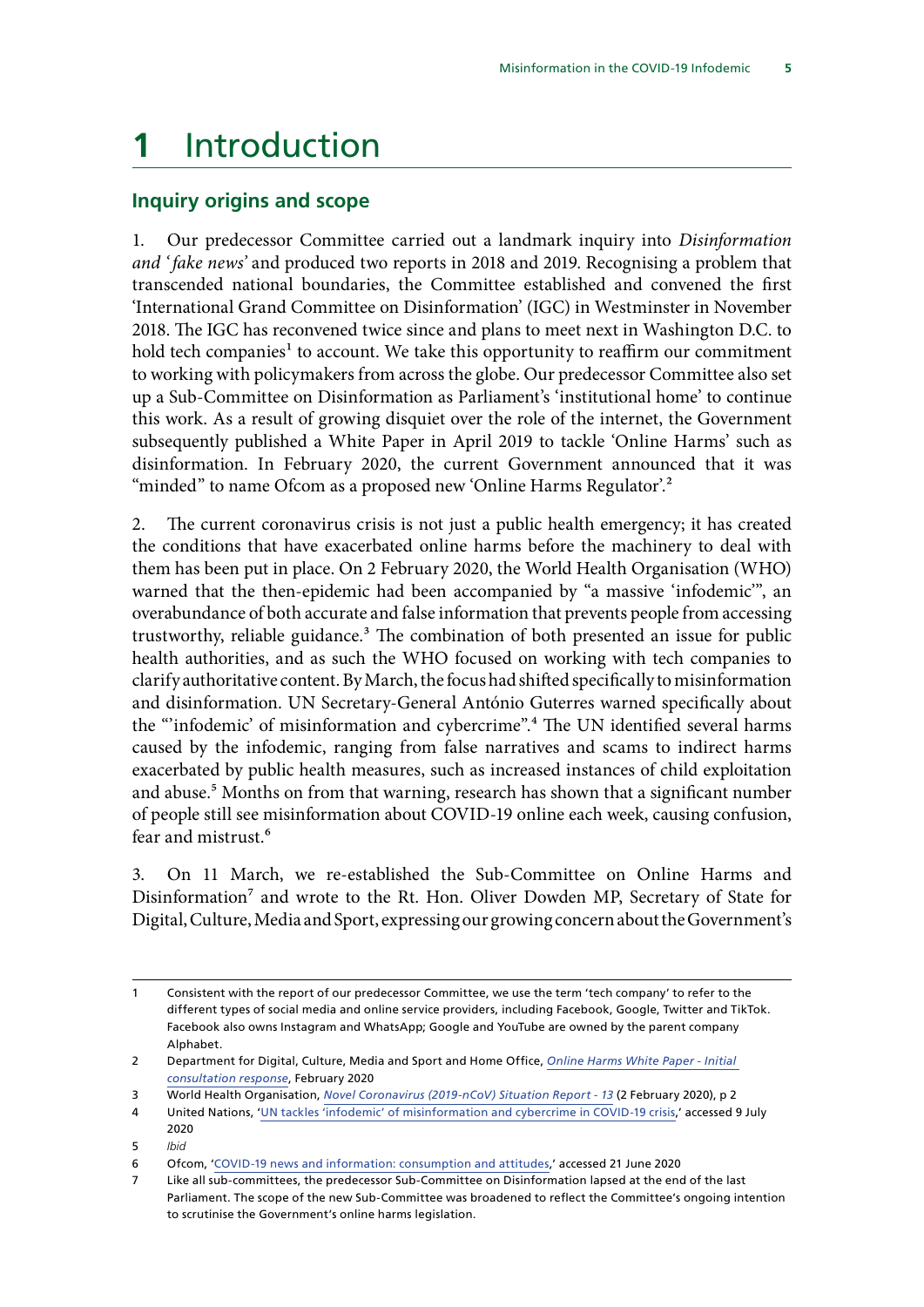<span id="page-6-0"></span>delay in tackling COVID-19 disinformation and misinformation.<sup>8</sup> Since March, we have ourselves responded to the crisis by questioning Facebook, Google and Twitter twice each on how they are tackling misinformation and disinformation. We were dissatisfied with answers we received from the first session and were left with no option but to recall the companies, represented this time by US-based senior executives with accountability and responsibility for company policy. We also took evidence from academics, frontline health workers and Ofcom, to help us understand the causes and impact of the COVID-19 infodemic and how it can be tackled. Finally, we heard from Government ministers across several sessions, including Caroline Dinenage MP, Minister for Digital and Culture, as well as the Secretary of State. In addition to oral evidence, we also called on the public to submit examples of misinformation they have seen, and we thank all those who submitted written evidence.

# **Causes of the infodemic**

### *Foreign actors*

4. Causes of the infodemic are multifaceted. Evidence we received consistently emphasised loss of trust in institutions as an aim and opportunity for hostile actors. Both state (Russia, China and Iran) and non-state (such as Daesh and the UK and US far right) campaigns have spread false news and malicious content.<sup>9</sup> In addition, Heads of State, especially Donald Trump and Jair Bolsonaro, have deliberately spread false narratives regarding COVID-19. Professor Philip Howard, Director of the Oxford Internet Institute, told us that these actors aim "to degrade our trust in public institutions, collective leadership or public health officials".<sup>10</sup> Some of this content is spread through statebacked media agencies; such agencies, unlike tech companies' platforms, are regulated by Ofcom.<sup>11</sup> Evidence submitted by the Henry Jackson Society asserts that information disseminated by the Chinese state aimed to extol China's role in managing the virus, delegitimise factual reporting that reflects badly on the Chinese Communist Party and to create "doubt, confusion and fear" amongst target audiences whilst the world is distracted by the pandemic.<sup>12</sup>

# *Financial gain*

5. Others have sought to gain financially. Several witnesses claimed that they had observed people attempting to exploit the crisis for financial gain, either through scams or quack cures.<sup>13</sup> Dr. Claire Wardle of First Draft News told us "[w]e are seeing a huge increase in scams and hoaxes and people motivated by financial gain", including elderberry supplements or testing kits that are falsely advertised as FDA- or CDC-approved.<sup>14</sup> Whilst not directly harmful, such scams may divert sick patients away from medical interventions

- 11 *Ibid*
- 12 Henry Jackson Society [\(DIS0010\)](https://committees.parliament.uk/writtenevidence/2112/pdf/) para 15
- 13 Q34
- 14 Qq34, 40

<sup>8</sup> [Letter](https://publications.parliament.uk/pa/cm5801/cmselect/cmcumeds/correspondence/200311-coronavirus.pdf) from Chair to Rt Hon Oliver Dowden MP, Secretary of State for DCMS, re Coronavirus disinformation, 11 **March 2020** 

<sup>9</sup> Qq2, 12, 17; Henry Jackson Society ([DIS0010](https://committees.parliament.uk/writtenevidence/2112/pdf/))

<sup>10</sup> Q2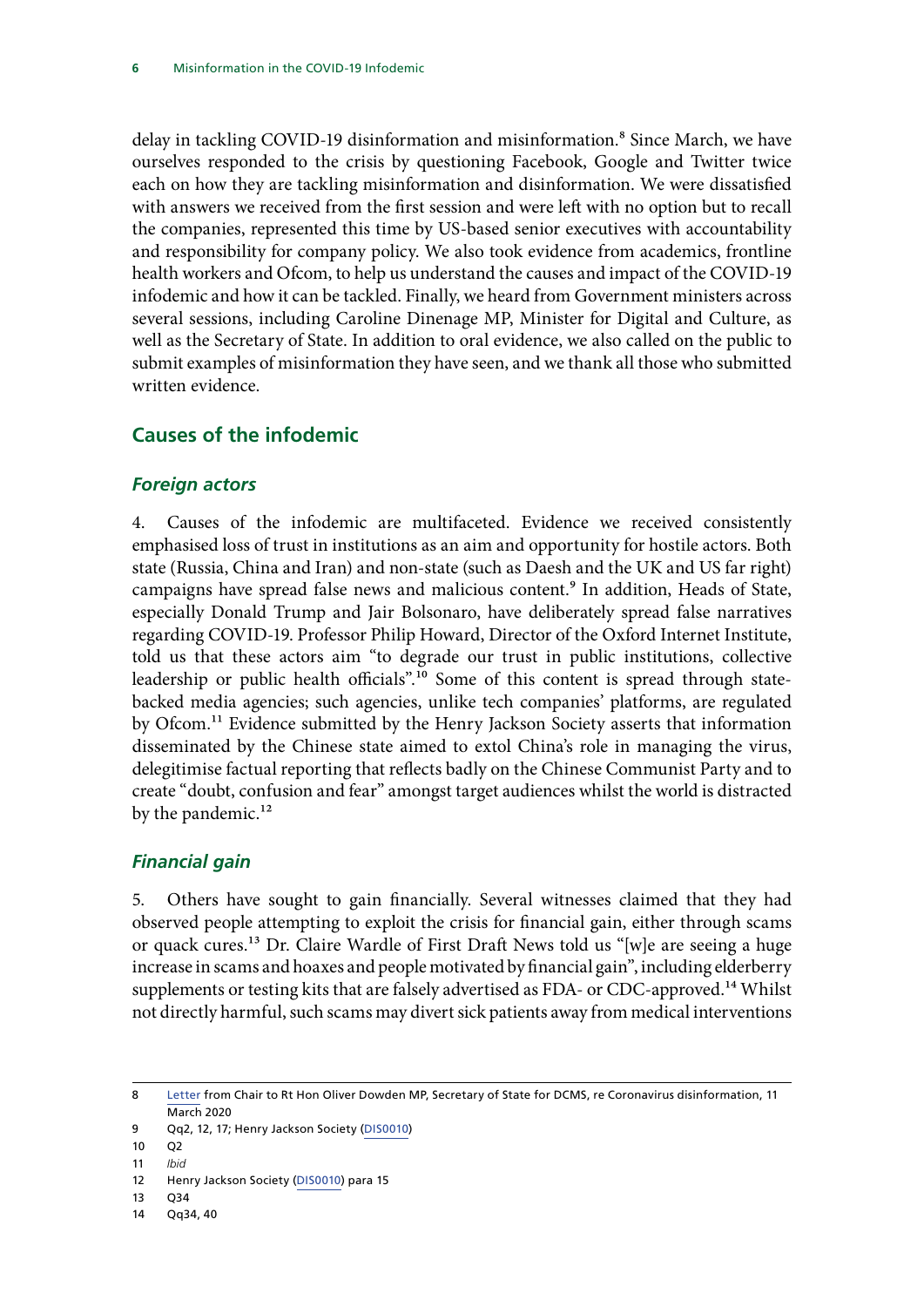<span id="page-7-0"></span>and allow the virus to continue to spread. Another witness alleged that a registered nurse has used the "veneer of trust, which other nurses have deservedly earned, to manipulate the public" by mis-selling health products.<sup>15</sup>

#### *Good intentions*

6. While the reasons for sharing content are well understood, it is fair to say that there remain very significant gaps in our knowledge of the originators of these messages, and their motivations, beyond those initiated by hostile foreign states and political extremists as mentioned above. Many people have shared misleading or false information with wellmeaning intentions. Dr. Wardle provided insight into the psychological and social reasons why people may share misinformation, saying that "[l]arger proportions of the population are losing trust in institutions, feel hard done by, and conspiracies basically say, 'you don't know the truth. I'm telling you the truth'".16 As a result many people "are inadvertently sharing false information believing they are doing the right thing".<sup>17</sup>

#### **Impact of misinformation**

#### *Public health impact*

7. Throughout our inquiry, we have heard about harms caused by misinformation to individual and public health, critical national infrastructure and frontline workers. Early examples of misinformation during the pandemic often misled people about cures or preventative measures to infection. Some people have mistakenly turned to unproven home remedies, stopped taking ibuprofen and prescribed medicine, or elsewise ingested harmful chemicals such as disinfectant.<sup>18</sup> Otherwise, people have avoided hospital altogether. Dr. Megan Emma Smith, consultant anaesthetist at a leading London hospital and EveryDoctor member, told us that, "[a]t the point in time when they come through the doors of the hospital, because they did not want to come to hospital, they are so, so sick. They are unbelievably unwell".<sup>19</sup> This impact has been particularly drastic amongst specific British communities. Another UK GP in written evidence claimed that this type of misinformation has caused particularly acute panic and confusion amongst British Asian communities, some of whom "feel adamant that doctors are actively trying to harm them or discharging them without treating them".<sup>20</sup>

#### *5G conspiracies*

8. Whilst misinformation has encouraged some people to take drastic measures with their own health, it has also provoked action against others. Written evidence from BT stated that, between 23 March and 23 April alone, there were 30 separate attempts of sabotage on the UK's digital infrastructure and that there had likely been 80 attacks across sites operated by all four mobile networks, with 19 occurring near critical infrastructure such as fire, police and ambulance stations. $21$  EE personnel and subcontractors alone

<sup>15</sup> Q127

<sup>16</sup> Q37

<sup>17</sup> Q46

<sup>18</sup> Frontline healthcare professionals ([DIS0019](https://committees.parliament.uk/writtenevidence/6062/pdf/)) para 8

<sup>19</sup> Q116

<sup>20</sup> Frontline healthcare professionals ([DIS0019](https://committees.parliament.uk/writtenevidence/6062/pdf/)) para 32

<sup>21</sup> British Telecom ([DIS0017\)](https://committees.parliament.uk/writtenevidence/2896/pdf/)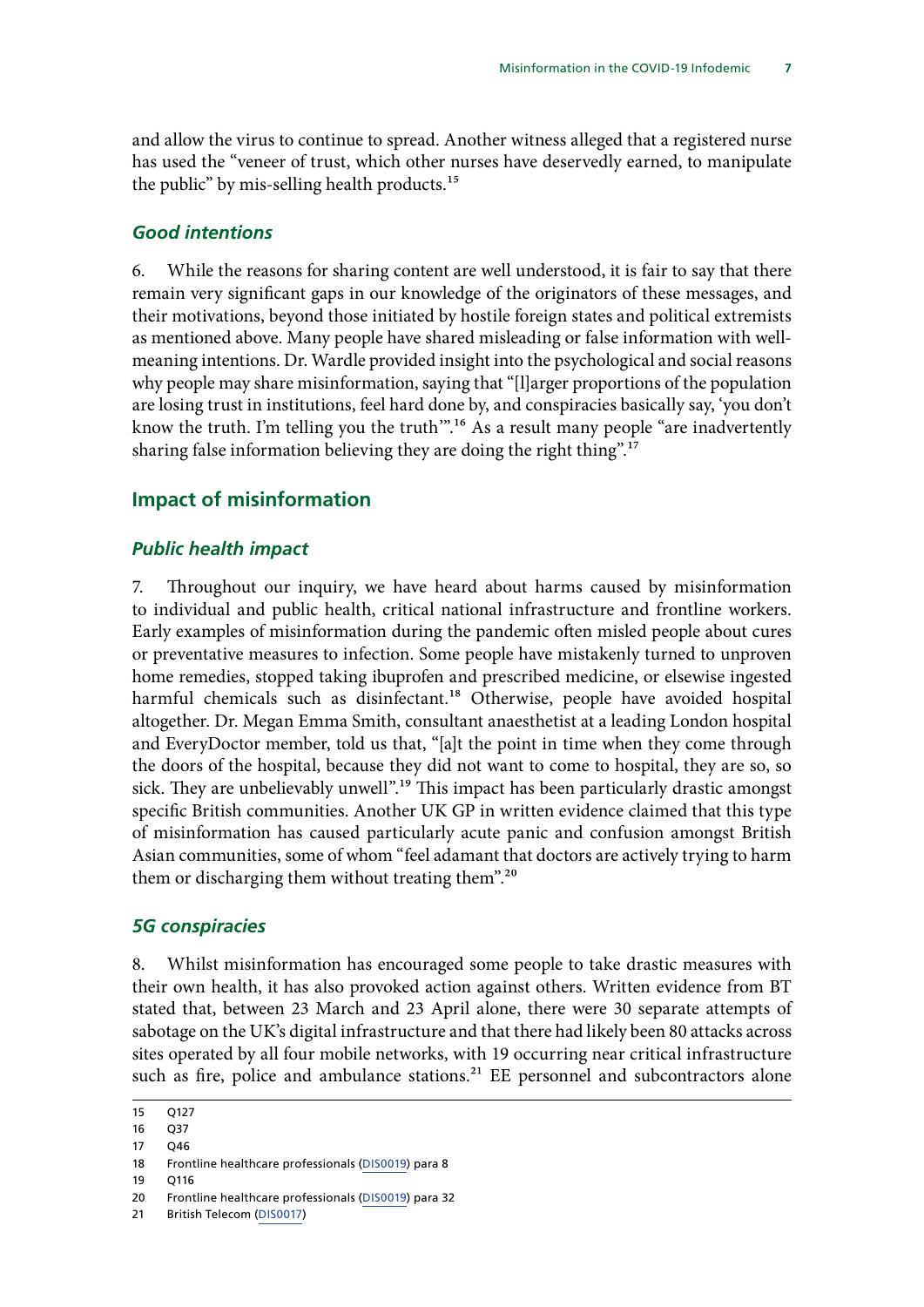<span id="page-8-0"></span>have faced 70 separate incidents, including "threats to kill and vehicles driven directly at staff".22 Mobile UK, the trade association for the UK's four mobile network operators, was forced to issue a statement in April warning about the impact of the harassment of staff and damage to infrastructure on "the resilience and operational capacity of the networks to support mass home working and critical connectivity to the emergency services, vulnerable consumers and hospitals".23

#### *Impact on frontline health workers*

9. Misinformation has also directly and indirectly impacted health workers themselves. As one doctor wrote, medical staff are "battling two challenges: trying to save the lives of ICU patients succumbing to the virus and tackling the infodemic".<sup>24</sup> Thomas Knowles, an advanced paramedic practitioner, described the disparity in reach between authoritative NHS 111 information and misinformation spread through social media:

> I can speak to one person for ten minutes and have an influence on that one person's experience of healthcare. The Committee is probably familiar with the pandemic documentary that was circulating on YouTube, and one version of that had 40 million views within 48 hours. That is 25,000 people in ten minutes. I cannot speak to 25,000 people in ten minutes, so that level of exposure is why I think so many of us are so concerned that we need to take action to identify those clear harms that people are experiencing as a consequence.<sup>25</sup>

Conspiracy theories have also helped fuel targeted abuse and harassment online.<sup>26</sup> Worryingly, a belief that "'Asians carry the virus'" has also led to attacks and trolling and one doctor, based in the USA, wrote to us that "[a]n Asian colleague […] has had people yell at her in stores [...] and had patients refuse to allow her to treat them".<sup>27</sup> Whilst this might appear anecdotal, UK police statistics have registered a 20% increase in anti-Asian hate crimes with more than 260 offences recorded in the UK since lockdown began.<sup>28</sup>

# **Legislative context**

### *Online harms legislation*

10. The causes and impacts of the infodemic are many and varied. Tackling such harms therefore requires a multifaceted approach. In its Online Harms White Paper, the Government stated its aim "to make Britain the safest place in the world to be online".<sup>29</sup> Legislation will take a "proportionate, risk-based response" by introducing "a new duty of care on companies and an independent regulator responsible for overseeing this

<sup>22</sup> *Ibid*

<sup>23</sup> Mobile UK, 'Statement: Mobile industry warns against the spread of baseless 5G Coronavirus (COVID-19) [theories](https://www.mobileuk.org/news/statement-mobile-industry-warns-against-the-spread-of-baseless-5g-coronavirus-covid-19-theories),' accessed 21 June 2020

<sup>24</sup> Frontline healthcare professionals ([DIS0019](https://committees.parliament.uk/writtenevidence/6062/pdf/)) para 12

<sup>25</sup> Q120

<sup>26</sup> Glitch [\(CVD0296](https://committees.parliament.uk/writtenevidence/6398/pdf/)) pp.8, 11, 22, 34

<sup>27</sup> Frontline healthcare professionals ([DIS0019](https://committees.parliament.uk/writtenevidence/6062/pdf/)) para 23

<sup>28</sup> Glitch [\(CVD0296](https://committees.parliament.uk/writtenevidence/6398/pdf/)) pp.8, 11, 22, 34

<sup>29</sup> Department for Digital, Culture, Media and Sport and Home Office, *Online Harms White Paper*, [CP 57,](https://assets.publishing.service.gov.uk/government/uploads/system/uploads/attachment_data/file/793360/Online_Harms_White_Paper.pdf) April 2019, p 5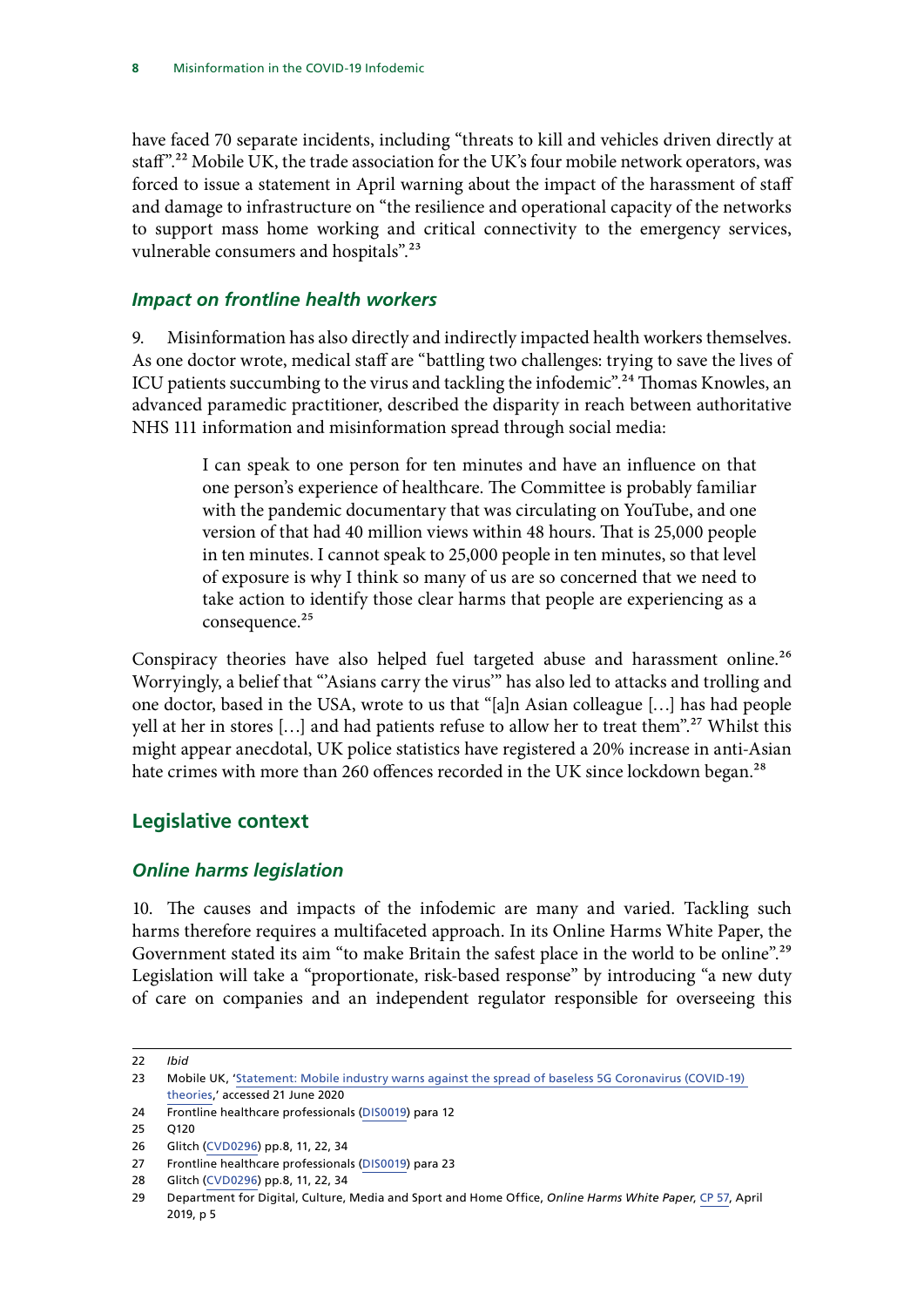framework".30 These proposals satisfied two of the most important recommendations of our predecessor Committee's *Disinformation and ' fake news'* inquiry. This approach can be contrasted to Section 230 of the Communications Decency Act in the US, which protects tech companies from being held liable for third-party content hosted on their sites and takes a self-regulatory approach, $31$  and the Network Enforcement Act ('NetzDG') in Germany, which forces tech companies to remove hate speech from their sites within 24 hours or face a 20 million euro fine.<sup>32</sup>

11. Throughout our inquiry, we expressed concern to Ministers about the pace of legislation. Changes in leadership have not helped. There have been five Secretaries of State since the Internet Safety Strategy Green Paper was introduced.<sup>33</sup> It has been more than a year since the White Paper consultation closed and a final consultation response has not yet been published, nor has there been a final decision on who should be the independent regulator.<sup>34</sup> There is no definitive date for when a Bill will be published (draft or otherwise)<sup>35</sup> and interim voluntary codes of practice for terrorist and child sexual exploitation and abuse content that were due in the spring are yet to materialise.<sup>36</sup> Our letter to the Secretary of State on 11 March 2020 raised concerns about the Government's delays in standing up the Counter Disinformation Unit despite the fact that false narratives were already spreading uncontrollably in January.<sup>37</sup> The Minister for Digital has contradicted initial assurances to us that legislation will be brought forward alongside the final consultation response this autumn<sup>38</sup> in response to a subsequent written question, where she stated instead that legislation will follow the consultation response sometime during this parliamentary session.<sup>39</sup> This lack of clarity at the heart of Government is deeply concerning.

12. **We are pleased that the Government has listened to our predecessor Committee's two headline recommendations, and that it will launch a duty of care and an independent regulator of online harms in forthcoming legislation. However, we are very concerned about the pace of the legislation, which may not appear even in draft form for over two years since the White Paper was published in February 2019.** *We recommend that the Government publish draft legislation, either in part or in full, alongside the full consultation response this autumn if a finalised Bill is not ready. Given our ongoing interest and expertise in this area, we plan to undertake pre-legislative scrutiny. We also remind the Government of our predecessor Committee's recommendation for the DCMS Committee to have a statutory veto over the appointment and dismissal of the Chief* 

<sup>30</sup> Department for Digital, Culture, Media and Sport and Home Office, *Online Harms White Paper*, [CP 57,](https://assets.publishing.service.gov.uk/government/uploads/system/uploads/attachment_data/file/793360/Online_Harms_White_Paper.pdf) April 2019, p 8

<sup>31</sup> "*[DOJ takes aim at law that shields tech companies from lawsuits over material their users post](https://www.cnbc.com/2020/06/17/doj-takes-aim-at-section-230-tech-liability-shield.html)*", CNBC, 17 June 2020

<sup>32</sup> Digital, Culture, Media and Sport Committee, Fifth Report of the Session 2017–19, *[Disinformation and 'fake](https://publications.parliament.uk/pa/cm201719/cmselect/cmcumeds/363/363.pdf) [news': Interim Report](https://publications.parliament.uk/pa/cm201719/cmselect/cmcumeds/363/363.pdf)*, HC 363, paras 54–5

<sup>33</sup> [Oral evidence](https://committees.parliament.uk/oralevidence/300/pdf/) taken before the Digital, Culture, Media and Sport Committee on 22 April 2020, HC (2019–21) 157, Q31

<sup>34</sup> [Oral evidence](https://committees.parliament.uk/oralevidence/359/default/) taken before the Home Affairs Committee on 13 May 2020, HC (2019–21) 232, Qq520–1

<sup>35</sup> [Oral evidence](https://committees.parliament.uk/oralevidence/478/pdf/) taken before the Digital, Culture, Media and Sport Committee on 9 June 2020, HC (2019–21) 291, Qq376–7

<sup>36</sup> Department for Digital, Culture, Media and Sport and Home Office, *[Online Harms White Paper - Initial](https://www.gov.uk/government/consultations/online-harms-white-paper/public-feedback/online-harms-white-paper-initial-consultation-response)  [consultation response](https://www.gov.uk/government/consultations/online-harms-white-paper/public-feedback/online-harms-white-paper-initial-consultation-response)*, February 2020

<sup>37</sup> [Letter](https://publications.parliament.uk/pa/cm5801/cmselect/cmcumeds/correspondence/200311-coronavirus.pdf) from Chair to Rt Hon Oliver Dowden MP, Secretary of State for DCMS, re Coronavirus disinformation, 11 **March 2020** 

<sup>38</sup> [Oral evidence](https://committees.parliament.uk/oralevidence/478/pdf/) taken before the Digital, Culture, Media and Sport Committee on 9 June 2020, HC (2019–21) 291, Q383

<sup>39</sup> PQ [61725](https://www.parliament.uk/business/publications/written-questions-answers-statements/written-question/Commons/2020-06-19/61724/) [on internet: safety], 19 June 2020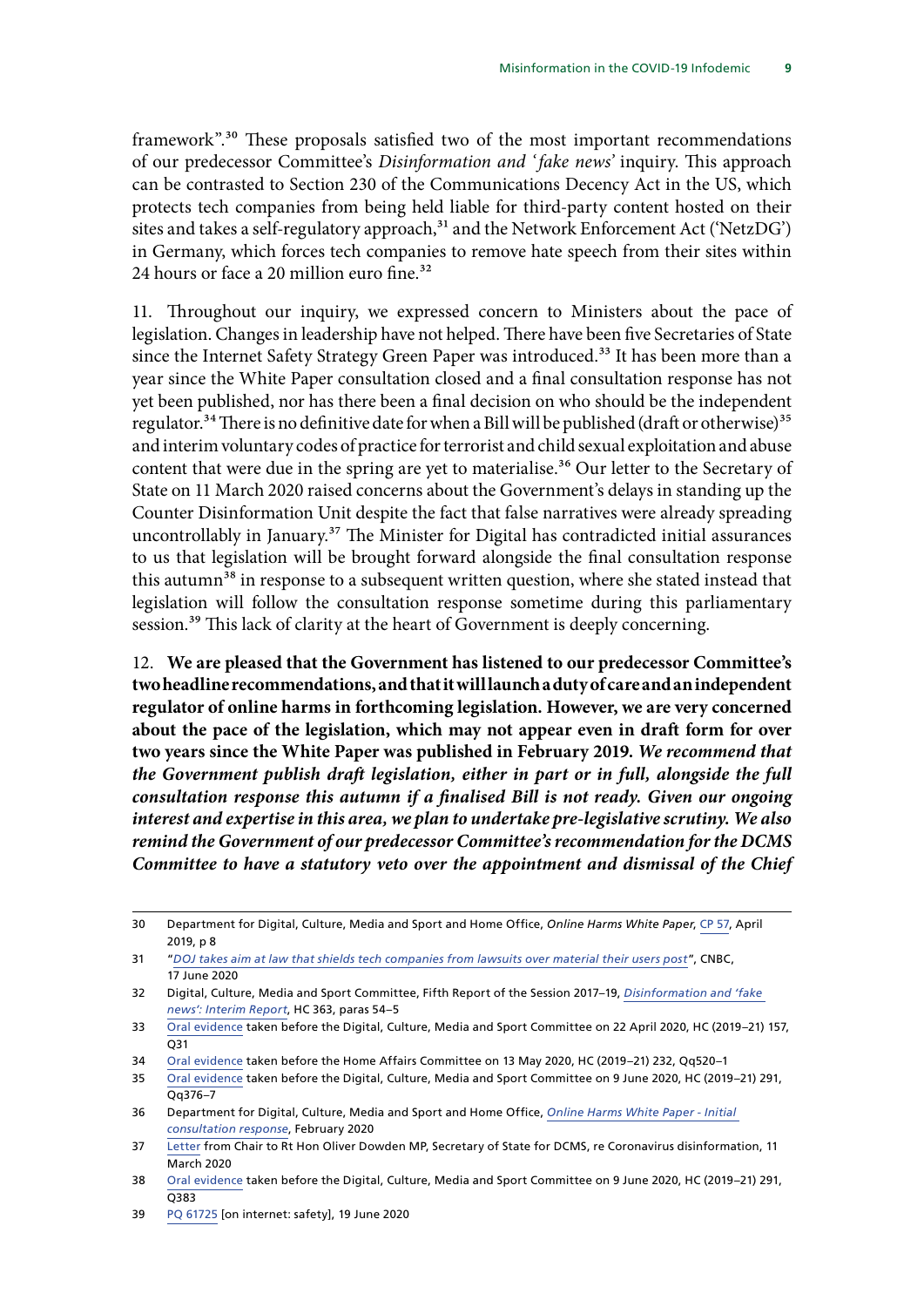<span id="page-10-0"></span>*Executive to ensure public confidence in their independence, similar to the Treasury Committee's veto over senior appointments to the Office of Budget Responsibility, and urge the Government to include similar provisions in the Bill.*

#### *Freedom of expression*

13. Throughout our inquiry, we have raised concerns that legislation must not be "light touch".40 The White Paper initially set out an illustrative, non-exhaustive list of harms in scope of the statutory duty of care that included disinformation.<sup>41</sup> This Government has since changed its approach. The initial consultation response subsequently clarified that there would be differentiated expectations for illegal content and so-called "harmful but legal" content.<sup>42</sup> At the outset of our inquiry, the Secretary of State clarified that, beyond illegal or age-restricted content, "[t]he essence of online harms legislation is holding social media companies to what they have promised to do and to their own terms and conditions".43 Following our second session with the companies, when the impact of COVID-19 disinformation was put to him, the Secretary of State reiterated that legislation will simply "hold social media companies to their own terms and conditions".<sup>44</sup> Ministers repeatedly cited the tension between online harms legislation and freedom of expression as the reason for this.45

14. We are aware of and appreciate concerns about freedom of speech. Campaign groups Global Partners Digital, Index on Censorship, Open Rights Group, and Article 19, in a joint submission, warned against Government overreach in the context of coronavirus, arguing that "many governments are taking steps to restrict freedom of expression on the basis of the health crisis".<sup>46</sup> On the other hand, we are concerned about deferring responsibility for the scope of restrictions to speech to tech companies. In correspondence with Facebook, we questioned how the company defines 'harmful misinformation' and 'imminent physical harm' in the policies that underpin its action against online harms.<sup>47</sup> We have also observed a lack of consistent standards across platforms throughout our inquiry, and we will discuss this further in the next chapter. Moreover, ongoing bilateral discussions between tech companies and public authorities lack transparency, scrutiny and an underlying legal framework. In their submission, the four campaign groups raised "serious concerns around informal government pressure, with no legal basis, for platforms to censor, filter or restrict content" in the name of tackling online harms.<sup>48</sup>

<sup>40</sup> [Oral evidence](https://committees.parliament.uk/oralevidence/359/default/) taken before the Home Affairs Committee on 13 May 2020, HC (2019–21) 232, Q520

<sup>41</sup> Department for Digital, Culture, Media and Sport and Home Office, *Online Harms White Paper*, [CP 57,](https://assets.publishing.service.gov.uk/government/uploads/system/uploads/attachment_data/file/793360/Online_Harms_White_Paper.pdf) April 2019, p 31

<sup>42</sup> Department for Digital, Culture, Media and Sport and Home Office, *[Online Harms White Paper - Initial](https://www.gov.uk/government/consultations/online-harms-white-paper/public-feedback/online-harms-white-paper-initial-consultation-response)  [consultation response](https://www.gov.uk/government/consultations/online-harms-white-paper/public-feedback/online-harms-white-paper-initial-consultation-response),* February 2020

<sup>43</sup> [Oral evidence](https://committees.parliament.uk/oralevidence/300/pdf/) taken before the Digital, Culture, Media and Sport Committee on 22 April 2020, HC (2019–21) 157, Q20

<sup>44</sup> HC Deb, 4 June 2020, [col 984](https://hansard.parliament.uk/Commons/2020-06-04/debates/B9C47789-67AA-4EDB-990D-06FD202EC558/OnlineHarms) [Commons Chamber]

<sup>45</sup> [Oral evidence](https://committees.parliament.uk/oralevidence/300/pdf/) taken before the Digital, Culture, Media and Sport Committee on 22 April 2020, HC (2019–21) 157, Q26; [Oral evidence](https://committees.parliament.uk/oralevidence/359/default/) taken before the Home Affairs Committee on 13 May 2020, HC (2019–21) 232, Qq512–3, 528–9, 543; [Oral evidence](https://committees.parliament.uk/oralevidence/478/pdf/) taken before the Digital, Culture, Media and Sport Committee on 9 June 2020, HC (2019–21) 291, Q381, 383, 386

<sup>46</sup> Global Partners Digital, Index on Censorship, Open Rights Group, and Article 19 ([DIS0005](https://committees.parliament.uk/writtenevidence/2059/pdf/))

<sup>47</sup> [Letter](https://committees.parliament.uk/publications/1170/documents/10103/default/) from the Chair to Facebook, re Misinformation about the COVID-19 crisis supplementary, 7 May 2020

<sup>48</sup> Global Partners Digital, Index on Censorship, Open Rights Group, and Article 19 ([DIS0](https://committees.parliament.uk/writtenevidence/2059/pdf/)005)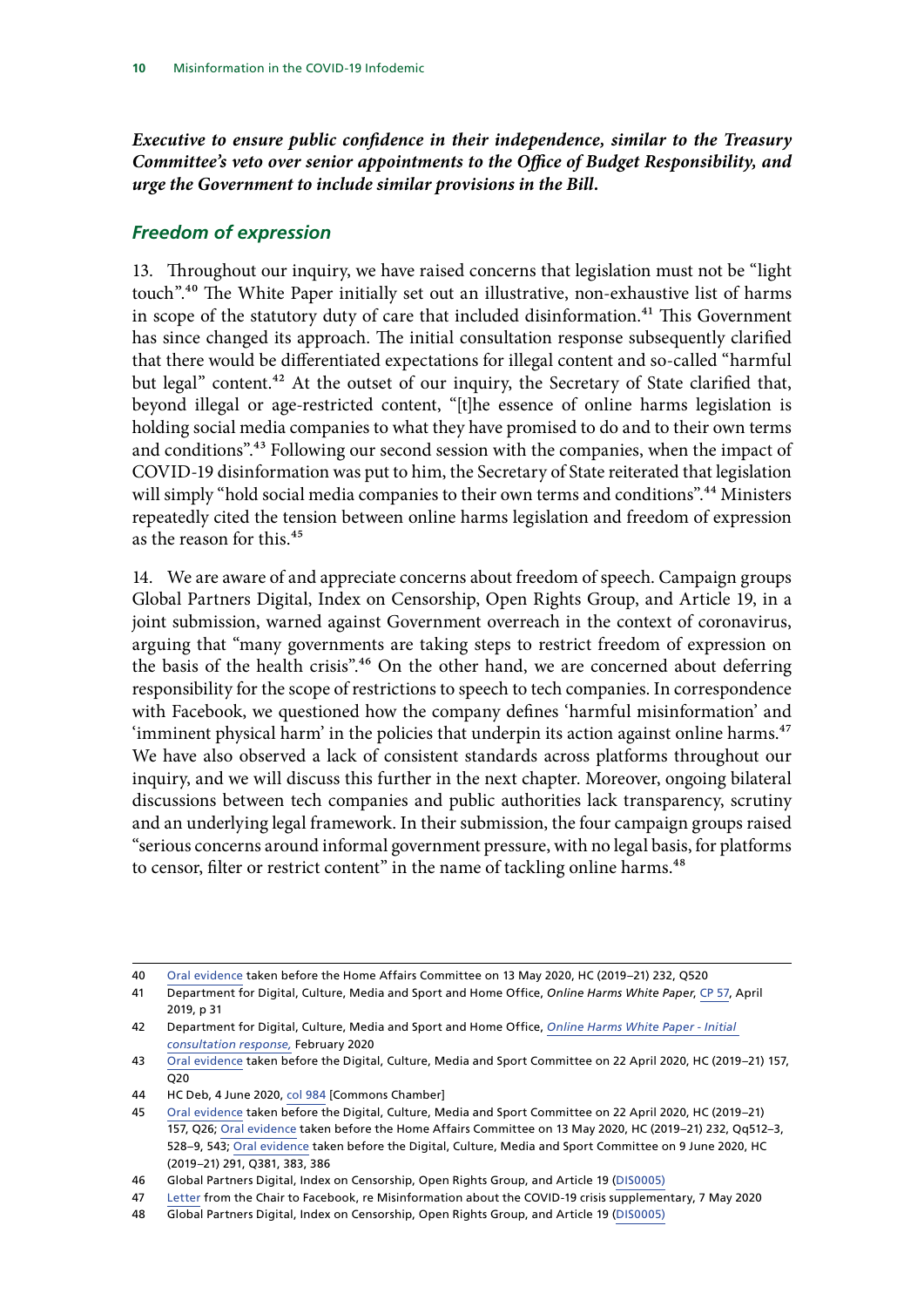15. We concur with evidence we received that legislation to tackle online harms must comply with principles established in international human rights law. Articles 10 and 11 (the rights to freedom of expression and freedom of assembly) of the Human Rights Act 1998 provide some conditions for freedoms of expression and assembly (as 'qualified' rights) where necessary. The recent Civil Rights Audit emphatically criticised Facebook's attitudes towards free speech, arguing that "the value of non-discrimination is equally important" as freedom of expression and that "the two need not be mutually exclusive".<sup>49</sup> Consultation responses to the White Paper from stakeholders such as the Internet Watch Foundation agree that harms should be set out in secondary legislation or codes of practice to provide parliamentary oversight, proportionality and to prevent overly-broad interpretations of the duty of care.<sup>50</sup> Despite Government proposals that the regulator should determine the scope of online harms,<sup>51</sup> Ofcom, the preferred candidate, told us definitively that such scope should be a matter for Parliament.<sup>52</sup> Full Fact suggest using the super-affirmative procedure as set out in the Legislative and Regulatory Reform Act 2006 as a mechanism to do this.<sup>53</sup> Several examples of 'harmful but legal' content raised during our inquiry that would require further consideration (and need to be established in legislation) are given below:

| <b>Harms</b>                                                      | <b>Notes</b>                                                                                                                                                                                                                                                                                                                                                                                                                                                                 |
|-------------------------------------------------------------------|------------------------------------------------------------------------------------------------------------------------------------------------------------------------------------------------------------------------------------------------------------------------------------------------------------------------------------------------------------------------------------------------------------------------------------------------------------------------------|
| Harmful<br>misinformation                                         | Throughout our inquiry, companies recognised that spreading<br>'harmful misinformation' was against their policies, though (as will<br>be discussed below) such policies often differed in their definition<br>and breadth of what constitutes 'misinformation' and what might<br>make it 'harmful'.                                                                                                                                                                         |
| Disinformation                                                    | Disinformation was a harm proposed by the Online Harms White<br>Paper as a 'harm with a less clear definition'. The White Paper stated<br>that "[c]ompanies will need to take proportionate and proactive<br>measures to help users understand the nature and reliability of the<br>information they are receiving, to minimise the spread of misleading<br>and harmful disinformation". <sup>54</sup>                                                                       |
| Hatred by sex-<br>whether birth sex<br>or acquired sex/<br>gender | Written evidence from Glitch, a leading UK charity championing<br>people's right to be online safely without discrimination, called for<br>the Government to include 'hatred by sex' in its definition of online<br>harms. Their evidence observed that "[m]ultiple reports have shown<br>that women and marginalised communities, who are at higher risk of<br>facing online abuse, have been heavily impacted by the pandemic's<br>effect on online safety". <sup>55</sup> |

#### **Table 1: Online Harms**

<sup>49</sup> Laura W. Murphy, Megan Cacace et al, [Facebook's Civil Rights Audit – Final Report](https://about.fb.com/wp-content/uploads/2020/07/Civil-Rights-Audit-Final-Report.pdf) (July 2020), p 12

<sup>50</sup> Internet Watch Foundation, *[Online Harms White Paper Response](https://www.iwf.org.uk/sites/default/files/inline-files/IWF%20Online%20Harms%20White%20Paper%20Response_0.pdf)* (April 2019), p 7

<sup>51</sup> [Oral evidence](https://committees.parliament.uk/oralevidence/478/pdf/) taken before the Digital, Culture, Media and Sport Committee on 9 June 2020, HC (2019–21) 291, Q380

<sup>52</sup> [Oral evidence](https://committees.parliament.uk/oralevidence/556/pdf/) taken before the Digital, Culture, Media and Sport Committee on 23 June 2020, HC (2019–21) 439, Q6

<sup>53</sup> Full Fact, [Full Fact response to the Online Harms White Paper,](https://fullfact.org/media/uploads/full_fact_response___dcms_online_harms_white_paper.pdf) accessed 25 June 2020

<sup>54</sup> Department for Digital, Culture, Media and Sport and Home Office, *[Online Harms White Paper - Initial](https://www.gov.uk/government/consultations/online-harms-white-paper/public-feedback/online-harms-white-paper-initial-consultation-response)  [consultation response](https://www.gov.uk/government/consultations/online-harms-white-paper/public-feedback/online-harms-white-paper-initial-consultation-response)*, February 2020

<sup>55</sup> Glitch [\(CVD0296](https://committees.parliament.uk/writtenevidence/6398/pdf/)) pp.8, 11, 22, 34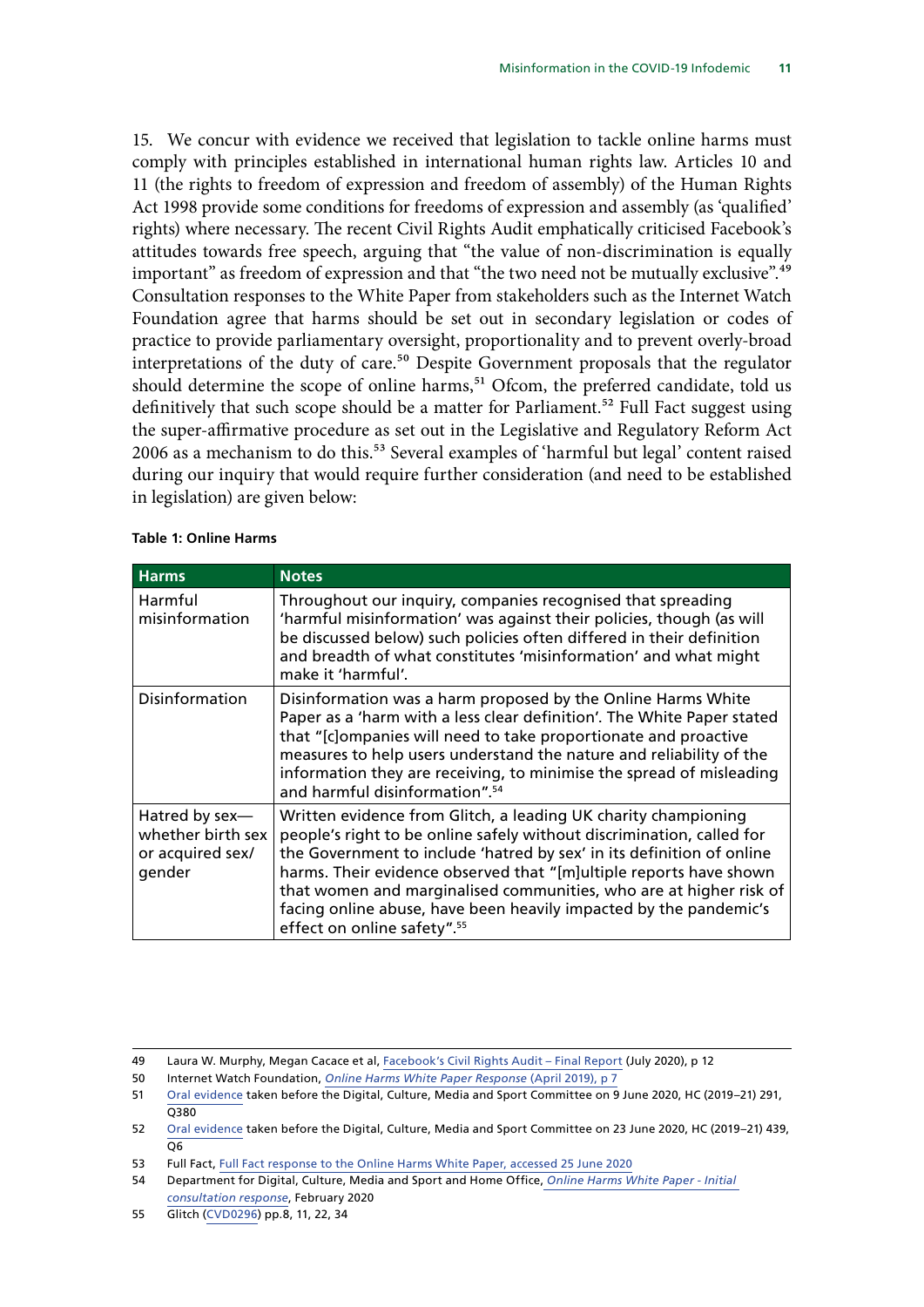| <b>Harms</b>               | <b>Notes</b>                                                                                                                                                                                                                                                                                                                                                                                                                                                                                                                                                                    |
|----------------------------|---------------------------------------------------------------------------------------------------------------------------------------------------------------------------------------------------------------------------------------------------------------------------------------------------------------------------------------------------------------------------------------------------------------------------------------------------------------------------------------------------------------------------------------------------------------------------------|
| Incitement to<br>self-harm | The Online Harms White Paper also proposed that 'Advocacy of<br>self-harm' could be a harm in scope.56 Dame Melanie Dawes, CEO<br>of Ofcom, noted that "images of self-harm can be hugely damaging,<br>so platforms that have a younger audience will need to demonstrate<br>that they understand the sorts of harms that might be happening on<br>their platforms, that they have identified what those are, that they<br>have researched the impact and that they have in place procedures<br>to prevent, mitigate or deal with those sorts of harms when they<br>come up".57 |
| Anonymous<br>online abuse  | The impact of anonymous online abuse was raised in our first session<br>with tech companies and in a Home Affairs Select Committee session<br>at which our Chair was a quest. In the latter session, the Minister for<br>Digital said that "this kind of faceless attack can bully people away<br>from engaging in social media and other platforms in which they<br>might want to participate, so it is anti-democratic in many senses". <sup>58</sup>                                                                                                                         |

16. **Online harms legislation must respect the principles established in international human rights law, with a clear and precise legal basis. Despite the Government's intention that the regulator should decide what 'harmful but legal' content should be in scope, Ofcom has emphasised repeatedly that it believes this is a matter for Parliament. Parliamentary scrutiny is necessary to ensure online harms legislation has democratic legitimacy, and to ensure the scope is sufficiently well-delineated to protect freedom of expression.** *We strongly recommend that the Government bring forward a detailed process for deciding which harms are in scope for legislation. This process must always be evidence-led and subject to democratic oversight, rather than delegated entirely to the regulator. Legislation should also establish clearly the differentiated expectations of tech companies for illegal content and 'harmful but legal'.*

17. **These technologies, media and usage trends are fast-changing in nature. Whatever harms are specified in legislation, we welcome the inclusion alongside them of the wider duty of care, which will allow the regulator to consider issues outside the specified list (and allow for recourse through the courts). The Committee rejects the notion that an appropriate definition of the anti-online harms measures that operators should be subject to are simply those stated in their own terms and conditions.**

<sup>56</sup> Department for Digital, Culture, Media and Sport and Home Office, *[Online Harms White Paper - Initial](https://www.gov.uk/government/consultations/online-harms-white-paper/public-feedback/online-harms-white-paper-initial-consultation-response)  [consultation response](https://www.gov.uk/government/consultations/online-harms-white-paper/public-feedback/online-harms-white-paper-initial-consultation-response)*, February 2020

<sup>57</sup> [Oral evidence](https://committees.parliament.uk/oralevidence/556/pdf/) taken before the Digital, Culture, Media and Sport Committee on 23 June 2020, HC (2019–21) 439, O<sub>14</sub>

<sup>58</sup> [Oral evidence](https://committees.parliament.uk/oralevidence/359/default/) taken before the Home Affairs Committee on 13 May 2020, HC (2019–21) 232, Q529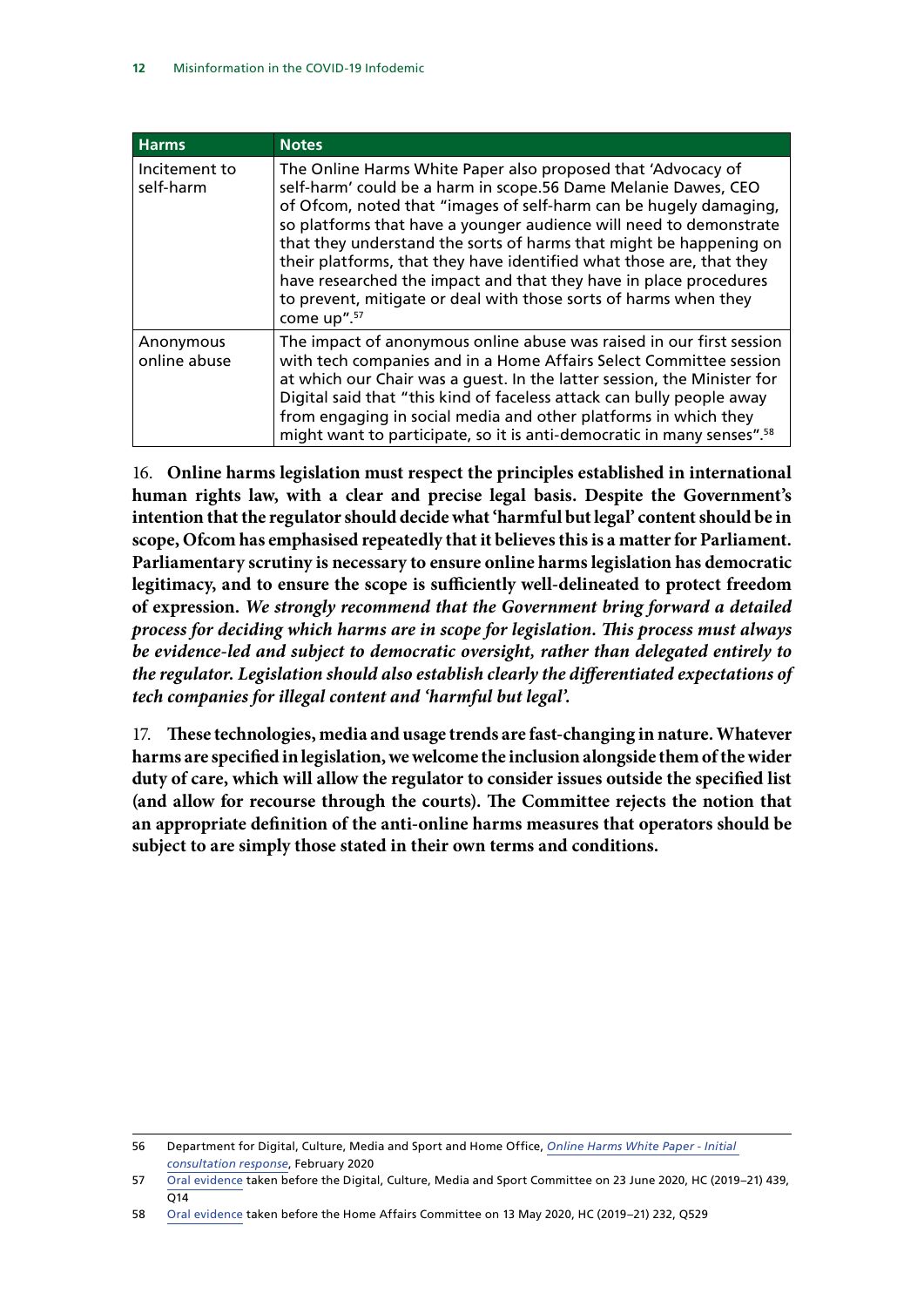# <span id="page-13-0"></span>**2** Tech companies' response

#### **Monetising misinformation**

#### *The role of algorithms*

18. The prevalence of misinformation online must be understood within the business context of tech companies. Tech companies generate revenue primarily through advertising targeted at users based on observed or perceived tastes and preferences, which is maximised by increasing the user base, data collection, average user time and user personalisation. We know that novelty and fear (along with anger and disgust) are factors which drive 'engagement' with social media posts; that in turn pushes posts with these features further up users' newsfeeds—this is one reason why false news can travel so fast. This is opposite to the corporate social responsibility policies espoused by tech companies relying on this business model. The more people engage with conspiracy theories and false news online, the more platforms are incentivised to continue surfacing similar content, which theoretically encourages users to continue using the platform so that more data can be collected and more adverts can be displayed. This model, described as the attention economy, underpins the addictive<sup>59</sup> features of social media.<sup>60</sup> Stacie Hoffmann of Oxford Information Labs told us that misinformation and disinformation in particular "elicits a very strong reaction one way or the other but we do know that the algorithms are rewarding negative reactions" to this content.<sup>61</sup> Thomas Knowles described how the social and financial costs of mitigating the impact of misinformation then falls to the public:

> If somebody watches something that might be a bit flat-earthy, maybe they will be interested in something a bit homeopathic. It is effectively a monetisation of the content that is published on those services. When we are looking at monetisation of content that actively engenders a social harm, that is actively damaging to public trust and to public health, I think we are looking at a moral obligation. That cost cannot be borne by the public purse when we are looking at organisations that are turning over billions of pounds a year.<sup>62</sup>

The Minister for Digital has confirmed that, given that algorithms constitute a design choice, the online harms regulator will be empowered "to request explanations about the way an algorithm operates, and to look at the design choices that some companies have made and be able to call those into question".<sup>63</sup>

19. Tech companies rejected this characterisation, citing ongoing efforts to promote authoritative information and demote misinformation, though we did not receive evidence to support this.<sup>64</sup> Asked whether the fact that people engage with misinformation meant

61 Q29

62 Q128

<sup>59</sup> Our predecessor also published a report into '*[Immersive and addictive technologies](https://publications.parliament.uk/pa/cm201719/cmselect/cmcumeds/1846/1846.pdf)*', examining these issues in more detail; the Government agreed to our predecessor's most significant recommendations into loot boxes and the need for greater research in [its response](https://assets.publishing.service.gov.uk/government/uploads/system/uploads/attachment_data/file/890734/CCS207_CCS0520664408-001_Gov_Resp_DCMS_Committee_Report_CP_241_Web_Accessible__1___1_.pdf).

<sup>60</sup> Dr. Nejra van Zalk [\(DIS0020](https://committees.parliament.uk/writtenevidence/7990/pdf/))

<sup>63</sup> [Oral evidence](https://committees.parliament.uk/oralevidence/359/default/) taken before the Home Affairs Committee on 13 May 2020, HC (2019–21) 232, Q561

<sup>64</sup> Q67 [Katy Minshall]; Qq91–2, 94 [Richard Earley]; Qq99–100, 109 [Alina Dimofte]; Qq135, 139, 145 [Derek Slater]; Qq141, 147–8 [Leslie Miller]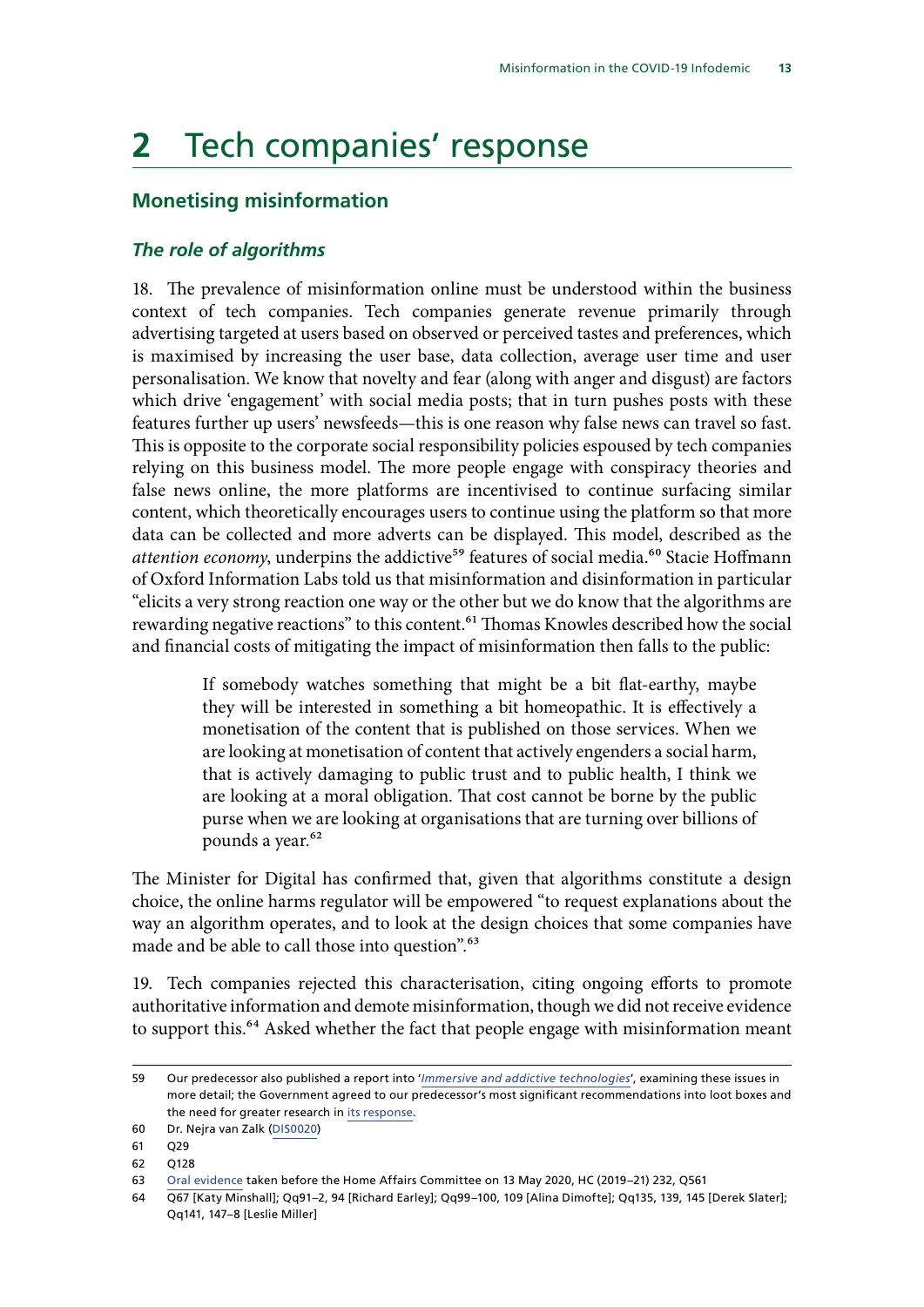<span id="page-14-0"></span>the companies had no incentive to remove it, Richard Earley of Facebook argued that the company's aim is instead to drive "meaningful social interaction" with "content we think people are most likely to engage with".<sup>65</sup> YouTube, similarly, claimed that, " $\lceil o \rceil n$ the recommendation-driven watch time of this type of borderline content, it reflects less than 1% of the totality of the watch time of content that is being recommended".<sup>66</sup> Despite these efforts, algorithms continue to recommend harmful material. Referring specifically to Google Search's algorithms, Stacie Hoffmann told us that:

> Google has tweaked its algorithms—and we know this from studies that we have done and that we have seen—since 2016 to help reduce the prominence of junk news or misinformation in their searches, but those also come back up. It takes about not even a year for the reach of those websites to go back up again.67

In further correspondence, YouTube did commit to "taking a closer look at how we can further reduce the spread of content that comes close to—but doesn't quite cross the line of—violating our Community Guidelines and will continue to make necessary changes to improve the effectiveness of our efforts".<sup>68</sup> We welcome this commitment, though we request that the company report back to the Committee in the future in recognition of our concerns on the subject and in good faith that this work will be undertaken.

20. **The need to tackle online harms often runs at odds with the financial incentives underpinned by the business model of tech companies. The role of algorithms in incentivising harmful content has been emphasised to us consistently by academia and by stakeholders. Tech companies cited difficulties in cases of 'borderline content' but did not fully explain what would constitute these cases. Given the central role of algorithms in surfacing content, and in the spread of online harms such as misinformation and disinformation in particular, it is right that the online harms regulator will be empowered to request transparency about tech companies' algorithms.** *The Government should consider how algorithmic auditing can be done in practice and bring forward detailed proposals in the final consultation response to the White Paper.*

### *Transparency in advertising*

21. Oral evidence to our inquiry argued that some companies have taken some action against opportunistic advertisers,<sup>69</sup> though some inconsistencies where some scammers have slipped through the net have also been observed.<sup>70</sup> Advertising libraries, which provide an archive of adverts promoted on their platforms, are not standardised. This means that different tech companies offer different amounts of information on their ads, which makes oversight difficult. Twitter's 'Ads Transparency Centre', for example, only provides an archive for adverts that appear in the previous seven days, with no meaningful data on targeting, audience or advertising spend, unlike the ad libraries of Google and Facebook, which archive more ads and do provide this information.

67 Q25

<sup>65</sup> Q92 [Richard Earley]

<sup>66</sup> Q141 [Leslie Miller]

<sup>68</sup> [Letter](https://committees.parliament.uk/publications/1883/documents/18414/default/) from Rebecca Stimson, Facebook, re evidence follow-up, 26 June 2020

<sup>69</sup> Q22 [Stacie Hoffmann]

<sup>70</sup> Qq34, 40 [Dr. Claire Wardle]; Q127 [Thomas Knowles]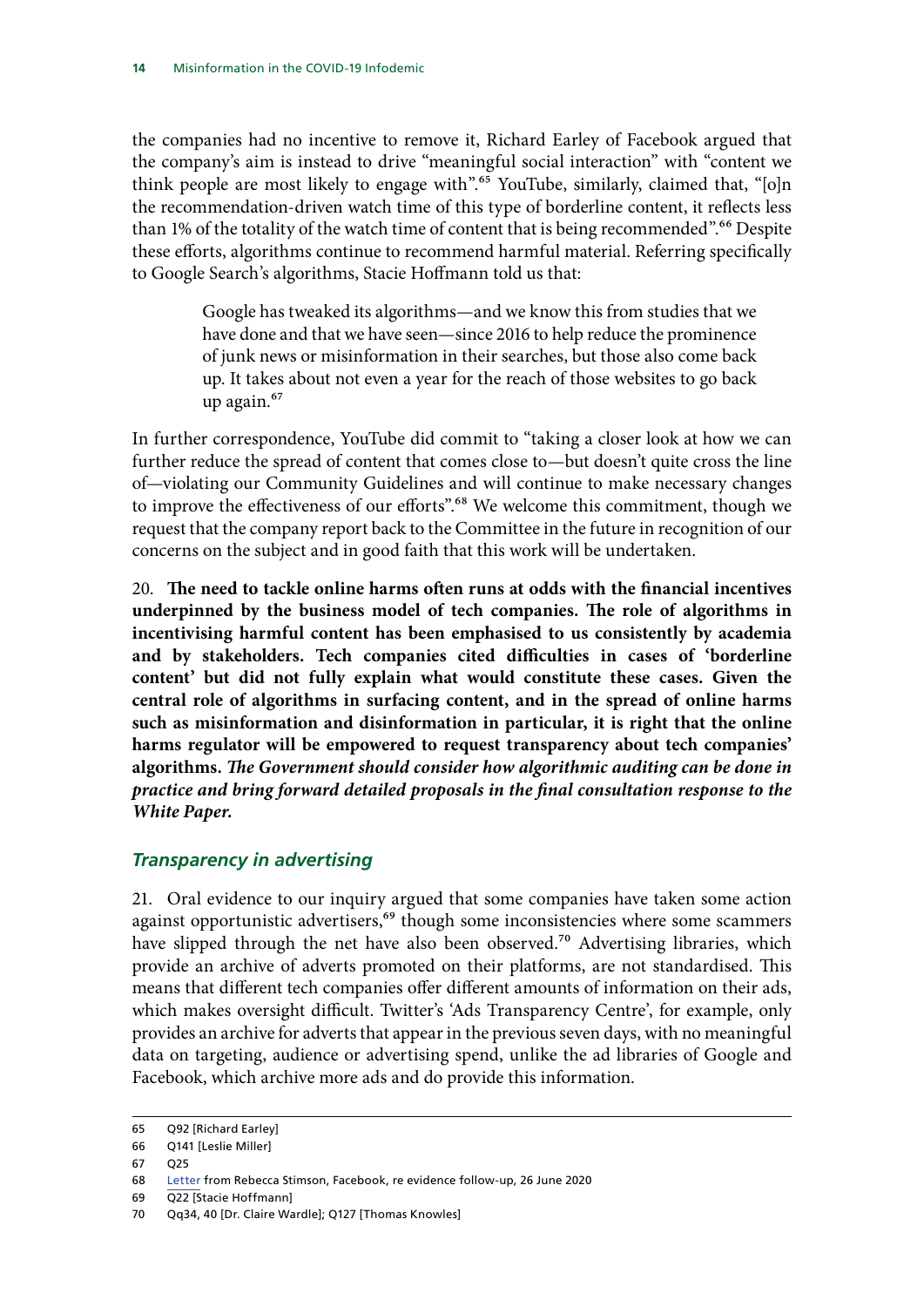### <span id="page-15-0"></span>*Funding false narratives*

22. Tech companies have also allowed spreaders of misinformation to monetise their content, to the benefit of both platform and publisher. Our inquiry found that YouTube, for example, have allowed actors to profit from peddling harmful misinformation.<sup>71</sup>

23. As well as selling advertising space on their own platforms, some tech companies, like Google and Amazon, provide adverts for third-party sites. Stacie Hoffmann noted that ad provider tech companies have often directly supplied advertising to sites that spread misinformation:

> we found that Google and Amazon are the two biggest ad providers for junk news purveyors and those are the websites that are getting those clickthroughs to try to gain money as part of a round ecosystem. We have known that there is a plethora of websites since 2016 that have been key purveyors of junk news.72

Research from the Global Disinformation Index has recently found that Google has provided adverts for almost 90% of sites spreading coronavirus-related conspiracies.<sup>73</sup> When we first put this to Google the company questioned the validity of this study, claiming that "it is hard to peer review its findings" and that the "the revenue estimates also do not accurately represent how publishers earn money on our advertising platforms".<sup>74</sup> However, we observed that, despite providing general figures from 2019 (unrelated to misinformation and prior to the pandemic) and figures relating to takedowns of individual adverts, Google's response conspicuously omitted the number of advertising accounts removed for coronavirus-related misinformation.<sup>75</sup> When we challenged the company with corroborating studies in our second evidence session, Google reflected on the limitations of its proactive systems and policies, stating that "this has been a very fluid situation where we have been having to, in real time and 24/7, look at our policies, reevaluate them and see how we can improve".<sup>76</sup>

24. **The current business model not only creates disincentives for tech companies to tackle misinformation, it also allows others to monetise misinformation too.** *To properly address these issues, the online harms regulator will need sight of comprehensive advertising libraries to see if and how advertisers are spreading misinformation through paid advertising or are exploiting misinformation or other online harms for financial gain. Tech companies should also address the disparity in transparency regarding ad libraries by standardising the information they make publicly available. Legislation should also require advertising providers like Google to provide directories of websites that they provide advertising for, to allow for greater oversight in the monetisation of online harms by third parties.*

<sup>71</sup> [Letter](https://committees.parliament.uk/publications/1171/documents/10104/default/) from Alina Dimofte, Google, re evidence follow-up, 11 May 2020

<sup>72</sup> Q22

<sup>73</sup> Qq103–4 [Philip Davies MP]; [Letter](https://committees.parliament.uk/publications/925/documents/6893/default/) from the Chair to Google, re Misinformation about the COVID-19 crisis, 4 May 2020

<sup>74</sup> [Letter](https://committees.parliament.uk/publications/1171/documents/10104/default/) from Alina Dimofte, Google, re evidence follow-up, 11 May 2020

<sup>75</sup> *Ibid*

<sup>76</sup> Q161 [Derek Slater]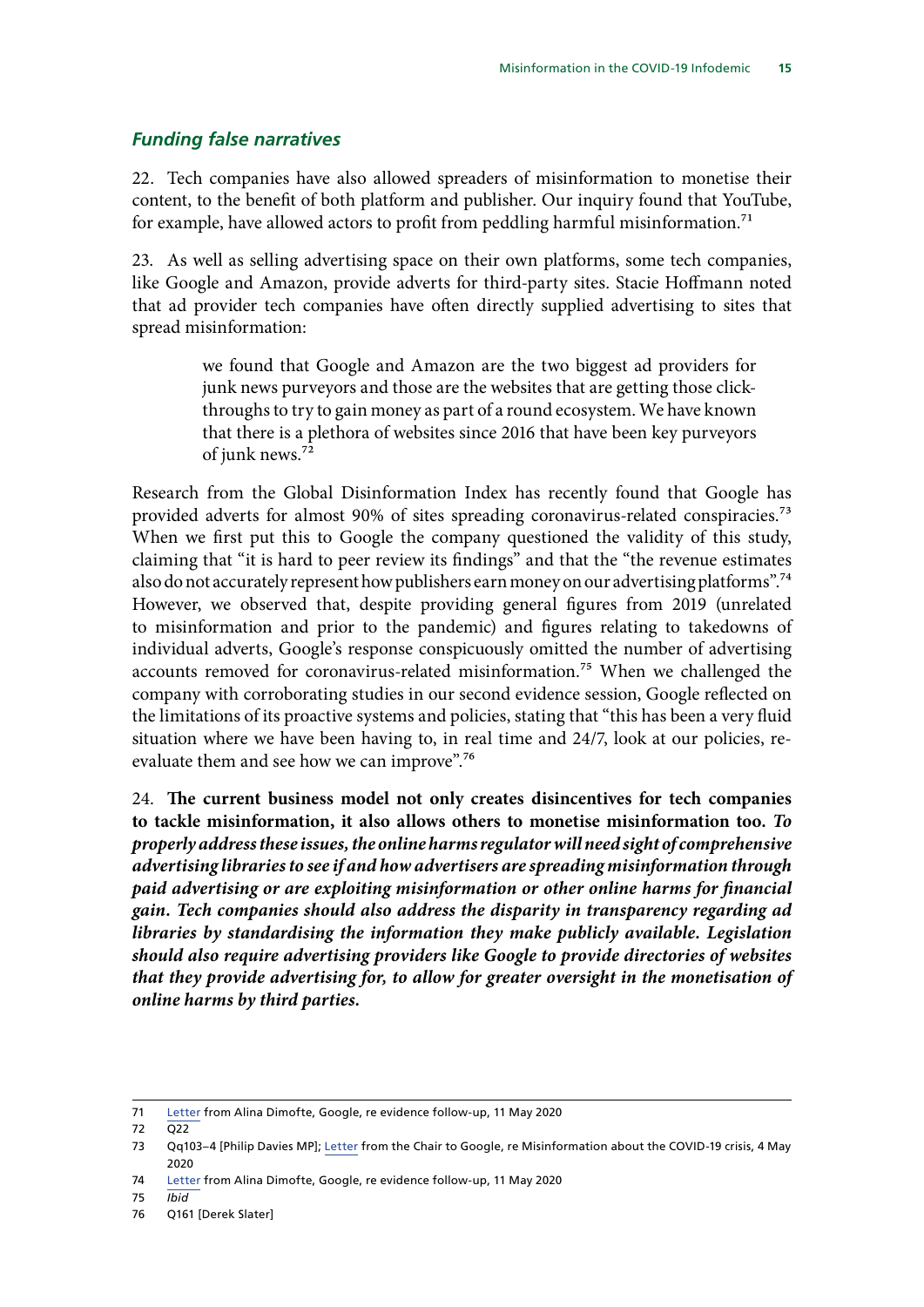# <span id="page-16-0"></span>*Funding quality journalism*

25. Quality journalism has often been cited as an effective counter to misinformation, though the traditional markets for news have been disrupted by the advent of new media. We were told that tech companies' funding and support for quality journalism has increased during the pandemic, in recognition of the threat posed to the industry.<sup>77</sup> Google in particular emphasised its record in funding journalism projects, which have included setting up a global Journalism Emergency Relief Fund and making a \$1 million donation to the International Center for Journalists.<sup>78</sup> As the biggest beneficiaries of traditional journalism, Google and YouTube were questioned whether the current division of revenue between quality news organisations, who generate information and are cited as authoritative sources counterbalancing false news, and themselves, who simply deliver that information, was equitable. Google robustly and repeatedly declined to comment on the division of revenue. Our concerns have since been vindicated by the Competition and Markets Authority's recent market study final report into the Online Platforms and Digital Advertising, which concluded that weak competition in digital advertising caused by players such as Facebook and Google "undermines the ability of newspapers and others to produce valuable content, to the detriment of broader society".79

26. **Tech companies rely on quality journalism to provide authoritative information. They earn revenue both from users consuming this on their platforms as well as (in the case of Google) providing advertising on news websites, and news drives users to their services. We agree with the Competition and Markets Authority that features of the digital advertising market controlled by companies such as Facebook and Google must not undermine the ability of newspapers and others to produce quality content. Tech companies should be elevating authoritative journalistic sources to combat the spread of misinformation. This is an issue to which the Committee will no doubt return.**

27. **We are acutely conscious that disinformation around the public health issues of the COVID-19 crisis have been relatively easy for tech companies to deal with, as binary true/false judgements are often applicable. In normal times, dealing with the greater nuance of political claims, the prominence of quality news sources on platforms, and their financial viability, will be all the more important in tackling misinformation and disinformation.**

# **Platform policies against misinformation**

28. Tech companies' policies, terms, conditions, guidelines and community standards set the rules for what is and is not acceptable when posting or behaving on their platforms. These often go beyond the requirements of the law, such as in the case of hate speech or graphically violent content.<sup>80</sup> Throughout our inquiry, tech companies told us that their policies were their primary consideration when tackling misinformation, disinformation

<sup>77</sup> Q28

<sup>78</sup> [Letter](https://committees.parliament.uk/publications/1171/documents/10104/default/) from Alina Dimofte, Google, re evidence follow-up, 11 May 2020

<sup>79</sup> Competition and Markets Authority, *[Online Platforms and Digital Advertising](https://assets.publishing.service.gov.uk/media/5efc57ed3a6f4023d242ed56/Final_report_1_July_2020_.pdf)* (July 2020), p 5

<sup>80</sup> Home Affairs Committee, Fourteenth Report of the Session 2016–17, *[Hate crime: abuse, hate crime and](https://publications.parliament.uk/pa/cm201617/cmselect/cmhaff/609/609.pdf)  [extremism online](https://publications.parliament.uk/pa/cm201617/cmselect/cmhaff/609/609.pdf)*, HC 609 para 38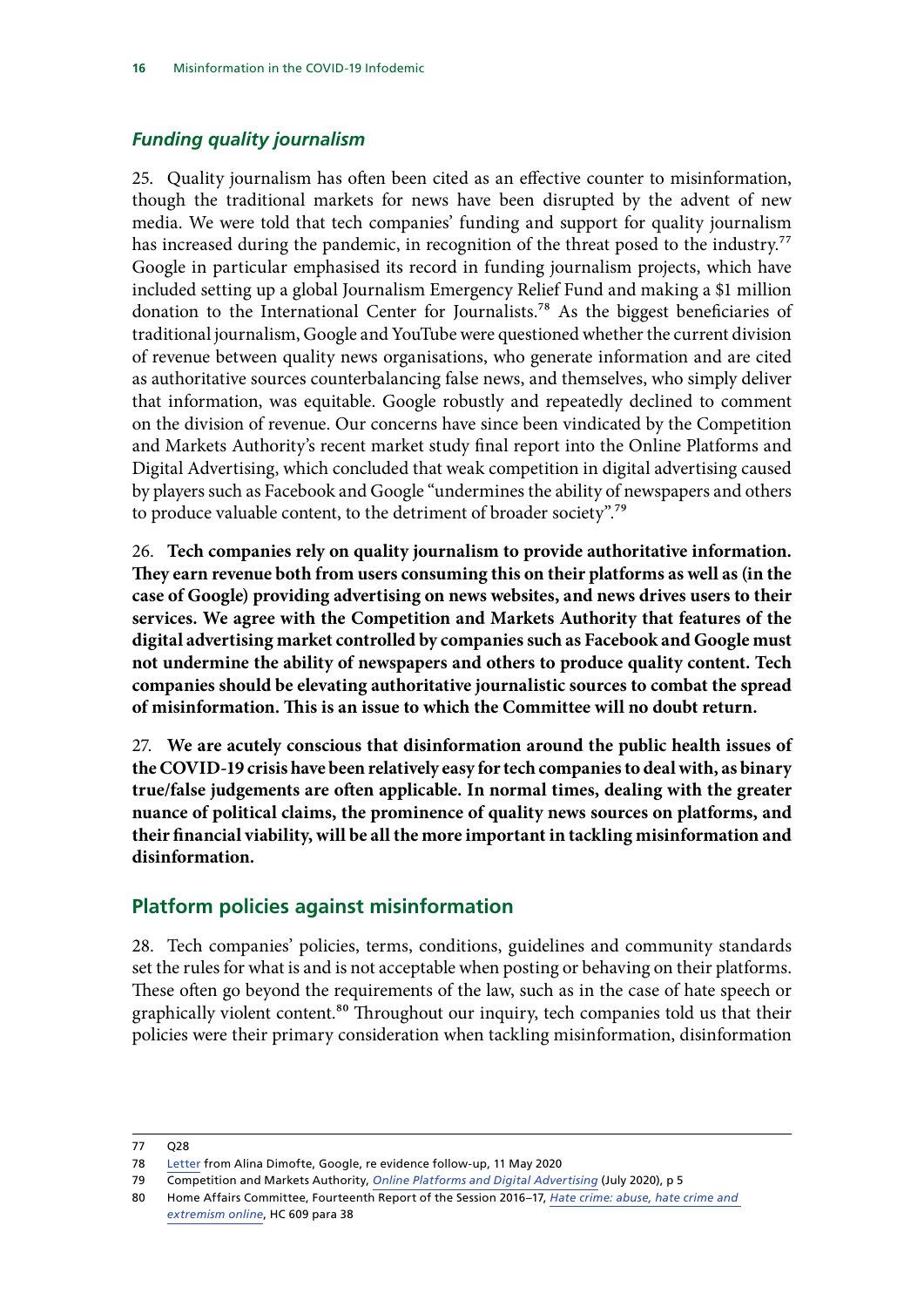and other so-called 'harmful but legal' content online.<sup>81</sup> The Government has said that the "essence"82 of online harms legislation will be to "hold social media companies to their own terms and conditions<sup>"83</sup>

29. The tech companies were often criticised for having unclear policies and applying them inconsistently. Indeed, Facebook conceded during our inquiry that "our enforcement is not perfect" regarding online harms.<sup>84</sup> Stacie Hoffmann explained that, whilst enforcement of policies had improved somewhat, such policies often do not set out how they will be applied in practice, particularly regarding 'takedowns', where content is removed outright.<sup>85</sup> When we wrote to Facebook after our first session in April, we asked about several examples of misinformation to see whether they would violate company policies on "harmful misinformation" and "imminent physical harm".<sup>86</sup> These examples included posts containing ineffective or outright harmful medical advice wrongfully attributed to either Stanford or St. George's Hospital, a video of several body bags wrongfully claiming to depict COVID-19 victims at St. Mary's Hospital, and an image of a crowded mosque wrongfully purporting to have been taken during the lockdown period.87 Facebook's response did not address these examples, saying that "[t]he content and context of specific posts are essential to determining whether a piece of content breaches our Community Standards", despite their standards themselves describing several hypothetical examples.<sup>88</sup> Beyond misinformation, we also raised with Facebook two instances of hate speech that had been reported to the company. The first post incited violence against a minority community, threatening to "Bomb the Board of Deputies of British Jews"; the second racially caricatured and mocked the death of George Floyd.<sup>89</sup> Though Facebook acknowledged to us that these examples did go against their policies, we were surprised to hear that both were initially described by Facebook moderators as "not [going] against any of our community standards" and that, in the first instance, moderators suggested that "you unfriend the person who posted it".90 Our findings were supported by the findings of the Civil Rights Audit, which found that Facebook's policy response to hateful content targeting Muslims and Black and Jewish people has been consistently inadequate.<sup>91</sup>

30. Prior to the pandemic, many of the tech companies did not have robust policies against harmful misinformation and have also often been slow in adapting their policies to combat it. Stacie Hoffmann told us that many tech companies "do not necessarily have a lot of terms specific to misinformation, disinformation or false news", whilst those "that are directly related to misinformation or junk news tend to be very high level and confusing".<sup>92</sup> Only Facebook argued that tackling COVID-19 misinformation such as 5G conspiracies

<sup>81</sup> Q69 [Katy Minshall]; Q85 [Richard Earley]; Qq103–5, 107, 109 [Alina Dimofte]; Qq141, 143, 153–4, 158–161 [Derek Slater, Leslie Miller]; Qq165, 168, 170–2, 183, 191 [Monika Bickert]; Qq198, 203–4, 206, 217, 220, 225 [Nick Pickles] 82 [Oral evidence](https://committees.parliament.uk/oralevidence/300/pdf/) taken before the Digital, Culture, Media and Sport Committee on 22 April 2020, HC (2019–21) 157,

 $Q20$ 83 HC Deb, 4 June 2020, [col 984](https://hansard.parliament.uk/Commons/2020-06-04/debates/B9C47789-67AA-4EDB-990D-06FD202EC558/OnlineHarms) [Commons Chamber]

<sup>84</sup> Qq186–190 [John Nicolson MP, Monika Bickert]

<sup>85</sup> Q21

<sup>86</sup> [Letter](https://committees.parliament.uk/publications/1170/documents/10103/default/) from the Chair to Facebook, re Misinformation about the COVID-19 crisis supplementary, 7 May 2020

<sup>87</sup> We chose these examples as we considered that each example could, directly or indirectly, cause harm to their audience, either to the recipient through incorrect medical advice or encouraging them to stay away from hospitals to inciting damage against critical national infrastructure and employees or minority communities.

<sup>88</sup> [Letter](https://committees.parliament.uk/publications/1173/documents/10106/default/) from Richard Earley, Facebook, re evidence follow-up, 14 May 2020

<sup>89</sup> Qq186–9 [John Nicolson MP]

<sup>90</sup> *Ibid*

<sup>91</sup> Laura W. Murphy, Megan Cacace *et al*, *[Facebook's Civil Rights Audit – Final Report](https://about.fb.com/wp-content/uploads/2020/07/Civil-Rights-Audit-Final-Report.pdf)* (July 2020), p 8

<sup>92</sup> Qq18, 21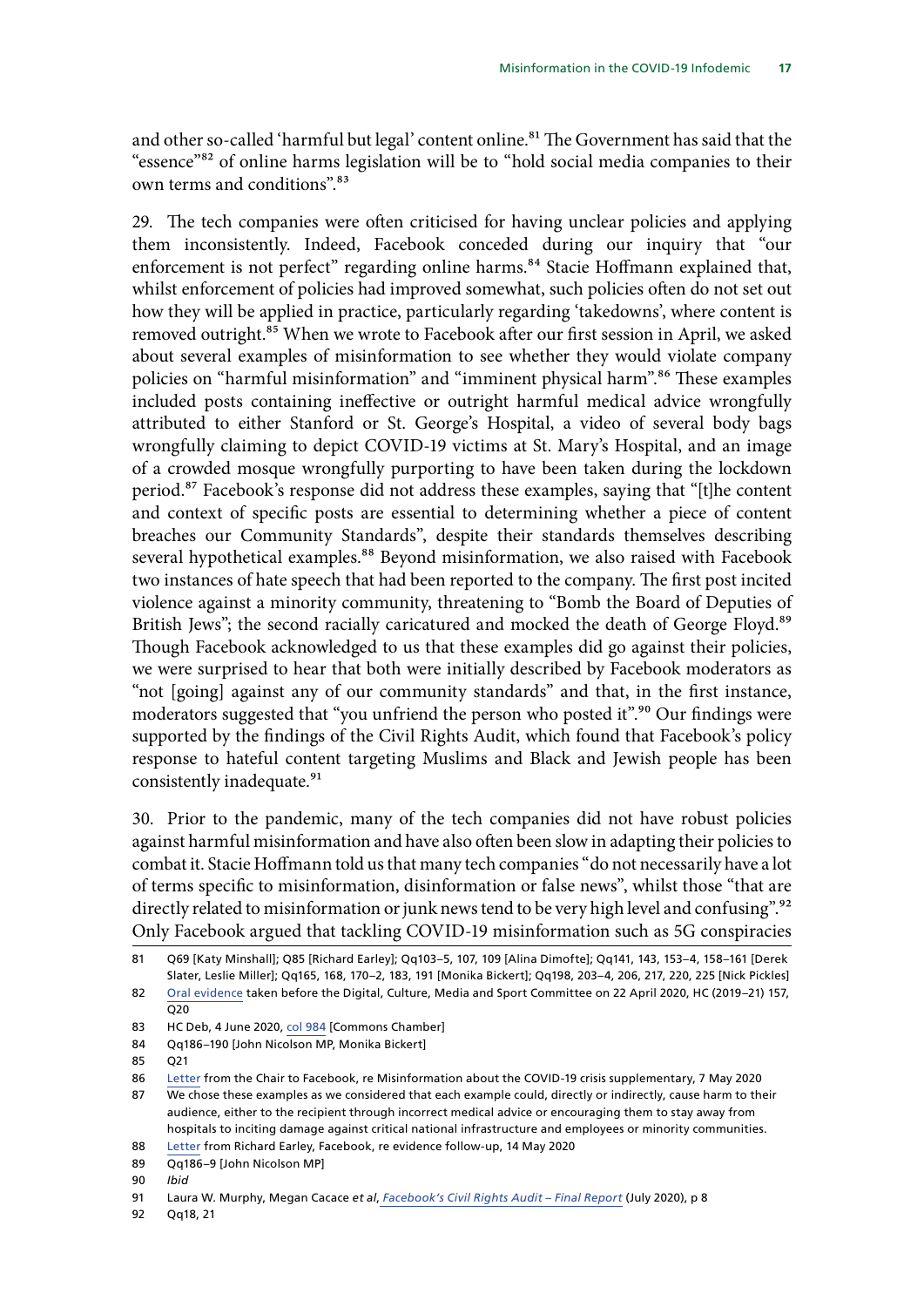was a matter of enforcing existing policies around real world harm rather than introducing new ones.93 By contrast, American news website *The Hill* reported in February that Reddit, a sharing and discussion site, did not have any policies on health misinformation at all, leaving decisions to the discretion of volunteer 'subreddit' moderators; when asked if a policy against medical misinformation would help moderators, one reportedly replied "yes, full stop".<sup>94</sup> Similarly, TikTok's policies at the beginning of the pandemic reportedly only covered scams and fake profiles,<sup>95</sup> but has since been broadened to include medical misinformation, misinformation based on hate speech and misinformation likely to cause societal panic and real world harm.<sup>96</sup>

31. The lack of consistency in policy enforcement is in contrast to the standards enforced on broadcasters. In an interview in April hosted on the London Real channel, David Icke made several false claims linking coronavirus to 5G and that a vaccine would contain "nanotechnology microchips" that went unchallenged throughout the show.<sup>97</sup> When asked if people should attack 5G masts, he responded that "people have to make a decision" about what to do as "[i]f 5G continues and reaches where they want to take it, human life as we know it is over"; several users called for further attacks on 5G towers in the comments that appeared alongside the feed.<sup>98</sup> An expedited Ofcom investigation found the owner ESTV to be in breach of the broadcast code for "[failing] in its responsibility to ensure that viewers were adequately protected".<sup>99</sup> The next day, YouTube removed the video and announced that it would ban COVID-19 conspiracy theories, though the BBC reported that YouTube was aware of the video at the time it was livestreamed. Moreover, though Google argued at the time that it had donated its share of the revenue to charity,<sup>100</sup> it later confirmed in correspondence to us that the hosts had been allowed to keep revenue generated from 'Super Chats'.<sup>101</sup> When we raised this with Google, the company told us that initial action against 5G misinformation was constrained by pre-existing policies and only became possible when these policies were updated:

> At the time that we first viewed the video it was not against the policies we had at that time. That is why we understood that our policies needed to evolve.102

Google justified its approach, saying that "it was the first instance that we have seen where these kinds of 5G allegations were creating real-world harm and were being linked to the coronavirus in particular".<sup>103</sup> However, the company admitted that it was aware of trends regarding 5G misinformation prior to the London Real livestream.104

104 Q108

<sup>93</sup> Q84

<sup>94</sup> "*[Reddit enlists users to combat coronavirus misinformation](https://thehill.com/policy/technology/481956-reddit-enlists-users-to-combat-coronavirus-misinformation)*", The Hill, 7 February 2020

<sup>95</sup> *[TikTok Adds New Rules to Ban Harmful Misinformation in the App](https://www.socialmediatoday.com/news/tiktok-adds-new-rules-to-ban-harmful-misinformation-in-the-app/570064/)*, Social Media Today, 9 January 2020

<sup>96</sup> TikTok ([DIS0018](https://committees.parliament.uk/writtenevidence/5174/pdf/)), p 3

<sup>97</sup> "*[Facebook removes David Icke coronavirus-5G conspiracy video](https://www.itv.com/news/2020-04-09/facebook-removes-david-icke-coronavirus-5g-conspiracy-video/)*", ITV, 9 April 2020

<sup>98</sup> Ibid

<sup>99</sup> Ofcom, [Ofcom decisions on recent programmes featuring David Icke and Eamonn Holmes](https://www.ofcom.org.uk/about-ofcom/latest/features-and-news/david-icke-and-eamonn-holmes-decision), accessed 24 June 2020

<sup>100</sup> Qq110–2 [Clive Efford MP, Julian Knight MP, Alina Dimofte]

<sup>101</sup> [Letter](https://committees.parliament.uk/publications/1171/documents/10104/default/) from Alina Dimofte, Google, re evidence follow-up, 11 May 2020

<sup>102</sup> Q109

<sup>103</sup> Q107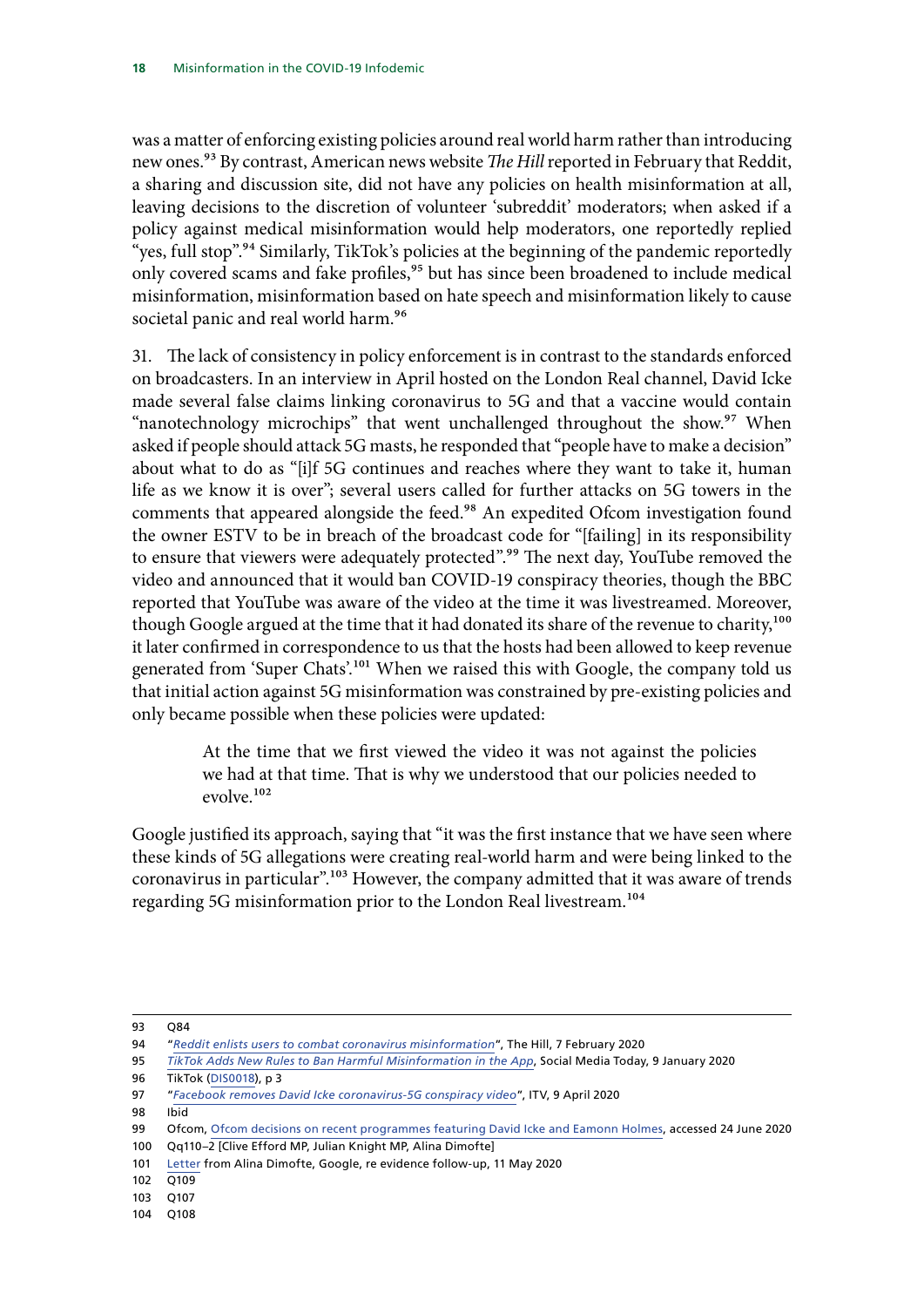<span id="page-19-0"></span>32. **The Government has repeatedly stated that online harms legislation will simply hold platforms to their own policies and community standards. However, we discovered that these policies were not fit for purpose, a fact that was seemingly acknowledged by the companies.** *The Government must empower the new regulator to go beyond ensuring that tech companies enforce their own policies, community standards and terms of service. The regulator must ensure that these policies themselves are adequate in addressing the harms faced by society. It should have the power to standardise these policies across different platforms, ensuring minimum standards under the duty of care. The regulator should moreover be empowered to hand out significant fines for noncompliance. It should also have the ability to disrupt the activities of businesses that are not complying, and ultimately to ensure that custodial sentences are available as a sanction where required.*

33. Other lawmakers have taken steps to address disparities between platform responses to misinformation and disinformation, albeit through voluntary arrangements. The Electoral Commission of India, for example, last year developed a voluntary code of ethics with tech companies for all future elections, involving more transparency in political advertising and a 48-hour silence period before the end of polling.<sup>105</sup> The European Union has similarly agreed a voluntary code of practice for disinformation, requiring monthly reporting and certain principles of best practice in advertising, user reporting and fake accounts,<sup>106</sup> though it has been reportedly criticised by some member-states as "insufficient and unsuitable to serve as the basis for sustainably addressing disinformation on social platforms".107 Finally, the Australian Government has asked digital platforms to develop voluntary codes of practice for online misinformation and the provision of quality journalism, which it expects to be in place by December 2020, and has tasked the Australian Communications and Media Authority to assess the codes' development and effectiveness.108

34. *Alongside developing its voluntary codes of practice for child sexual exploitation and abuse and terrorist content, the Government should urgently work with tech companies to develop a voluntary code of practice to protect citizens from the harmful impacts of misinformation and disinformation, in concert with academics, civil society and regulators. A well-developed code of practice for misinformation and disinformation would be world-leading and will prepare the ground for legislation in this area.*

### **Identifying and reporting misinformation**

#### *Automated flagging vs human reporting*

35. The first step in effectively tackling false information about COVID-19 is to identify and flag misinformation and disinformation. There are two main ways of identifying harmful content online. First, companies can respond to harmful content reported by users. The Online Harms White Paper's proposed duty of care would require companies to take "prompt, transparent and effective action following user reporting" of harms and to be transparent about "the number of reports received and how many of those reports

<sup>105</sup> "*[Social media platforms agree to follow 'code of ethics' in India for elections](https://www.thedrum.com/news/2019/09/27/social-media-platforms-agree-follow-code-ethics-india-elections)*", The Drum, 27 September 2019

<sup>106</sup> European Commission, [Code of Practice on Disinformation](https://ec.europa.eu/digital-single-market/en/news/code-practice-disinformation), accessed 9 July 2020

<sup>107</sup> "*[EU code of practice on disinformation 'insufficient and unsuitable,' member states say](https://www.euractiv.com/section/digital/news/eu-code-of-practice-on-disinformation-insufficient-and-unsuitable-member-states-say/)*", EURACTIV, 5 June 2020

<sup>108</sup> ACMA, [Australian voluntary code\(s\) of practice for online misinformation,](https://www.acma.gov.au/australian-voluntary-codes-practice-online-misinformation) accessed 9 July 2020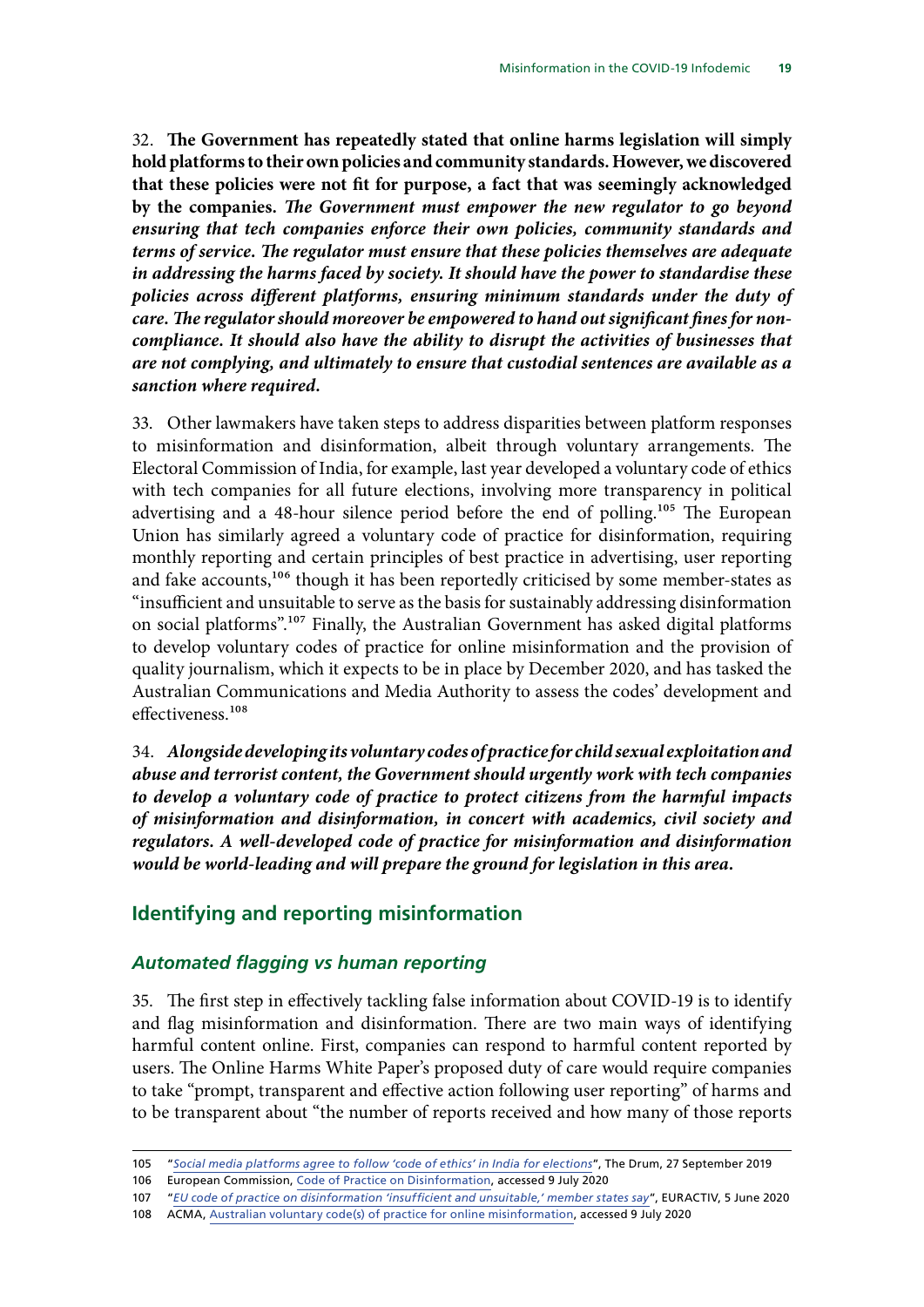led to action".109 For disinformation specifically, the White Paper proposed "[r]eporting processes […] to ensure that users can easily flag content that they suspect or know to be false, and which enable users to understand what actions have been taken and why".<sup>110</sup> Second, companies can proactively use systems to identify and tackle harmful content themselves. This is done using a combination of automated systems, based on artificial intelligence, and human moderators, who do not proactively search for illegal or harmful content but review content that has been flagged to them. Tech companies like Facebook, Google and Twitter have previously been criticised for outsourcing moderation to users to minimise expenses,<sup>111</sup> but nowadays the companies have moved more towards investment in AI flagging and moderation.<sup>112</sup>

36. At the outset of our inquiry, written and oral evidence endorsed the need for more user reporting and better responses from tech companies, particularly for instances of misinformation. Evidence submitted by the Henry Jackson Society recommended "the creation of a new misinformation flag […], which would allow users to pinpoint content that is factually incorrect or harmful".<sup>113</sup> The Tony Blair Institute similarly observed a "[l]ack of clear reporting frameworks specifically for public health misinformation" and recommended that "[t]he trusted-flagger system needs to be explicitly extended to COVID-19 misinformation to ensure external experts can advise on false information".114 The response from tech companies has been inconsistent. One the one hand, TikTok told us that they have implemented a granular reporting function for misinformation, allowing users to "select 'Misleading information' and then 'COVID-19 misinformation' as the reason for their report".115 Facebook also acknowledged the value of user reporting, saying that misinformation linking 5G to coronavirus was initially raised both by "reports from our work with Government, the media, NGO partners and also as flagged by our users" and subsequently "started then removing it on the basis of where it was flagged to us by users or where others flagged it to us".<sup>116</sup> On the other hand, oral evidence from researchers called for more granular reporting on Google Search to similar standards as provided by YouTube to report and counteract junk news surfacing through algorithmic curation and feedback loops.<sup>117</sup> We also saw evidence that companies were not responding efficiently to user reporting. Alongside the two examples of hate speech discussed above, we received written evidence from the Pirbright Institute, a research centre studying infectious diseases in farm animals, who detailed how, due to conspiracies linking Bill Gates to the virus outbreak, conspiracy theorists had begun harassing and doxxing (i.e. leaking personal or identifying information of) staff.<sup>118</sup> Pirbright's evidence, which was subsequently reported by BBC News Reality Check, claimed that trolls had created a false website to exacerbate these conspiracies, leading to other people being misled that the Institute was suppressing a vaccine to the virus.<sup>119</sup> The Institute informed us that Google

<sup>109</sup> Department for Digital, Culture, Media and Sport and Home Office, *[Online Harms White Paper - Initial](https://www.gov.uk/government/consultations/online-harms-white-paper/public-feedback/online-harms-white-paper-initial-consultation-response)  [consultation response](https://www.gov.uk/government/consultations/online-harms-white-paper/public-feedback/online-harms-white-paper-initial-consultation-response)*, February 2020

<sup>110</sup> *Ibid*

<sup>111</sup> Home Affairs Committee, Fourteenth Report of the Session 2016–17, *[Hate crime: abuse, hate crime and](https://publications.parliament.uk/pa/cm201617/cmselect/cmhaff/609/609.pdf)  [extremism online](https://publications.parliament.uk/pa/cm201617/cmselect/cmhaff/609/609.pdf)*, HC 609 para 31

<sup>112</sup> "*[How Facebook is using AI to combat COVID-19 misinformation and detect 'hateful memes'](https://www.theverge.com/2020/5/12/21254960/facebook-ai-moderation-covid-19-coronavirus-hateful-memes-hate-speech)*", The Verge, 12 May 2020

<sup>113</sup> Henry Jackson Society [\(DIS0010\)](https://committees.parliament.uk/writtenevidence/2112/pdf/) para 26

<sup>114</sup> Tony Blair Institute ([DIS0013\)](https://committees.parliament.uk/writtenevidence/2160/pdf/) p 3

<sup>115</sup> TikTok ([DIS0018](https://committees.parliament.uk/writtenevidence/5174/pdf/))

<sup>116</sup> Q85 [Richard Earley]

<sup>117</sup> Qq24–5 [Stacie Hoffmann]

<sup>118</sup> The Pirbright Institute [\(DIS0009\)](https://committees.parliament.uk/writtenevidence/2109/default/)

<sup>119</sup> *"[Coronavirus: How a false rumour led to hate online"](https://www.bbc.co.uk/news/53061563)*, BBC News, 19 June 2020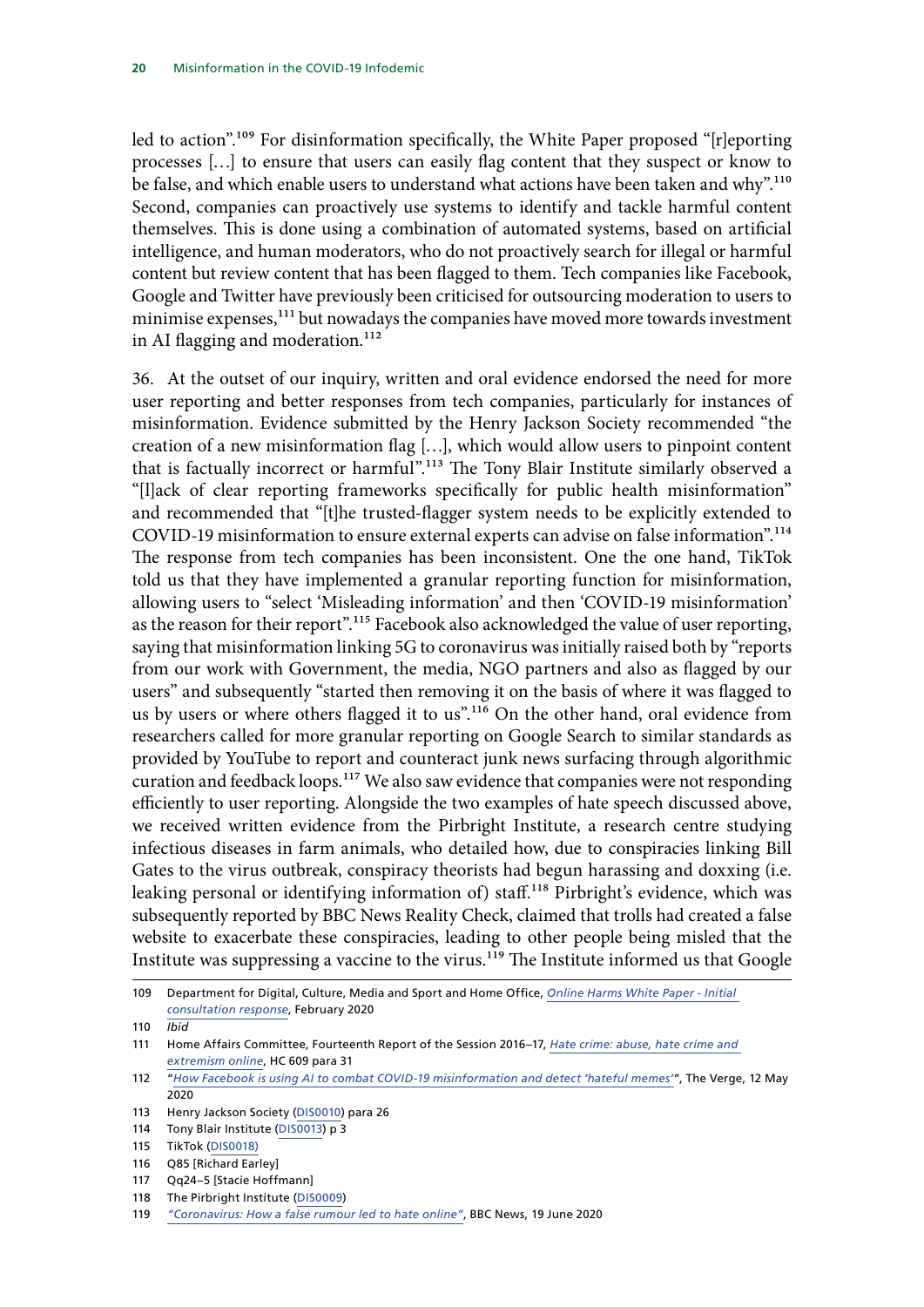Business had consistently refused to take action on this website despite reports to them emphasising the reputational damage and personal harm being done to the Institute and its staff<sup>120</sup>

37. Throughout our inquiry, tech companies consistently downplayed the role of user reporting. Google, when justifying the lack of granular user reporting in Search compared to user reporting on YouTube,<sup>121</sup> wrote that "this kind of anecdotal reporting is not always the best way to address the important issues of low quality or misleading web pages in search results".<sup>122</sup> When later asked about this disparity directly, Google replied:

> Search is a reflection of the web; it indexes the web. It is not content we directly have control over or are responsible for, but we certainly take action on illegal content when we are sent notices for removal. As I said at the outset, we work very diligently to raise up authoritative sources and down-rank things that are low quality or misleading. We rely on a range of different signals to do that well. We have on every search page a place for people to send feedback, and we then take that feedback into account.123

However, whilst Google asserted in this response that Search simply 'reflects the web', it argued elsewhere that it had been curating results, including based on user feedback, as evidence of its action against misinformation, with no acknowledgement of this contradiction.124 Twitter, meanwhile, which allows users to report "fake accounts" but not specific tweets as false,<sup>125</sup> argued that "user reports can add a lot of noise to the system, slowing down response and enabling people to report Tweets with which they simply disagree—not because they break the rules".126

38. Instead, tech companies consistently championed the efficiency of their own procedures in flagging and removing harmful content, particularly AI content moderation. These assertions often came in response to questions about, or in contrast to, user reporting, $127$ even though both user reporting and proactive systems are considered complementary within the Online Harms White Paper.<sup>128</sup> In oral evidence, Facebook claimed that "[i]n the case of the child exploitative material […] that is well above 99% and has been for a number of years".<sup>129</sup> In correspondence, Google said that, on YouTube, "[w]e have removed thousands of videos promoting COVID-19 misinformation from our platform, and the majority of these videos were viewed 100 times or fewer".<sup>130</sup> Twitter, similarly, wrote that, during the 2019 general election, "the majority of Tweets we removed for breaking our rules on voter misinformation were detected proactively through our own systems, and

<sup>120</sup> The Pirbright Institute [\(DIS0009\)](https://committees.parliament.uk/writtenevidence/2109/default/)

<sup>121</sup> By this, we observe that, in YouTube, users can report specific videos for, i.e., being misleading or featuring illegal or copyrighted content; in Google Search, users can only give feedback in a simple text box at the bottom of the page, rather than for specific results that appear with options for why.

<sup>122</sup> [Letter](https://committees.parliament.uk/publications/1171/documents/10104/default/) from Alina Dimofte, Google, re evidence follow-up, 11 May 2020

<sup>123</sup> Q139 [Derek Slater]

<sup>124</sup> Q145[Derek Slater] ("again what we strive to do with Search is raise up authoritative sources and demote and down-rank low-quality, misleading information")

<sup>125</sup> [Letter](https://committees.parliament.uk/publications/926/documents/6894/default/) from the Chair to Twitter, re Misinformation about the COVID-19 crisis, 4 May 2020

<sup>126</sup> [Letter](https://committees.parliament.uk/publications/1172/documents/10105/default/) from Katy Minshall, Twitter, re evidence follow-up, 11 May 2020

<sup>127</sup> Qq98–100 [Alina Dimofte]; [Letter](https://committees.parliament.uk/publications/1171/documents/10104/default/) from Alina Dimofte, Google, re evidence follow-up, 11 May 2020; [Letter](https://committees.parliament.uk/publications/1172/documents/10105/default/) from Katy Minshall, Twitter, re evidence follow-up, 11 May 2020; Q191 [Monika Bickert]

<sup>128</sup> Department for Digital, Culture, Media and Sport and Home Office, *Online Harms White Paper*, [CP 57,](https://assets.publishing.service.gov.uk/government/uploads/system/uploads/attachment_data/file/793360/Online_Harms_White_Paper.pdf) April 2019, p 44

<sup>129</sup> Q87 [Richard Earley]

<sup>130</sup> [Letter](https://committees.parliament.uk/publications/1171/documents/10104/default/) from Alina Dimofte, Google, re evidence follow-up, 11 May 2020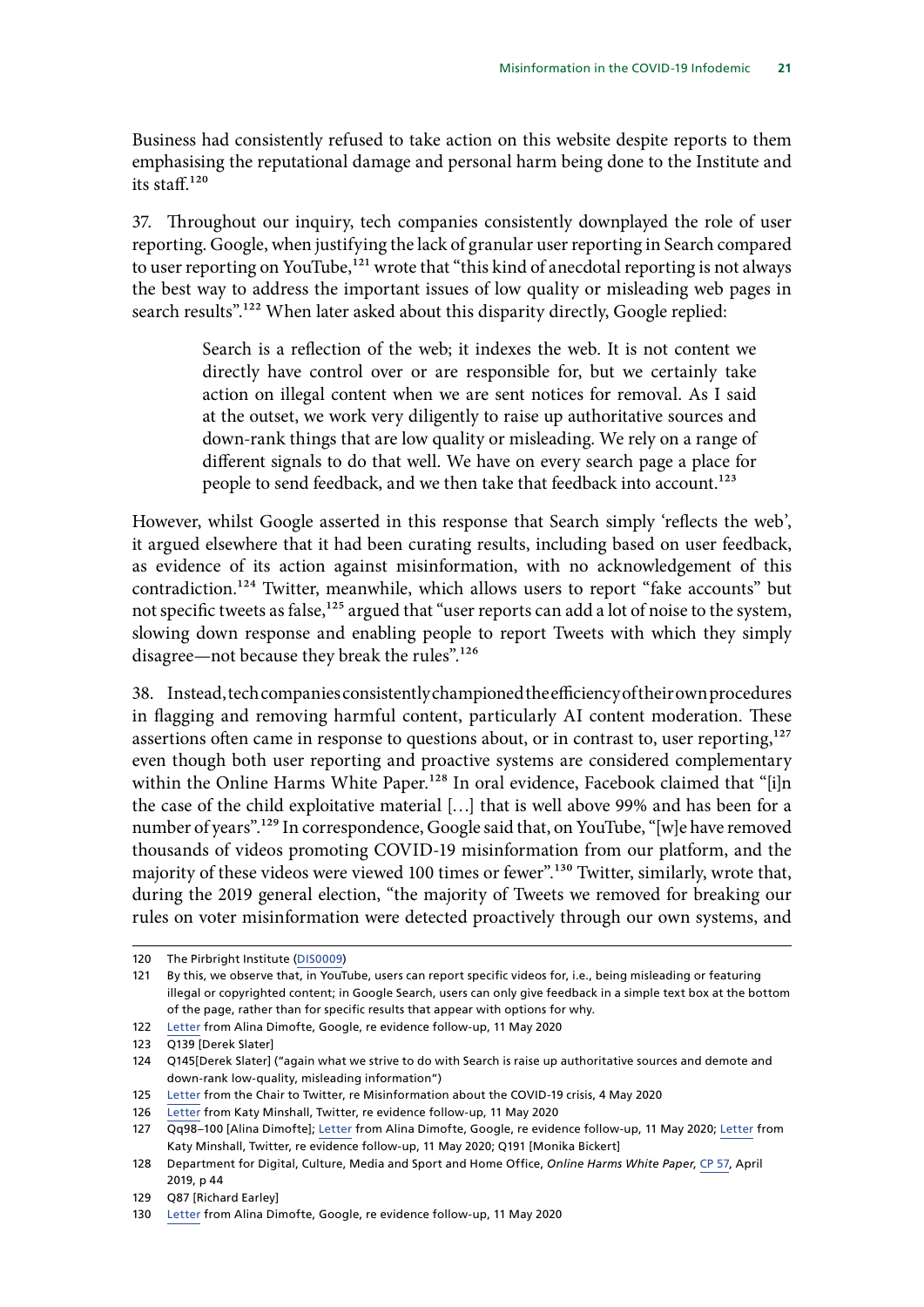<span id="page-22-0"></span>that user reports were a far less effective indicator of urgency and priority".131 Despite these claims, written evidence consistently emphasised the limitations of automated systems. The charity Glitch wrote that "[i]ncreased reliance on artificial intelligence to filter out abusive harmful content on social media platforms during the pandemic can lead to erroneous content moderation decisions".132 Glitch's criticism of tech companies' overreliance on AI moderation was evidenced by research recently published by the Internet Watch Foundation, which found that, as a result of COVID-19-related staffing constraints on tech company moderators and law enforcement, the number of URLs containing images of child sexual abuse taken down during the pandemic has fallen by 89%.133 Google did acknowledge the limitations of AI moderation, emphasising the need for human review: "[m]achines help us with scale and speed, whereas humans can bring judgement and can understand context".<sup>134</sup> In oral evidence, the company reiterated that AI moderation can be limited when identifying misinformation, as it is "not as good at identifying particular context, and that is often very important or always very important when it comes to speech issues".<sup>135</sup> Evidence from Facebook, which does allow users to report specific posts as "false news",<sup>136</sup> similarly recognised that, "due to the adversarial nature of the space we find ourselves in, sometimes people are able to get round our systems—our human reviewers or our automated systems—and content can appear on the platform for a short time".<sup>137</sup> Moreover, Google also acknowledged that automated systems face "additional complexities" and can be less accurate when reviewing media such as images and video compared to text.<sup>138</sup>

39. **Currently, tech companies emphasise the effectiveness of AI content moderation over user reporting and human content moderation. However, the evidence has shown that an overreliance on AI moderation has limitations, particularly as regards speech, but also often with images and video too. We believe that both easy-to-use, transparent user reporting systems and robust proactive systems, which combine AI moderation but also human review, are needed to identify and respond to misinformation and other instances of harm.** *To fulfil their duty of care, tech companies must be required to have easy-to-use user reporting systems and the capacity to respond to these in a timely fashion. To provide transparency, they must produce clear and specific information to the public about how reports regarding content that breaches legislative standards, or a company's own standards (where these go further than legislation), are dealt with, and what the response has been. The new regulator should also regularly test and audit each platform's user reporting functions, centring the user experience from report to resolution in its considerations.*

### *Bots and 'blue ticks'*

40. Our inquiry examined the role of different types of accounts during the COVID-19 infodemic: bots and influencers. We looked at the impact of bots. Bots are autonomous programmes designed to carry out specific tasks; chatbots, for instance, are used to conduct

<sup>131</sup> [Letter](https://committees.parliament.uk/publications/1172/documents/10105/default/) from Katy Minshall, Twitter, re evidence follow-up, 11 May 2020

<sup>132</sup> Glitch [\(CVD0296](https://committees.parliament.uk/writtenevidence/6398/pdf/)) pp.8, 11, 22, 34

<sup>133</sup> Glitch [\(CVD0296](https://committees.parliament.uk/writtenevidence/6398/pdf/)) pp.8, 11, 22, 34

<sup>134</sup> [Letter](https://committees.parliament.uk/publications/1171/documents/10104/default/) from Alina Dimofte, Google, re evidence follow-up, 11 May 2020

<sup>135</sup> Q143 [Derek Slater]

<sup>136</sup> [Letter](https://committees.parliament.uk/publications/926/documents/6894/default/) from the Chair to Twitter, re Misinformation about the COVID-19 crisis, 4 May 2020

<sup>137</sup> Q81[Richard Earley]

<sup>138</sup> Qq142, 144 [Giles Watling MP, Derek Slater]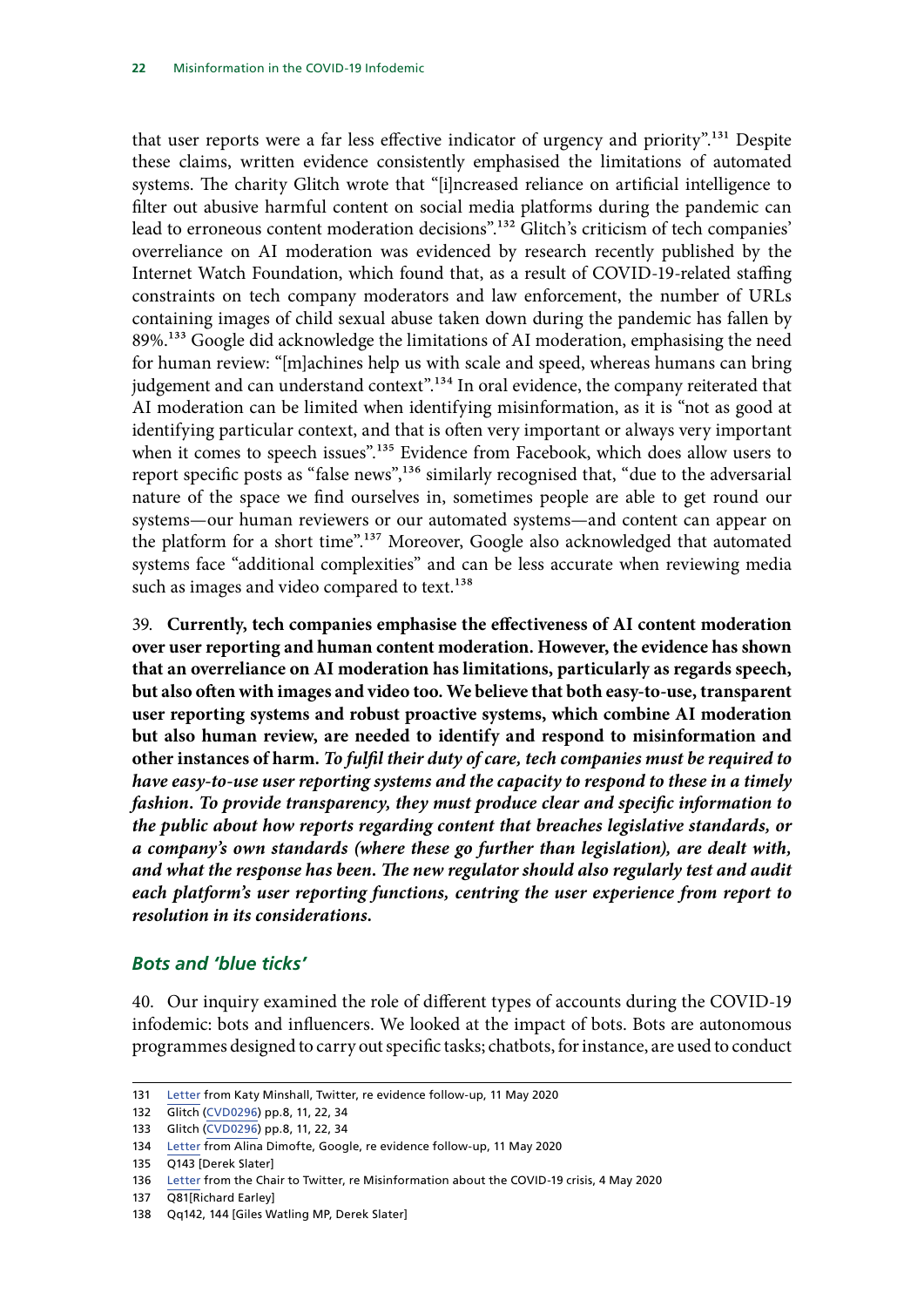online conversations, typically in customer service, request routing or informationgathering contexts.139 Bots can also be used to kickstart the spread disinformation amongst people on social media. Professor Philip Howard of the Oxford Internet Institute told us that "[o]ne day they start waking up and spreading conspiracy stories about COVID-19 and that is how the content leaks into our social media feeds".<sup>140</sup> Professor Howard also notes that the use of bots and 'cyborg' accounts (which mix human and automated features)<sup>141</sup> in online manipulation can sometimes be hard to identify for the average user, particularly when the account in question does not conform to typical identifiers such as no profile picture, history or followers.<sup>142</sup> The Henry Jackson Society argued that China in particular has used "organised groups of online activists […] backed up by virtual-identity 'bots' and have spread disinformation about COVID-19".143 Academic research has posited that there has been an upswell of bot activity on Twitter in particular to amplify disinformation.<sup>144</sup>

41. Throughout our inquiry, Twitter did not adequately engage with our concerns on the topic, claiming that it could not provide information on what proportion of accounts identified as spreading disinformation were bots or used extensive automation.<sup>145</sup> Twitter emphasised that the use of bots and automated functions (such as scheduling) is not against company policies and told us that "accounts use a range of different automated measures and so it would be misleading to say a specific number".<sup>146</sup> Concurrent to our inquiry, Twitter's Global Policy Director Nick Pickles, who also gave evidence on the subject, argued in a company blog post that "[w]e've seen innovative and creative uses of automation to enrich the Twitter experience—for example, accounts like @pentametron and @tinycarebot" (though it should be noted that these examples describe bots that are clearly labelled as such).<sup>147</sup> In correspondence, the company argued that its system of "source labels", which informs users whether content is published on a phone app or through third party software, was an adequate alternative approach to taking more proactive efforts to label bots.<sup>148</sup>

42. **Research has consistently suggested that bots play an active role in spreading disinformation into users' news feeds. Despite our several attempts to engage with Twitter about the extent of the use of bots in spreading disinformation on their platform, the company failed to provide us with the information we sought.** *Tech companies should be required to regularly report on the number of bots on their platform, particularly where research suggests these might contribute to the spread of disinformation. To provide transparency for platform users and to safeguard them where they may unknowingly interact with and be manipulated by bots, we also recommend that the regulator should require companies to label bots and uses of automation separately and clearly.*

<sup>139</sup> Our predecessor Committee discussed the role of bots in more depth in the [Interim Report](https://publications.parliament.uk/pa/cm201719/cmselect/cmcumeds/363/363.pdf) of its inquiry into *Disinformation and 'Fake News'*

<sup>140</sup> Q4

<sup>141</sup> Oxford Internet Institute, University of Oxford, [The Global Disinformation Order: 2019 Global Inventory of](https://comprop.oii.ox.ac.uk/wp-content/uploads/sites/93/2019/09/CyberTroop-Report19.pdf)  [Organised Social Media Manipulation](https://comprop.oii.ox.ac.uk/wp-content/uploads/sites/93/2019/09/CyberTroop-Report19.pdf) (4 September 2019) p 11

 $142 \overline{04}$ 

<sup>143</sup> Henry Jackson Society [\(DIS0010\)](https://committees.parliament.uk/writtenevidence/2112/pdf/) para 12

<sup>144</sup> *"[Nearly half of Twitter accounts pushing to reopen America may be bots](https://www.technologyreview.com/2020/05/21/1002105/covid-bot-twitter-accounts-push-to-reopen-america/)"*, MIT Technology Review, 21 May 2020 145 Q53 [Katy Minshall]

<sup>146</sup> Qq52–3 [Katy Minshall]; [Letter](https://committees.parliament.uk/publications/1172/documents/10105/default/) from Katy Minshall, Twitter, re evidence follow-up, 11 May 2020

<sup>147</sup> *"[Bot or not? The facts about platform manipulation on Twitter"](https://blog.twitter.com/en_us/topics/company/2020/bot-or-not.html)*, Twitter, 18 May 2020

<sup>148</sup> [Letter](https://committees.parliament.uk/publications/1172/documents/10105/default/) from Katy Minshall, Twitter, re evidence follow-up, 11 May 2020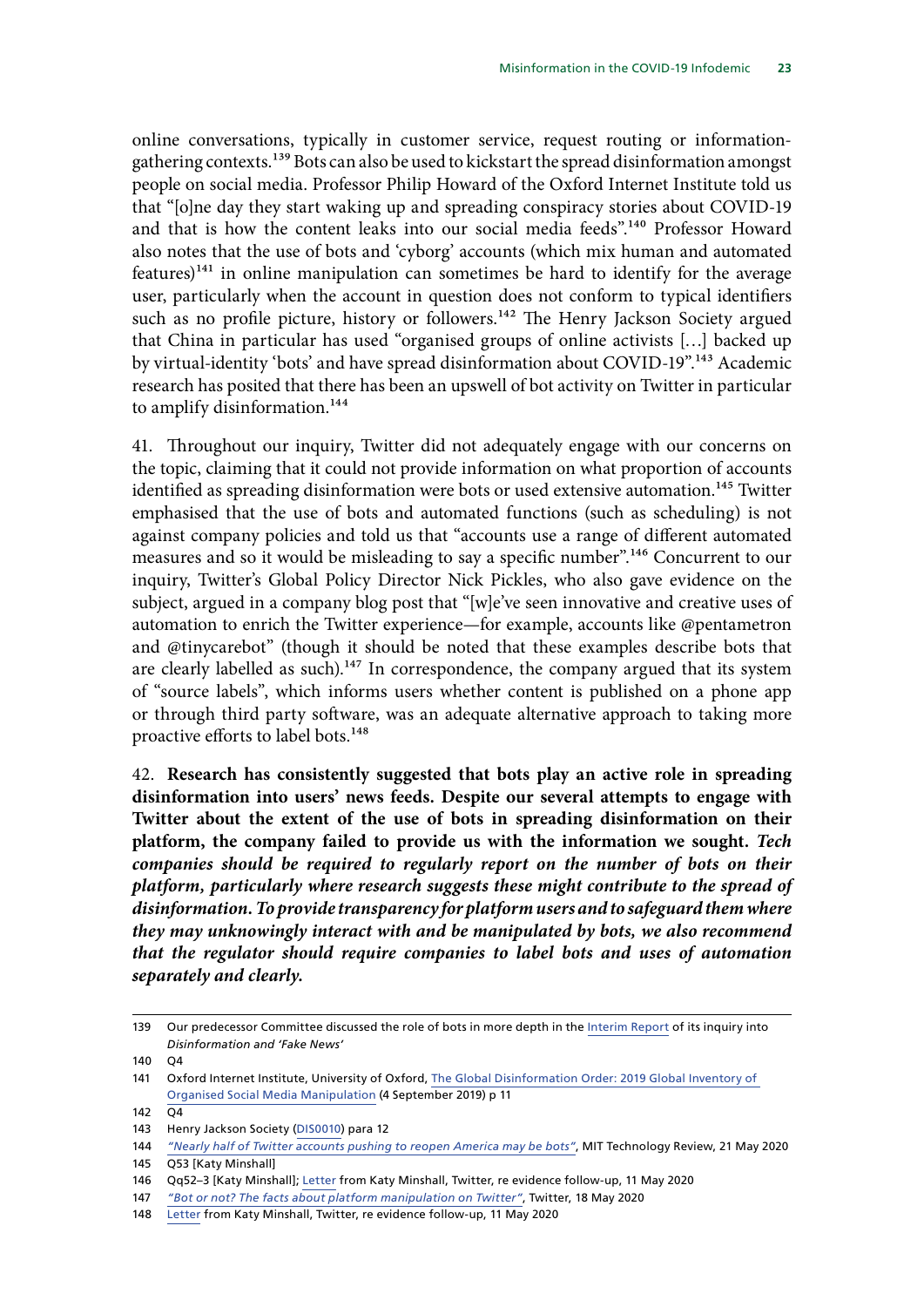43. We also examined the role of prominent public figures in spreading misinformation, and the implications of verification of these accounts (often designated by a 'blue tick'). Twitter acknowledged that although verification "was meant to authenticate identity and voice", it has since also "been interpreted as an endorsement or an indicator of importance" by platforms.<sup>149</sup> Professor Howard told us that influencer accounts can often act as a "gateway drug" for misinformation and exacerbate the impact of bots:

> If a prominent Hollywood star or a prominent political figure says things that are not consistent with the science or the public health advice, some people will go looking for that stuff and they will spread it. That is how misinformation develops. Those human influencers are often the pivot point that takes a lie from something that bots just share with each other to something that passes in human networks.<sup>150</sup>

In oral evidence, we suggested that, given it amounts simply to a validation of identity, Twitter could offer verification to all users to prevent the blue tick being considered as an endorsement, as well as to tackle anonymous abuse.<sup>151</sup> Research from Clean Up the Internet conducted during lockdown has demonstrated a clear link between anonymous Twitter accounts and the spread of 5G conspiracy theories about COVID-19.152 In subsequent correspondence, Twitter argued that in response to the 'verification as endorsement' misconception, it "closed all public submissions for verification in November 2017" and promised to keep us updated pending review of this process.<sup>153</sup>

44. Further, tech companies have not enforced policies, particularly around misinformation, as robustly or consistently for verified users as for the public. The independent Civil Rights Audit supports our findings in this regard. It states that, by not acting against the powerful (including powerful politicians), "a hierarchy of speech is created that privileges certain voices over less powerful voices".<sup>154</sup> In our first session with the companies, Twitter claimed that "[w]e have taken action against other world leaders around the globe, particularly in the past few weeks, when it comes to COVID-19 misinformation", though did not confirm explicitly whether this had been applied to the President of the United States, Donald Trump.<sup>155</sup> One week prior to our second session with the companies, Twitter labelled several tweets by President Trump for making misleading claims;<sup>156</sup> Facebook by contrast, left the same posts up, and was subsequently criticised by dozens of former employees in an open letter to CEO Mark Zuckerberg published in *The New York Times*.157 Monika Bickert, Facebook's Head of Product Policy and Counterterrorism, surprisingly said she was unaware of the letter. When challenged about Facebook's lack of action, she emphasised several times that the posts did not violate Facebook's terms. When challenged specifically on one post, which is known to have originated from pro-segregationists during the civil rights movement,<sup>158</sup> Ms. Bickert

<sup>149</sup> [Letter](https://committees.parliament.uk/publications/1172/documents/10105/default/) from Katy Minshall, Twitter, re evidence follow-up, 11 May 2020

<sup>150</sup> Q8

<sup>151</sup> Qq54–8 [John Nicolson MP, Katy Minshall]

<sup>152</sup> Clean Up the Internet, '[New research: anonymous Twitter accounts fuelled the spread of Coronavirus 5G](https://www.cleanuptheinternet.org.uk/post/new-research-anonymous-twitter-accounts-fuelled-the-spread-of-coronavirus-5g-conspiracy-theories)  [conspiracy theories,](https://www.cleanuptheinternet.org.uk/post/new-research-anonymous-twitter-accounts-fuelled-the-spread-of-coronavirus-5g-conspiracy-theories)' accessed 16 July 2020

<sup>153</sup> [Letter](https://committees.parliament.uk/publications/1172/documents/10105/default/) from Katy Minshall, Twitter, re evidence follow-up, 11 May 2020

<sup>154</sup> Laura W. Murphy, Megan Cacace *et al*., *[Facebook's Civil Rights Audit – Final Report](https://about.fb.com/wp-content/uploads/2020/07/Civil-Rights-Audit-Final-Report.pdf)* (July 2020), p 9

<sup>155</sup> Qq68–9 [Katy Minshall]

<sup>156</sup> *"[Twitter's decision to label Trump's tweets was two years in the making](https://www.washingtonpost.com/technology/2020/05/29/inside-twitter-trump-label/)"*, The Washington Post, 30 May 2020

<sup>157</sup> *"[Early Facebook Employees Disavow Zuckerberg's Stance on Trump Posts](https://www.nytimes.com/2020/06/03/technology/facebook-trump-employees-letter.html)"*, The New York Post, 3 June 2020

<sup>158</sup> *"[The History Behind 'When The Looting Starts, The Shooting Starts'](https://www.npr.org/2020/05/29/864818368/the-history-behind-when-the-looting-starts-the-shooting-starts?t=1593679984734)"*, NPR, 29 May 2020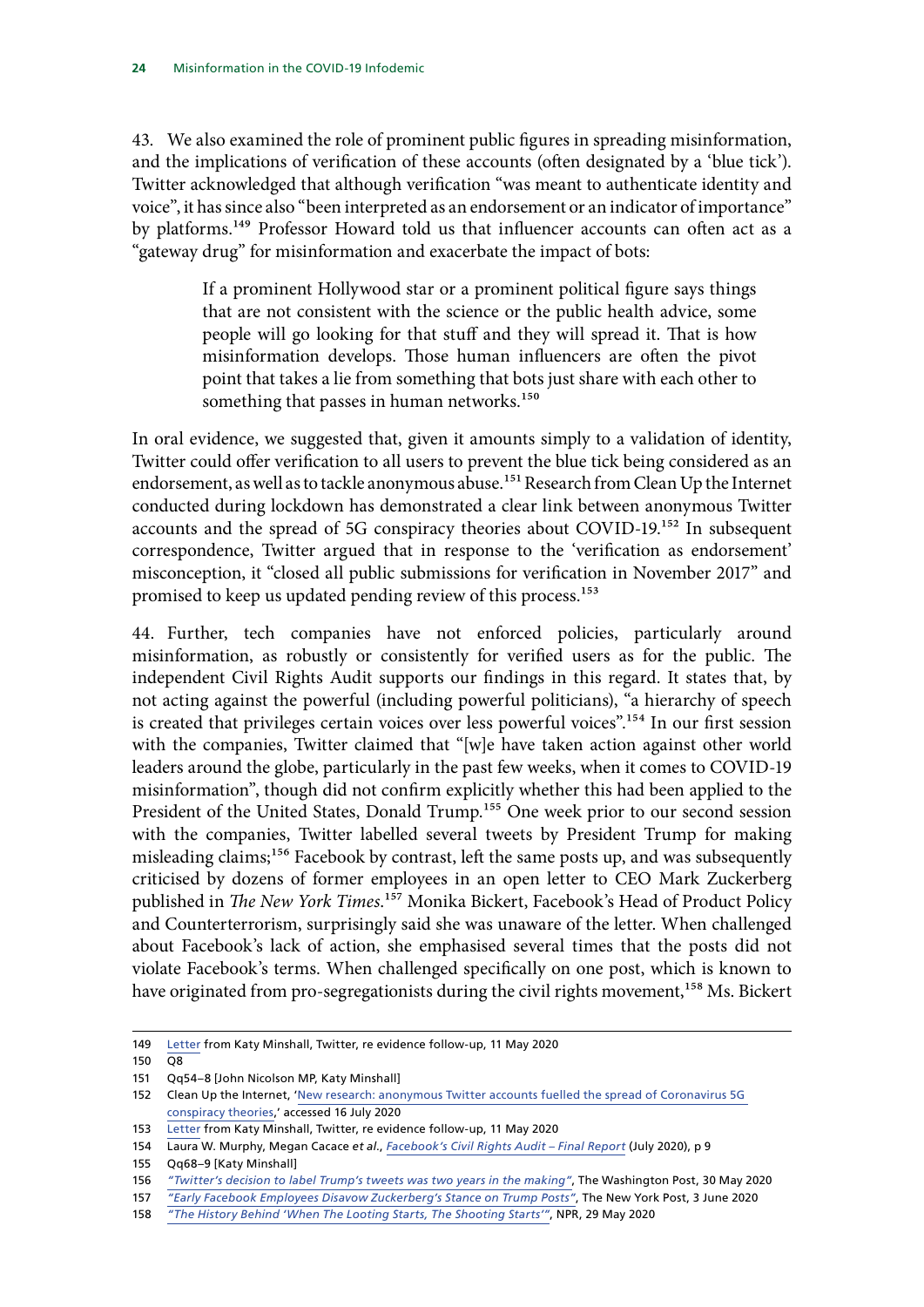<span id="page-25-0"></span>argued that "[o]ur policy is that we allow people to discuss Government use of force".<sup>159</sup> The Civil Rights Audit does note that, however, that Facebook also failed to act on a series of posts that "labelled official, state-issued ballots or ballot applications 'illegal' and gave false information about how to obtain a ballot", despite clear company policies against voter suppression.160 These inconsistencies are not exclusive to Facebook. Twitter was also criticised for locking one user out of a parody account, @SuspendThePres, which copied the President's tweets word for word, for glorifying violence.<sup>161</sup> In response, Twitter said that:

> We said if an account breaks our rules but meets the criteria of being verified, having more than 100,000 followers and being operated by a public figure, we may take the option that, in the public interest, we want that tweet to be available. One of those accounts meets those criteria; one of them does not. [...] This is the system working equally. Both tweets broke the rules; both tweets were actioned. One from a public figure was maintained to allow debate.162

45. **The pandemic has demonstrated that misinformation and disinformation are often spread by influential and powerful people who seem to be held to a different standard to everyone else. Freedom of expression must be respected, but it must also be recognised that currently tech companies place greater conditions on the public's freedom of expression than that of the powerful.** *The new regulator should be empowered to examine the role of user verification in the spread of misinformation and other online harms, and should look closely at the implications of how policies are applied to some accounts relative to others.*

### **Stopping the spread: labelling and 'correct the record' tools**

46. This crisis has demonstrated that some tech companies can use technological innovations to tackle online harms such as misinformation. Both Twitter and Facebook have begun to apply warning labels to content that has been independently fact-checked and debunked. Several contributors to our inquiry, including Professor Philip Howard, Dr. Claire Wardle of First Draft News, and the Tony Blair Institute, endorsed the use of warning labels to cover or contextualise misinformation and other harmful content, and direct users to authoritative sources information as a proportionate alternative to straightforward content takedowns.<sup>163</sup> Alongside Twitter's aforementioned labelling,<sup>164</sup> Facebook similarly asserted in correspondence that "100% of those who see content already flagged as false by our fact-checkers" will see a warning screen, which was applied to 40 million pieces of content in March and 50 million pieces of content in April.<sup>165</sup> Two weeks after our second evidence session, Google also announced that it would add warning labels to edited or decontextualised images.<sup>166</sup> YouTube and TikTok have not rolled out

<sup>159</sup> Qq168–172 [Kevin Brennan MP, Monika Bickert]

<sup>160</sup> Laura W. Murphy, Megan Cacace *et al*., *[Facebook's Civil Rights Audit – Final Report](https://about.fb.com/wp-content/uploads/2020/07/Civil-Rights-Audit-Final-Report.pdf)* (July 2020), p 37

<sup>161</sup> *["A Twitter user was suspended for 'glorifying violence' after posting exactly what Trump tweets](https://www.businessinsider.com/twitter-donald-trump-suspendthepres-experiment-policies-suspension-glorifying-violence-2020-6?r=US&IR=T)"*, Business Insider, 4 June 2020

<sup>162</sup> Q225 [Nick Pickles]

<sup>163</sup> Tony Blair Institute ([DIS0013\)](https://committees.parliament.uk/writtenevidence/2160/pdf/); Q8; Q43

<sup>164</sup> *"[Twitter labeled Trump tweets with a fact check for the first time](https://edition.cnn.com/2020/05/26/tech/twitter-trump-fact-check/index.html)"*, CNN, 27 May 2020; *["Another Tweet From](https://www.nytimes.com/2020/06/23/technology/trump-twitter-label-seattle.html)  [Trump Gets a Label From Twitter"](https://www.nytimes.com/2020/06/23/technology/trump-twitter-label-seattle.html)*, The New York Times, 23 June 2020

<sup>165</sup> [Letter](https://committees.parliament.uk/publications/1173/documents/10106/default/) from Richard Earley, Facebook, re evidence follow-up, 14 May 2020

<sup>166</sup> *"[Google adds contextual fact-checking for some image search results"](https://techcrunch.com/2020/06/22/google-image-fact-checking/)*, TechCrunch, 22 June 2020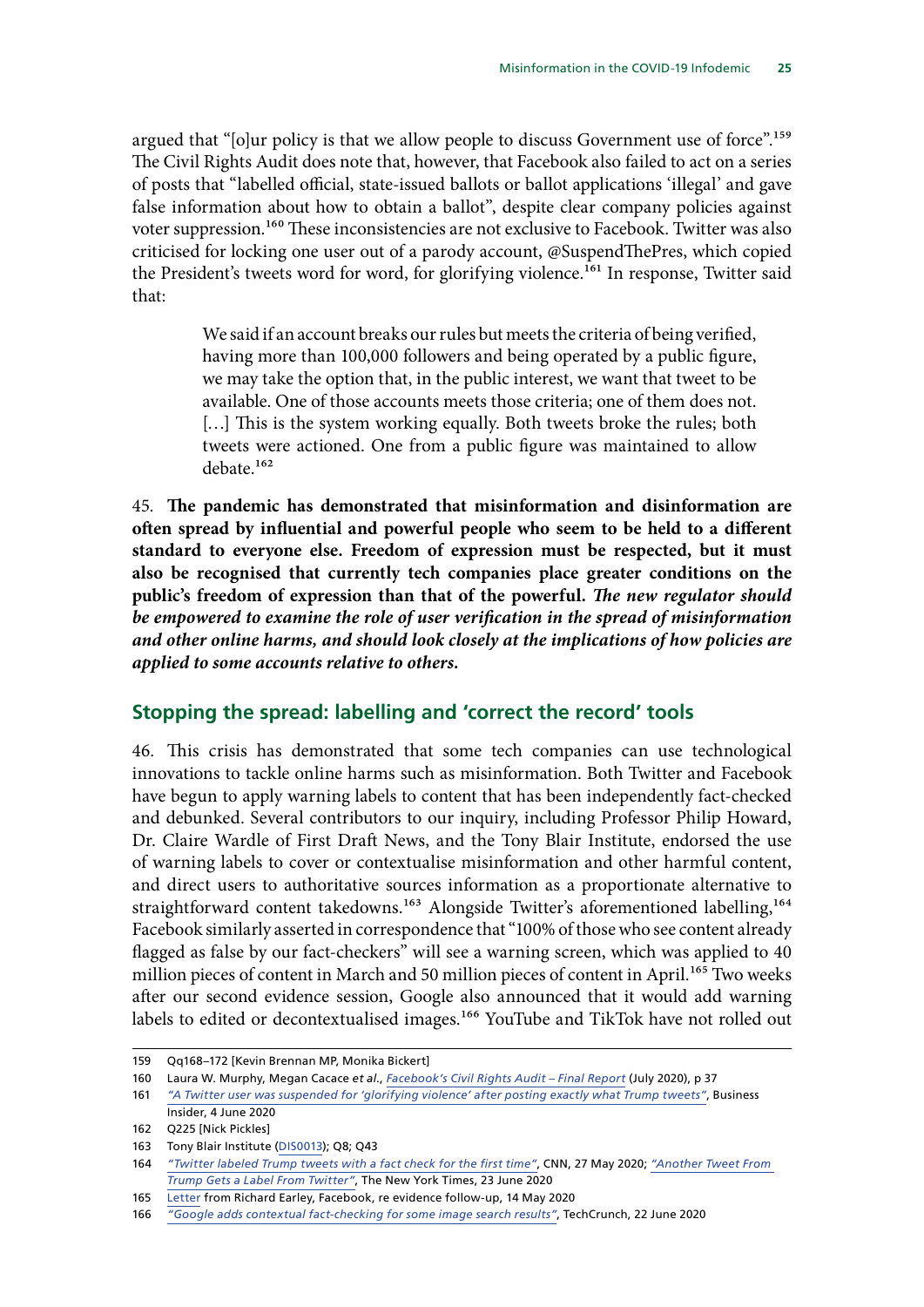similar functions, instead tagging all COVID-19-related videos to direct users to trusted information and prioritising takedowns of violative content.<sup>167</sup> In written evidence, Dr. Harith Alani of the Open University called for investment in the development of tools and campaigns to raise awareness of people's exposure to and consumption of COVID-19 misinformation.168

47. Facebook has gone further and also developed a 'correct the record' tool to retroactively provide authoritative information to some people who have encountered misinformation. This tool sends notifications in two circumstances:

- (1) To users who have previously shared information that has since been debunked, with a link to a fact-checked article; and
- (2) To users who have engaged with (i.e. reacted to, shared or commented on) content that Facebook has removed as harmful, with links to the World Health Organisation's myth-busting page.<sup>169</sup>

Medical professionals supported the concept of correct the record tools. Dr. Megan Emma Smith of EveryDoctor observed that such tools would strike a balance between providing authoritative information and protecting freedom of expression:

> We are not saying clamp down and get rid of free speech, but you have to go back and correct it, and hopefully that will go at least some way towards helping those sorts of people who might be getting a bit of a kick out of putting themselves forward as a pseudo-expert, and/or hopefully it will at least flag up for those to whom they are proffering this misinformation that it is not accurate and is not true.<sup>170</sup>

Thomas Knowles, also of EveryDoctor, similarly argued that correcting the record could help discredit disreputable sources as well as provide authoritative information.<sup>171</sup>

48. By design, this tool does not provide notifications to every user that comes across examples of misinformation.<sup>172</sup> Facebook justified this decision so as not "to draw attention to false narratives among people who may not have noticed them". In a second round of correspondence, Facebook added that "it also risks diluting the impact of receiving a notification if it becomes too wide spread and commonplace, which is likely if it's sent to everyone who may have seen this kind of content".173 Despite these arguments, we noted several times that Facebook measures 'linger time' (i.e. time a user spends looking at a post), and questioned the feasibility of introducing this feature for those who have spent enough time on misleading content or false news to have read it.<sup>174</sup> Other tech companies did not commit to rolling out similar tools on their platforms. Twitter's Nick Pickles, for example, rejected supportive academic research in support of such tools, saying that "a number of studies around correct the record are not peer reviewed".<sup>175</sup> Mr. Pickles added

<sup>167</sup> TikTok ([DIS0018](https://committees.parliament.uk/writtenevidence/5174/pdf/)) p 1

<sup>168</sup> Open University ([CVD0489](https://committees.parliament.uk/writtenevidence/7092/pdf/)) pp.26 and 27

<sup>169</sup> [Letter](https://committees.parliament.uk/publications/1173/documents/10106/default/) from Richard Earley, Facebook, re evidence follow-up, 14 May 2020

 $170 \ 0130$ 

<sup>171</sup> Q131

<sup>172</sup> [Letter](https://committees.parliament.uk/publications/1173/documents/10106/default/) from Richard Earley, Facebook, re evidence follow-up, 14 May 2020; Qq183–4 [Damian Hinds MP, Monika Bickert]

<sup>173</sup> [Letter](https://committees.parliament.uk/publications/1882/documents/18412/default/) from Derek Slater, Google, and Leslie Miller, YouTube, re evidence follow-up, 19 June 2020

<sup>174</sup> *Ibid*

<sup>175</sup> Q207 [Nick Pickles]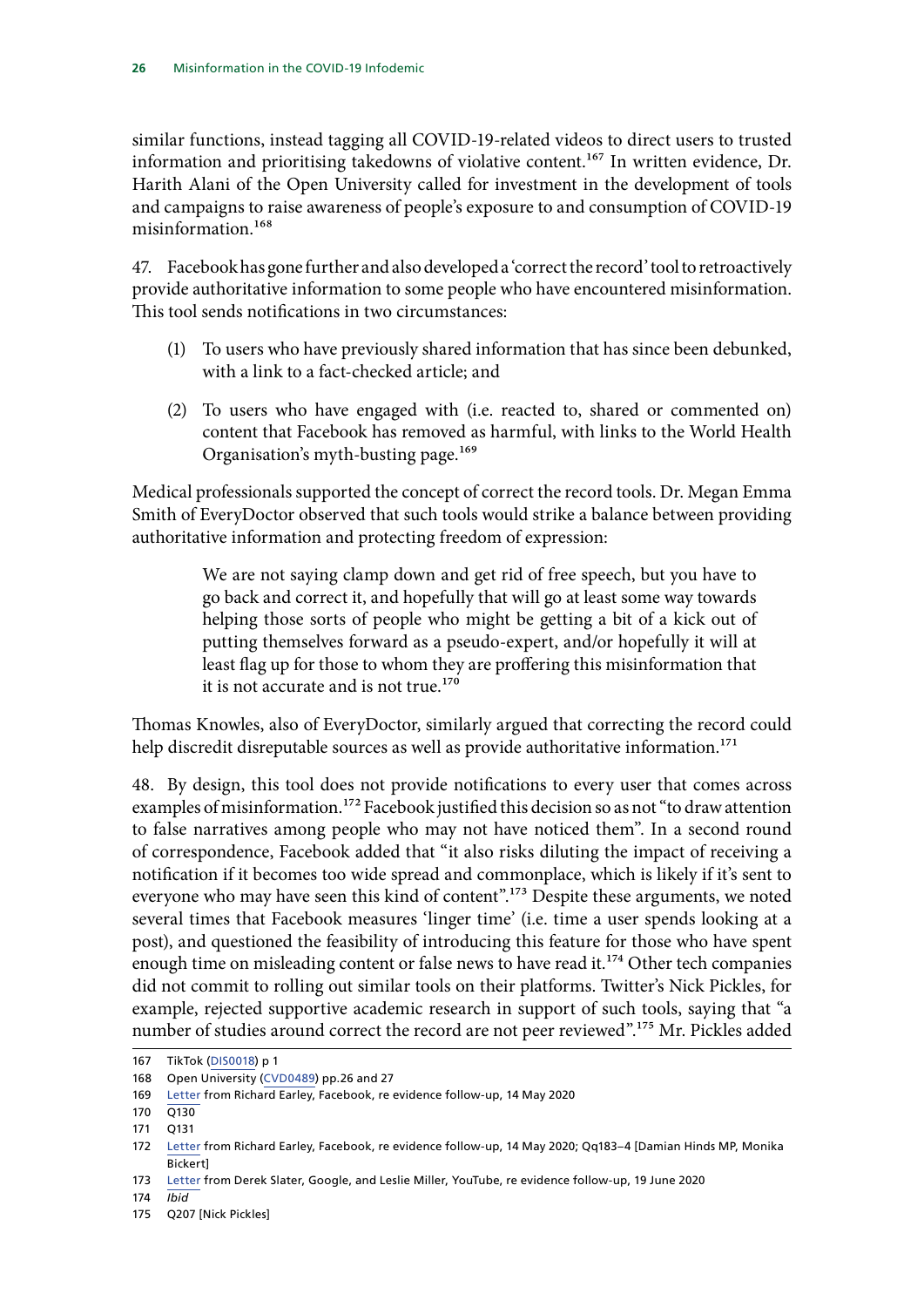that "[t]here was a paper in Science earlier this year looking at something similar in Brazil, using the World Health Organisation, and it did not work".<sup>176</sup> We note, however, that the article referenced found that, whilst corrective information did not work for myths about Zika virus, it did decrease false beliefs about yellow fever.177 Moreover, though the paper (specifically) concluded that "providing accurate factual information does not always have the expected effect on public support for related policies or leaders", it also recommended further research into different myth-busting sources and/or less neutral language about the myths themselves with a more representative sample.<sup>178</sup> Written evidence from Dr. Alani said that though "the publication of fact-checks has a positive impact in reducing the spread of misinformation on Twitter", there needs to be more "interdisciplinary research to assess the performance of current official fact-checks in halting the spread and acceptance of COVID-19 misinformation, and to establish more efficient and effective procedures and tools to boost this performance".179

49. **We recognise tech companies' innovations in tackling misinformation, such as 'correct the record' tools and warning labels. We also applaud the role of independent fact-checking organisations, who have provided the basis for these tools. These contributions have shown what is possible in technological responses to misinformation, though we have observed that often these responses do not go far enough, with little to no explanation as to why such shortcomings cannot be addressed. Twitter's labelling, for instance, has been inconsistent, while we are concerned that Facebook's corrective tool overlooks many people who may be exposed to misinformation. For users who are known to have dwelt on material that has been disproved and may be harmful to their health, it strikes us that the burden of proof should be to show why they should not have this made known to them, rather than the other way around.**

50. *The new regulator needs to ensure that research is carried out into the best way of mitigating harms and, in the case of misinformation, increasing the circulation and impact of authoritative fact-checks. It should also be able to support the development of new tools by independent researchers to tackle harms proactively and be given power to require that, where practical, those methods found to be effective are deployed across the industry in a consistent way. We call on the Government to bring forward proposals in response to this report, to give us the opportunity to engage with the research and regulatory communities and to scrutinise whether the proposals are adequate.*

178 *Ibid*

<sup>176</sup> *Ibid*

<sup>177</sup> John M. Carey *et al*., [The effects of corrective information about disease epidemics and outbreaks: Evidence](https://advances.sciencemag.org/content/6/5/eaaw7449)  [from Zika and yellow fever in Brazil](https://advances.sciencemag.org/content/6/5/eaaw7449), Science Advances, vol. 6, no. 5, (29 January 2020)

<sup>179</sup> Open University ([CVD0489](https://committees.parliament.uk/writtenevidence/7092/pdf/)) pp.26 and 27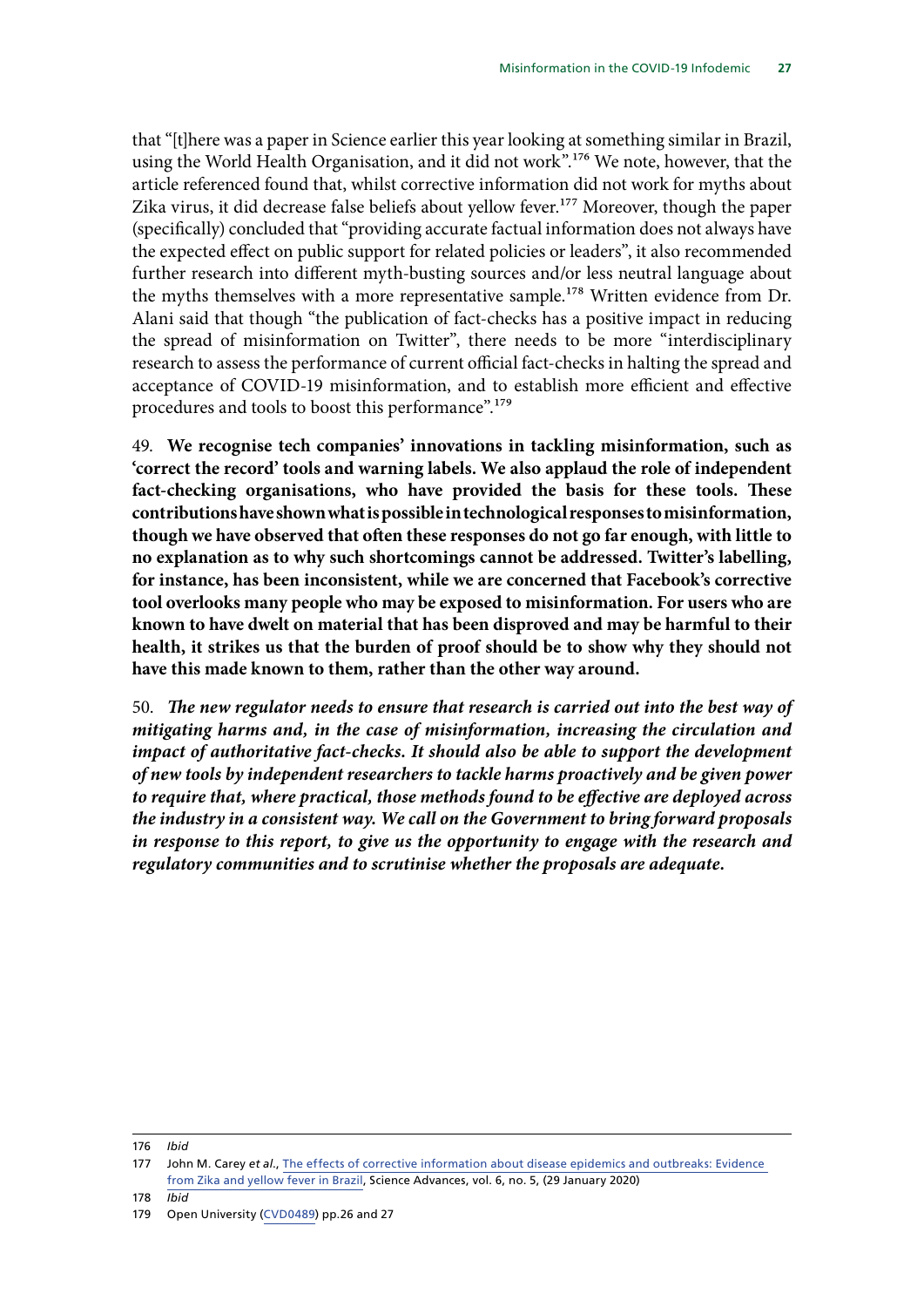# <span id="page-28-0"></span>**3** Public sector response

### **Public service broadcasters**

#### *The turn to public service broadcasting*

51. In contrast to the lack and loss of trust in social media as a source of news, evidence has showed that people have turned increasingly to public service broadcasters (PSBs) during the crisis. Weekly research commissioned by Ofcom has found that, by week 12 of the UK lockdown, 60% of people felt that broadcasters were their most important source of news. 84% had turned to broadcasters for news in the previous week.<sup>180</sup> This is supported by PSB viewing figures. In the week of 23 March, for instance, BBC TV Network News reached 44 million people, the highest number since the 2003 Iraq War.<sup>181</sup> Channel 4's COVID-19 documentaries reached 9.9 million, including over 10% of 16–34s and over 15% of audiences described as 'BAME'.182 Between 23 March and 16 April, BBC One special broadcasts reached almost two-thirds of the UK population;<sup>183</sup> over the month of March, Channel 4 News was watched by almost one-quarter.184 Viewership increases have extended to regional news, radio and BBC News Online, the latter of which attracted 84 million unique views in the week commencing 16 March, far exceeding the previous record of 52 million set during the 2019 general election.<sup>185</sup>

52. Written and oral evidence argued that the role of regulation was significant in the turn to public service broadcasting. Stacie Hoffmann argued that social media regulation should be as robust as that applied to broadcasting, and should follow similar principles: "[i]t is a completely different ecosystem […], but there definitely should be the same expectations and the same kind of levels of restrictions or expectations on the actors involved as there is in current regulations for traditional media".<sup>186</sup> Campaign group Hacked Off, however, argued that regulation should be more robust than the self-regulatory regime overseen by IPSO.187 Dr. Megan Emma Smith posited that:

> I would say that the print media and the television media are regulated and have obligations. If some of this misinformation appeared in their pages or on their screens, steps would be taken. Why should these other platforms be any different? I completely appreciate that they do not write the lies, they do not compose the lies, but they do facilitate the distribution of them, and that is what we have to get rid of.<sup>188</sup>

53. Channel 4's submission posits three reasons for people's choice of PSBs in particular over social media.<sup>189</sup> First, the UK supports a diverse PSB ecosystem with different funding models, missions and purposes. Second, these organisations are held accountable by "an independent system of regulation" with real powers to sanction and "strict rules on accuracy

<sup>180</sup> Ofcom, '[COVID-19 news and information: consumption and attitudes](https://www.ofcom.org.uk/research-and-data/tv-radio-and-on-demand/news-media/coronavirus-news-consumption-attitudes-behaviour),' accessed 25 June 2020

<sup>181</sup> BBC [\(DIS0012\)](https://committees.parliament.uk/writtenevidence/2159/pdf/) para 13

<sup>182</sup> Channel 4 ([DIS0016\)](https://committees.parliament.uk/writtenevidence/2592/pdf/) para 3.14

<sup>183</sup> BBC [\(DIS0012\)](https://committees.parliament.uk/writtenevidence/2159/pdf/) para 23

<sup>184</sup> Channel 4 ([DIS0016\)](https://committees.parliament.uk/writtenevidence/2592/pdf/)

<sup>185</sup> BBC [\(DIS0012\)](https://committees.parliament.uk/writtenevidence/2159/pdf/) para 3.11

<sup>186</sup> Q27

<sup>187</sup> Hacked Off ([DIS0014](https://committees.parliament.uk/writtenevidence/2206/pdf/))

<sup>188</sup> Q125

<sup>189</sup> Channel 4 ([DIS0016\)](https://committees.parliament.uk/writtenevidence/2592/pdf/) paras 3.6–7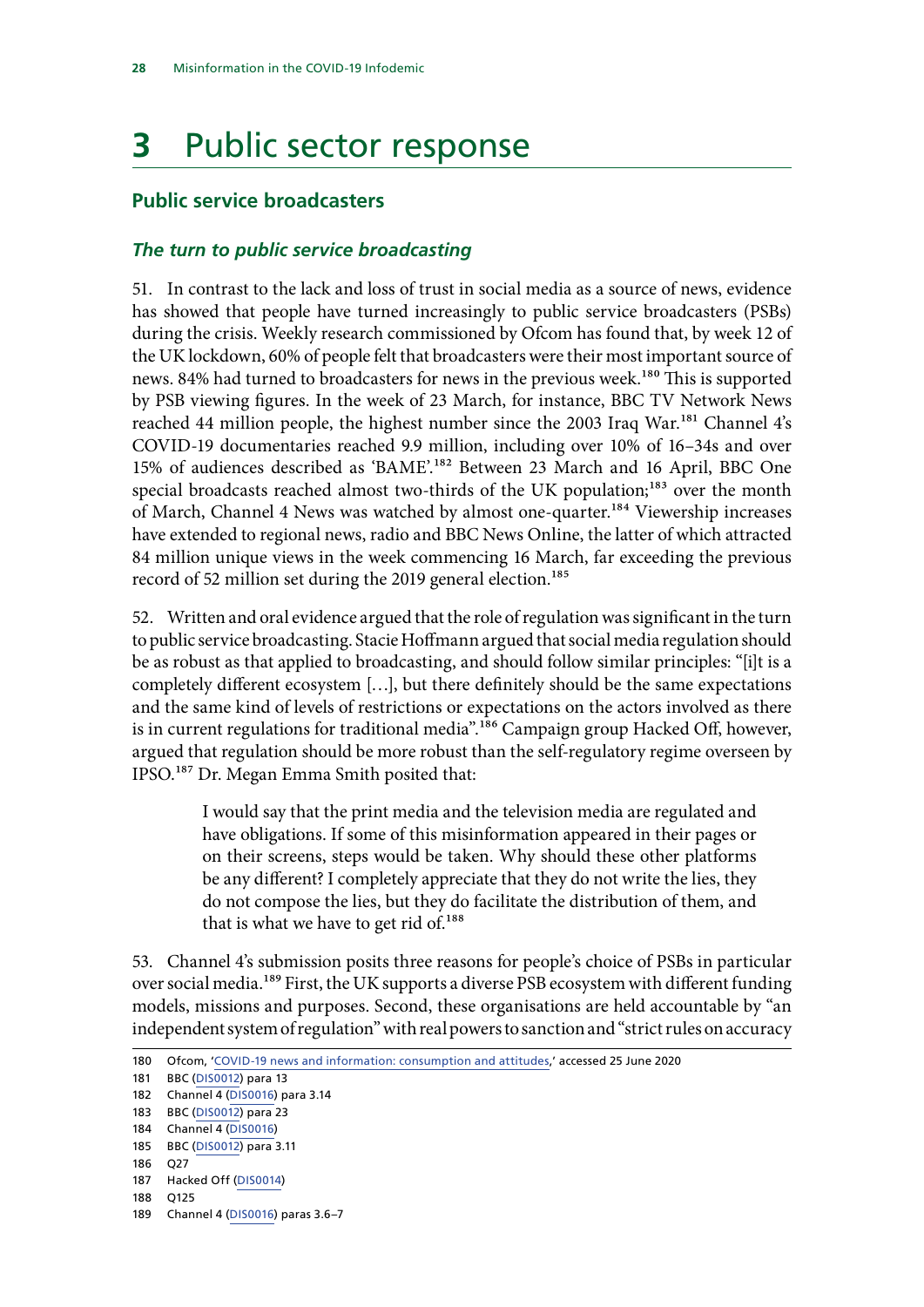<span id="page-29-0"></span>and due impartiality and other detailed content standards".<sup>190</sup> Finally, these rules include "a clear set of quotas and requirements for the provision of high quality news and current affairs".<sup>191</sup> In oral evidence, Channel 4 chief executive Alex Mahon asserted explicitly that there has been "an increasing consumer awareness, and one might say backlash, against disinformation and misinformation", particularly where "misinformation and disinformation are remaining on the tech platforms and, in some cases, being prioritised by them", and called for "public service content [to have] a prioritised, prominent position across all these platforms".<sup>192</sup> YouTube maintained that it does act to support quality news, "to make sure that we are promoting their content in our top news shelf, the breaking news shelf, so we are exposing users to these outlets and helping drive traffic accordingly" (though it did not comment specifically on PSB prominence).<sup>193</sup>

54. **Research has shown that the public has turned away from tech companies' platforms as a source of trusted news and towards public sector broadcasting during the COVID-19 crisis, demonstrating a lack of trust in social media. The Government must take account of this as it develops online harms legislation over the coming months. It has already committed to naming an independent regulator; it should also look to the 'clear set of requirements' and 'detailed content standards' in broadcasting as a benchmark for quantifying and measuring the range of harms in scope of legislation.**

#### *Beyond broadcasting*

55. We also found that PSBs have contributed to efforts to tackle misinformation and disinformation through other initiatives, both collaboratively and internally. Last year, the BBC set up the Trusted News Initiative (TNI) with the largest tech companies, global media organisations and independent researchers,<sup>194</sup> with the specific aims of flagging disinformation during elections, sharing learning and promoting media education.<sup>195</sup> Through the TNI, news organisations have put in place a shared alert system "so that content can be reviewed promptly by platforms"<sup>196</sup> (though Facebook have stressed that it interprets this is an "information sharing exercise" rather than a "technical implementation by any party into each other's systems").<sup>197</sup> We are interested whether and how this will need to adapt in response to the emergence of new platforms, such as TikTok, and new online behaviours associated with its distinct functionality and user base. The BBC also emphasises the work of its in-house BBC Monitoring disinformation team, Beyond Fake News team, User Generated Content Hub and Young Reporter project, which have separately undertaken and published research into disinformation and sought to improve media literacy for audiences in concert with the objectives of the TNI.<sup>198</sup> Finally, both the BBC and Channel 4 contribute work alongside the fact-checking community (such

198 BBC [\(DIS0012\)](https://committees.parliament.uk/writtenevidence/2159/pdf/)

<sup>190</sup> *Ibid*, para 3.7

<sup>191</sup> *Ibid*

<sup>192</sup> [Oral evidence](https://committees.parliament.uk/oralevidence/517/pdf/) taken before the Digital, Culture, Media and Sport Committee on 16 June 2020, HC (2019–21) 156, Qq84, 89

<sup>193</sup> Q151 [Leslie Miller]

<sup>194</sup> The partners within the TNI are: (from traditional media) the BBC, Agence France-Presse, Reuters, European Broadcasting Union, Financial Times, Wall Street Journal, the Hindu and CBC/Radio-Canada; (from tech) Facebook, Google/YouTube, Twitter and Microsoft; and (from the research community) First Draft and the Reuters Institute for the Study of Journalism.

<sup>195</sup> *[Trusted News Initiative announces plans to tackle harmful Coronavirus disinformation](https://www.bbc.co.uk/mediacentre/latestnews/2020/coronavirus-trusted-news)*, BBC Press Office, 27 **March 2020** 

<sup>196</sup> BBC [\(DIS0012\)](https://committees.parliament.uk/writtenevidence/2159/pdf/) para 42

<sup>197</sup> [Letter](https://committees.parliament.uk/publications/1173/documents/10106/default/) from Richard Earley, Facebook, re evidence follow-up, 14 May 2020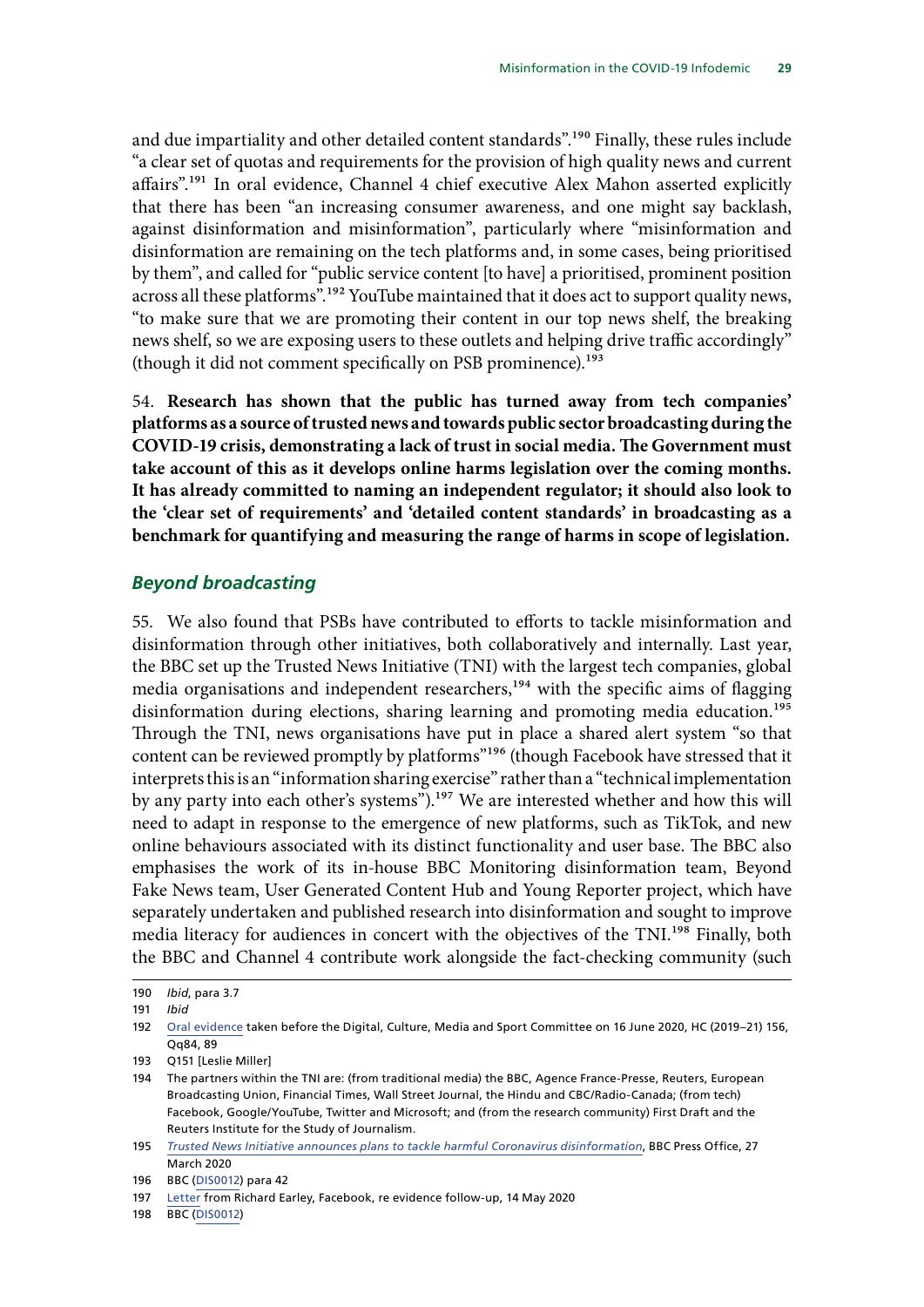<span id="page-30-0"></span>as Full Fact) via BBC Reality Check, BBC Trending<sup>199</sup> and Channel 4 News' Coronavirus FactCheck.<sup>200</sup> The BBC shared with us several instances of misinformation that it has tackled, such as defective directions for homemade sanitiser and scam vaccine adverts originating in Italy, claims by the South China Morning Post that raw garlic prevents infection, and an investigation into the origins of social media posts.<sup>201</sup>

56. The potential role of BBC and Channel 4 in fact-checking is great—the former thanks to their overall brand, the latter having been an early innovator with Channel 4 FactCheck. Whilst there are now a number of other fact-check organisations, none can claim nearly the same brand equity in the UK.

57. We asked Facebook and Google about how the Trusted News Initiative has fed into their efforts. Facebook offered a somewhat lukewarm response, noting that the TNI group has met once a week and described the channel as "a valuable additional potential signal for misinformation on which we can, where appropriate, take action".<sup>202</sup> Google, meanwhile, stressed that "this partnership builds on our existing efforts to ensure authoritative information, including the work of fact checkers, is surfaced on our platforms" and committed to supporting First Draft, a TNI partner, as part of its \$6.5 million investment in fact-checking through the Google News Initiative.<sup>203</sup> However, it struck us that this engagement could go further, such as whether there was any scope to give TNI partners access to WhatsApp accounts or automated features such as information bots that had been provided to the WHO, International Fact-Checking Network and Public Health England.

58. **Resources developed by public service broadcasters such as the Trusted News Initiative show huge potential as a framework in which public and private sector can come together to ensure verified, quality news provision. However, we are concerned that tech companies' engagement in the initiative is limited. Facebook, for example, has chosen not to provide TNI partners with accounts on WhatsApp, which could otherwise provide an independent but robust source of information of Government and public health advice.** *The Government should support the BBC to be more assertive in deepening private sector involvement, such as by adapting the Trusted News Initiative to changes in the social media ecosystem such as the emergence of TikTok and other new platforms. The Government and online harms regulator should use the TNI to 'join up' approaches to public media literacy and benefit from shared learning regarding misinformation and disinformation. It should do this in a way that respects the independence from Government and expertise of the group's members, and not impose a top-down approach.*

# **UK Government**

### *Counter Disinformation Unit*

59. When we asked the Secretary of State about the steps being taken against misinformation, he described the Department's principal work as "both to understand

<sup>199</sup> *Ibid*, para 46

<sup>200</sup> Channel 4 ([DIS0016\)](https://committees.parliament.uk/writtenevidence/2592/pdf/) para 3.12

<sup>201</sup> BBC [\(DIS0012\)](https://committees.parliament.uk/writtenevidence/2159/pdf/)

<sup>202</sup> [Letter](https://committees.parliament.uk/publications/1173/documents/10106/default/) from Richard Earley, Facebook, re evidence follow-up, 14 May 2020

<sup>203</sup> [Letter](https://committees.parliament.uk/publications/1171/documents/10104/default/) from Alina Dimofte, Google, re evidence follow-up, 11 May 2020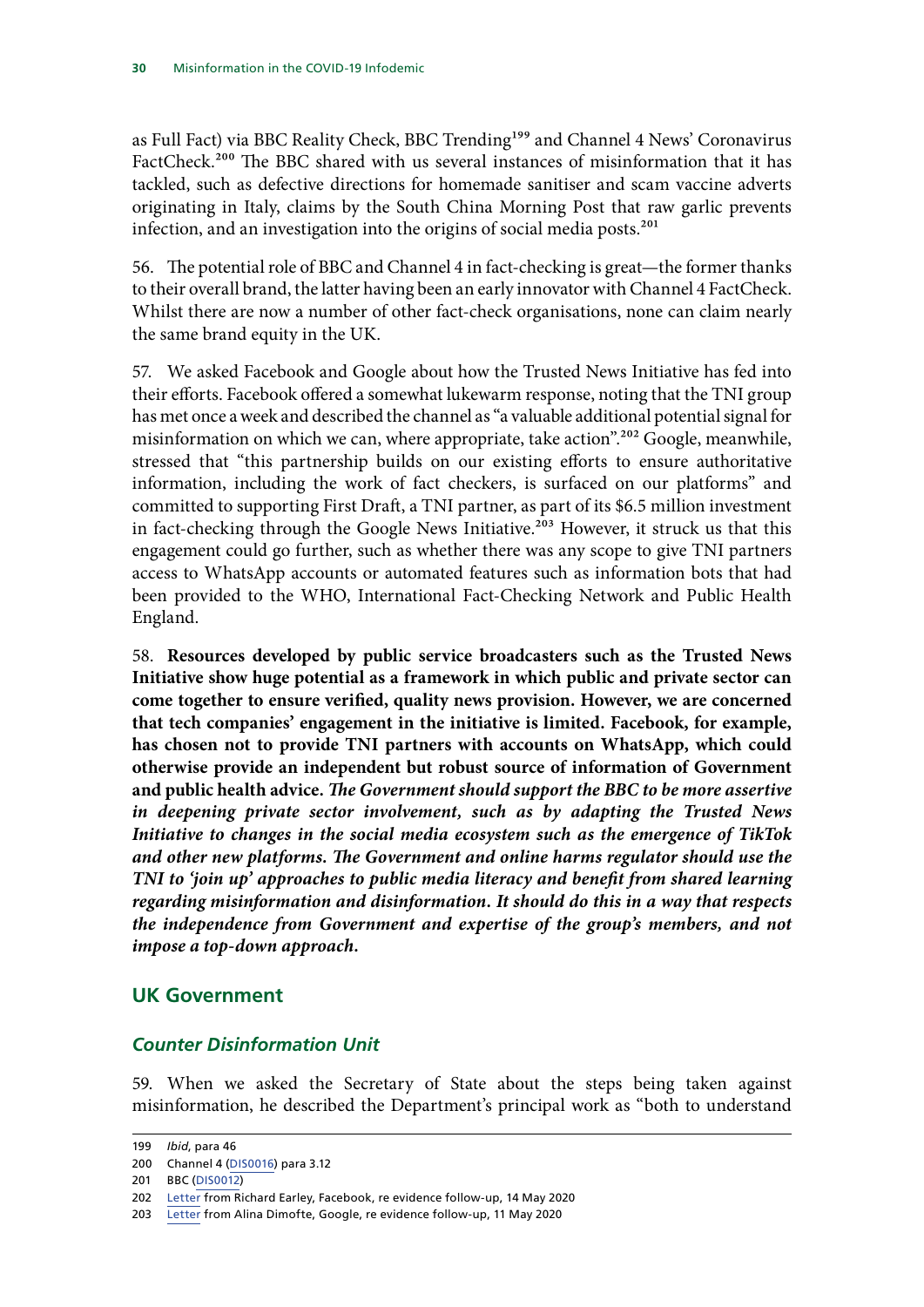the nature of what is going on and, in the process of that, to occasionally identify false narratives and things that the social media companies will take action to take down".<sup>204</sup> On 9 March, the Secretary of State announced his intention to re-establish the DCMS-led Counter Disinformation Unit, bringing together existing capability and capacity across government,<sup>205</sup> to "help provide a comprehensive picture on the potential extent, scope and impact of disinformation".<sup>206</sup> Later that month, the Government announced that its Rapid Response Unit, which feeds into the DCMS Counter Disinformation Unit, would be tackling "[u]p to 70 incidents a week".<sup>207</sup> The announcement cited several responses where false narratives were identified, including "direct rebuttal on social media, working with platforms to remove harmful content and ensuring public health campaigns are promoted through reliable sources".208

60. Throughout our inquiry, we raised concerns as to whether the Department has used its capability in the most effective way. On 11 March, we wrote to the Secretary of State to express support, but also ensure that the Counter Disinformation Unit was being resourced effectively.<sup>209</sup> In response, the Secretary of State wrote that "capability is resourced full time through existing cross-government teams and there are no additional costs associated with it" as "existing structures had been monitoring for disinformation related to the disease as part of their ongoing work prior to this".<sup>210</sup> The letter committed to channelling outputs from the Counter Disinformation Unit to COBR through the Secretary of State and to "looking at ways to actively engage harder to reach groups".<sup>211</sup>

61. There are lots of independent factchecking organisations already up and running. Public service broadcasters have several dedicated factchecking teams. Facebook<sup>212</sup> and Google<sup>213</sup> have themselves also provided funding to independent factcheckers. Full Fact has worked for several years as part of Facebook's Third Party Fact Checking programme, and has monitored and rebuffed misleading claims that have been circulated on WhatsApp, Twitter and in the mainstream media, submitted by the public directly through an online form, or made by public figures (including parliamentarians).<sup>214</sup> Indeed, the Government's own webpage for its 'Don't Feed The Beast' campaign against disinformation directs users to the Full Fact website alongside links to the NHS and GOV.UK sites.<sup>215</sup> It remains, however, unclear as to how the Government engages with factcheckers like Full Fact, or disseminates its own information to frontline health services such as NHS 111 (or if these efforts are being duplicated by the health service as well). Dr. Megan Emma Smith recommended that factchecking be demonstrably independent and speciality-specific, noting the tension created by Government factchecking:

208 *Ibid*

<sup>204</sup> [Oral evidence](https://committees.parliament.uk/oralevidence/300/pdf/) taken before the Digital, Culture, Media and Sport Committee on 22 April 2020, HC (2019–21) 157,  $\overline{O18}$ 

<sup>205</sup> [Oral evidence](https://committees.parliament.uk/oralevidence/478/pdf/) taken before the Digital, Culture, Media and Sport Committee on 9 June 2020, HC (2019–21) 291, Q381

<sup>206</sup> *"[Coronavirus: Unit set up to counter false claims"](https://www.bbc.co.uk/news/uk-politics-51800216)* , BBC News, 9 March 2020

<sup>207</sup> *["Government cracks down on spread of false coronavirus information online"](https://www.gov.uk/government/news/government-cracks-down-on-spread-of-false-coronavirus-information-online)*, Cabinet Office and Department for Digital, Culture, Media and Sport press release, 30 March 2020

<sup>209</sup> [Letter](https://committees.parliament.uk/publications/364/documents/1428/default/) from Chair to Rt. Hon. Oliver Dowden MP, Secretary of State for DCMS, re. Coronavirus disinformation, 11 March 2020

<sup>210</sup> [Letter](https://committees.parliament.uk/publications/1494/documents/13607/default/) from Rt Hon Oliver Dowden MP, Secretary of State for DCMS, re Coronavirus disinformation, 27 March 2020

<sup>211</sup> *Ibid*

<sup>212</sup> [Letter](https://committees.parliament.uk/publications/1173/documents/10106/default/) from Richard Earley, Facebook, re evidence follow-up, 14 May 2020

<sup>213</sup> [Letter](https://committees.parliament.uk/publications/1171/documents/10104/default/) from Alina Dimofte, Google, re evidence follow-up, 11 May 2020

<sup>214</sup> Full Fact ([DIS0006](https://committees.parliament.uk/writtenevidence/2101/pdf/)) p 1

<sup>215</sup> GOV.UK, '[Be careful what you share. Things aren't always what they seem online.'](https://sharechecklist.gov.uk/) accessed 24 June 2020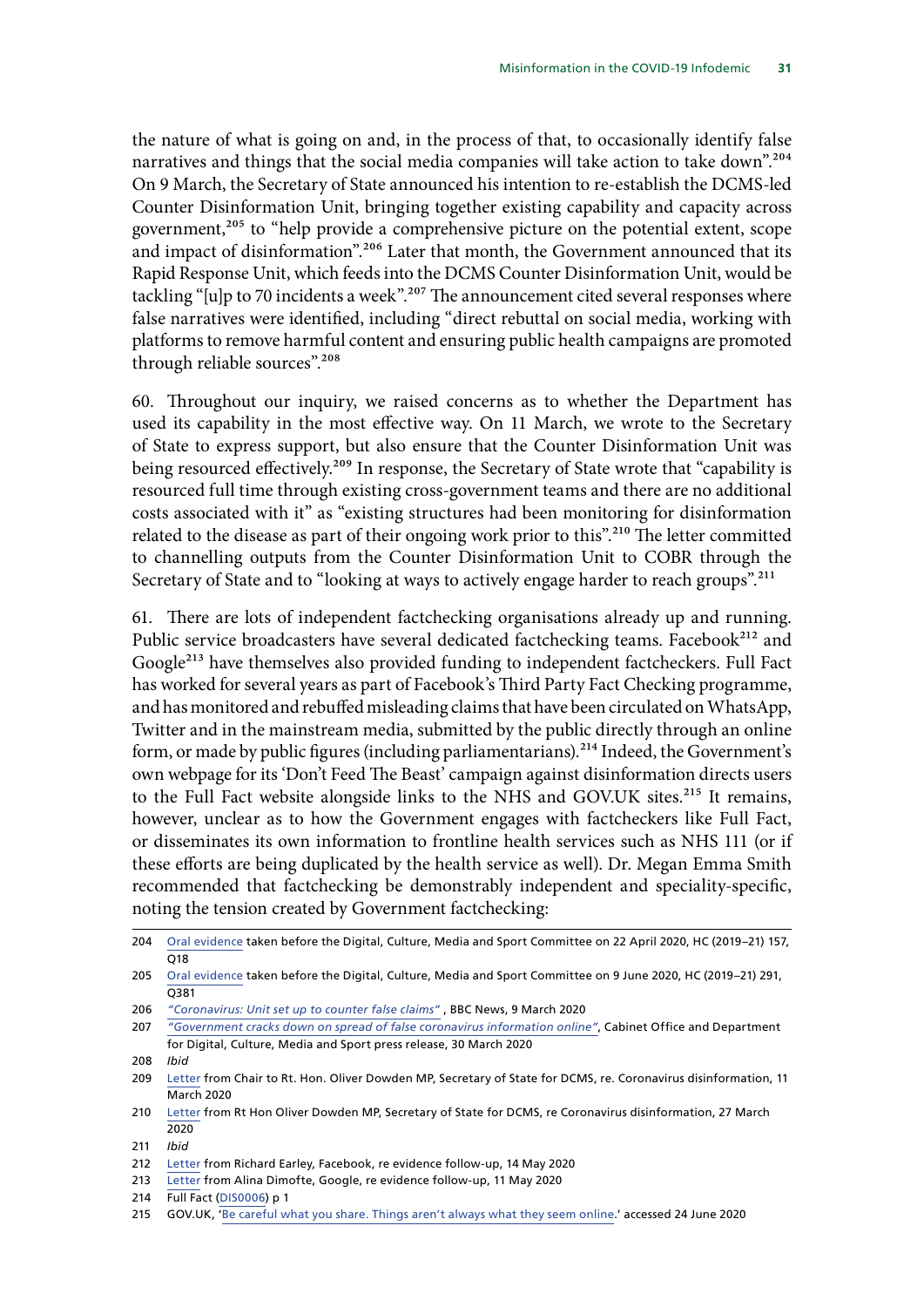It puts politicians in an incredibly difficult position because it is an easy and, if I can say so, slightly low blow to come back at you and say, "You are politicians, you are the Government. Of course you have a vested interest in this." It needs to be objective and it needs to be independent, and demonstrably so.<sup>216</sup>

62. Expert evidence we received has recommended where Government could add value, instead of duplicating existing efforts, particularly in the absence of online harms legislation. Professor Philip Howard, who described the Government response as "strong, and it needs to be stronger", urged the Department to help provide independent researchers with more data, to help understand the scope and scale of the problem:

> The best data we have is months old, it is not quite adequate and does not cover all the features that these social media platforms provide. The misinformation initiatives that the Government have are very important because you have the authority to collect and collate and analyse information in the public interest and the firms don't act in the public interest. Independent researchers like myself, at [the Oxford Internet Institute], or investigative journalists, don't have access to the same levels of information—the levels of information that we need to help fight this.<sup>217</sup>

Professor Howard specifically called for more representative samples of data on the comprehensive activity of suspicious accounts or those that have been removed, particularly where this might imply foreign interference.<sup>218</sup>

63. **The Government should reconsider how the various teams submitting information to the Counter Disinformation Unit best add value to tackling the infodemic. Factchecking 70 instances of misinformation a week duplicates the work of other organisations with professional expertise in the area.** *Instead, the Government should focus on opening up channels with organisations that verify information in a 'Factchecking Forum', convened by the Counter Disinformation Unit, and share instances that are flagged by these organisations across its stakeholders, including and especially to public health organisations and all NHS trusts, key and/or frontline workers and essential businesses to prepare them for what they may be facing as a direct result of misinformation, allowing them to take appropriate precautions.*

64. *We recommend that the Government also empower the new online harms regulator to commission research into platforms' actions and to ensure that companies pass on the necessary data to independent researchers and independent academics with rights of access to social media platform data***.** *It should also engage with the Information Commissioner's Office to ensure this is done with respect to data protection laws and data privacy. In the long term, the regulator should require tech companies to maintain 'takedown libraries', provide information on content takedown requests, and work with researchers and regulators to ensure this information is comprehensive and accessible. Proposals for oversight of takedowns, including redressal mechanisms, should be revisited to ensure freedom of expression is safeguarded.*

<sup>216</sup> Q131

<sup>217</sup> Q5

<sup>218</sup> Q6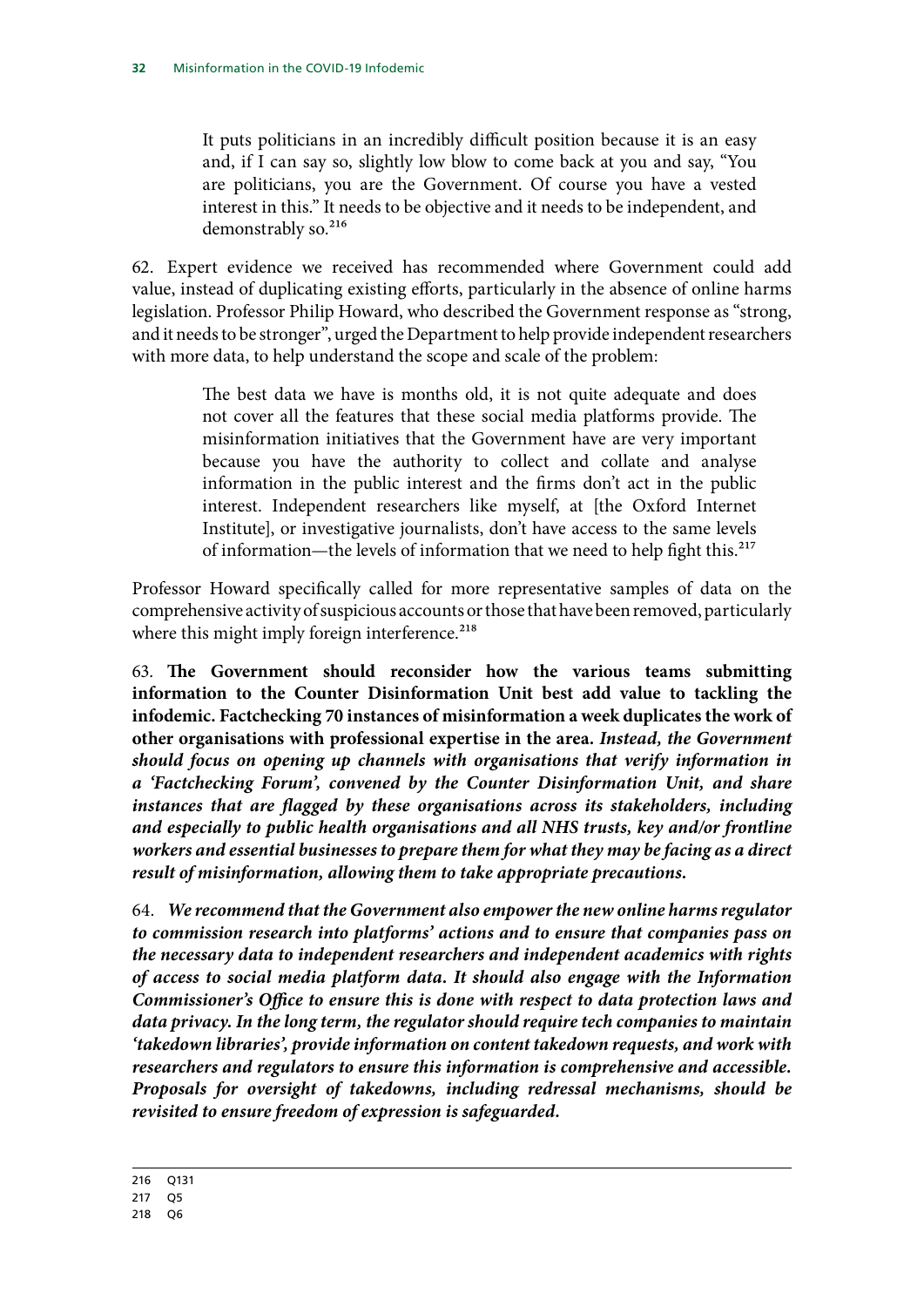#### <span id="page-33-0"></span>*Engagement with social media companies*

65. Beyond leading the Counter Disinformation Unit, the DCMS has also led on engagement with the tech companies themselves. When pressed, Ministers have been bullish about the contribution of Big Tech in tackling misinformation; on 22 April, for example, the Secretary of State paid tribute to the number of different announcements from tech companies, saying "I have been impressed with how they have stepped up to the plate as part of a national and, indeed, international effort to address misinformation at this time of crisis".<sup>219</sup> The Minister for Digital, similarly, told the House of Lords Select Committee on Democracy and Digital Technologies that "the platforms that we are dealing with have been excellent at addressing concerns that we raise but have also come forward with ways of raising them themselves".<sup>220</sup>

66. Tech companies have reciprocated. TikTok told us that it welcomed steps taken by the Government's Rapid Response Unit and digital literacy campaign and "encourage Government to continue its engagement with industry as we work collectively to tackle the important area of [disinformation] and misinformation on COVID-19 and other issues that may arise in the future".<sup>221</sup> Google, in its second session with the Committee, noted that "we benefit from interactions like this and from cooperation with Government in continuing to improve".<sup>222</sup> All companies from whom we took evidence emphasised their support for the Government's efforts. Facebook,<sup>223</sup> Twitter<sup>224</sup> and TikTok<sup>225</sup> stated in evidence that they had provided the Government with *pro bono* advertising credit on their platforms (though ministers did not mention this to us in evidence, and we are not party to how these credits are being used). Facebook,<sup>226</sup> Google,<sup>227</sup> Twitter<sup>228</sup> and TikTok<sup>229</sup> all also asserted that they had amplified Government messaging on its platforms through various information hubs, adjusted search results and other platform-specific features.

67. *In order to role model to demonstrate best practice regarding tech companies' advertising libraries, the Government should create its own ad archive, independent of the archive made available by tech companies, to provide transparency, oversight and scrutiny about how these ad credits are being used and what information is being disseminated to the public.*

#### *Offline solutions*

68. Written evidence we received emphasised the need for a comprehensive digital literacy, community engagement and school education programme. Our predecessor Committee's Interim Report into *Disinformation and ' fake news'* called for digital literacy

224 [Letter](https://committees.parliament.uk/publications/1172/documents/10105/default/) from Katy Minshall, Twitter, re evidence follow-up, 11 May 2020

226 Qq92, 94

<sup>219</sup> [Oral evidence](https://committees.parliament.uk/oralevidence/300/pdf/) taken before the Digital, Culture, Media and Sport Committee on 22 April 2020, HC (2019–21) 157, Qq18, 27

<sup>220</sup> [Oral evidence](https://committees.parliament.uk/oralevidence/414/pdf/) taken before the Select Committee on Democracy and Digital Technologies on 12 May 2020, HL (2019–21) 77, Q331

<sup>221</sup> TikTok ([DIS0018](https://committees.parliament.uk/writtenevidence/5174/pdf/)) p 5

<sup>222</sup> Q135

<sup>223</sup> Qq94, 177

<sup>225</sup> TikTok ([DIS0018](https://committees.parliament.uk/writtenevidence/5174/pdf/)) p 5

<sup>227</sup> Q135

<sup>228</sup> [Letter](https://committees.parliament.uk/publications/1172/documents/10105/default/) from Katy Minshall, Twitter, re evidence follow-up, 11 May 2020

<sup>229</sup> TikTok ([DIS0018](https://committees.parliament.uk/writtenevidence/5174/pdf/)) p 5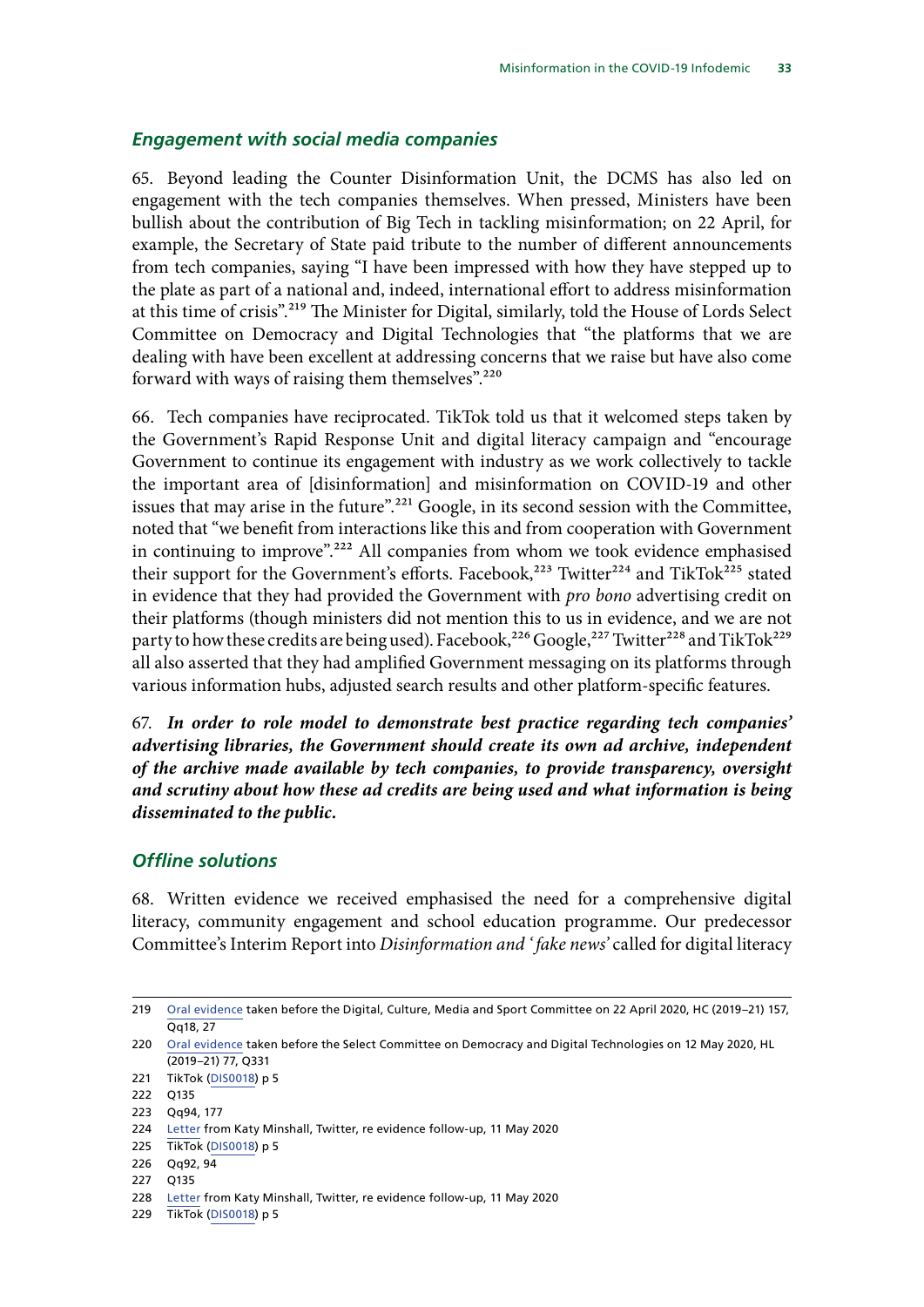<span id="page-34-0"></span>to be the 'fourth pillar' of education alongside reading, writing and maths.<sup>230</sup> Protection Approaches, for instance, recommend that online strategies to tackle misinformation are matched by investment in offline interventions, arguing that "offline solutions to online harms remain startingly absent from policy and civil society efforts".<sup>231</sup> Their submission urges the Government to provide immediate resources for local community groups and schools and upskill and build capacity amongst grassroots organisations.<sup>232</sup> Glitch, similarly, called on the Government to provide education and resources on digital citizenship and online safety, consult with women's organisations about risks to women, and provide guidance to employers about the risks of online harassment and abuse in the workplace.<sup>233</sup> The Government, in its interim consultation response, claimed that it would produce a media literacy strategy this summer to "ensure a co-ordinated and strategic approach to online media literacy education and awareness for children, young people and adults", though at the point of writing we are still awaiting its publication.<sup>234</sup>

69. **The Government had committed to publishing a media literacy strategy this summer. We understand the pressures caused by the crisis, but believe such a strategy would be a key step in mitigating the impact of misinformation, including in the current pandemic.** *We urge the Government to publish its media literacy strategy at the latest by the time it responds to this Report in September. We welcome the non-statutory guidance from the Department for Education on 'Teaching online safety in school' (June 2019),*235 *bringing together computing, citizenship, health and relationships curricula, which among other things covers disinformation and misinformation. We ask that the Government reports on adoption of this material before the end of the academic year 2020/1.*

### *Implication for online harms*

70. Despite the Secretary of State and Minister for Digital's positive assessment of companies' efforts in tackling misinformation, Ministers have elsewhere downplayed the possibilities offered by online harms legislation. In one instance, when asked if tech companies are doing enough to tackle false information, Lords Minister Baroness Williams appeared to justify the lack of action by tech companies: "The thing about the online world is that quite often it is reactive. Unless it is illegal, it is very difficult to make it proactive."236 This statement, however, was then immediately contradicted by the Minister for Digital, who subsequently stated that she had "seen some really good proactive work" from Facebook, Twitter and Google to tackle misinformation that "now shows that it is possible for platforms to work at great speed and with great integrity to address some of these concerns".237

236 [Oral evidence](https://committees.parliament.uk/oralevidence/359/default/) taken before the Home Affairs Committee on 13 May 2020, HC (2019–21) 232, Q 515

237 *Ibid*, Q516

<sup>230</sup> Digital, Culture, Media and Sport Committee, [Disinformation and 'fake news': Interim Report](https://publications.parliament.uk/pa/cm201719/cmselect/cmcumeds/363/363.pdf), fifth report of the session 2017–19, 29 July 2018, HC 363, para 246

<sup>231</sup> Protection Approaches [\(DIS0011](https://committees.parliament.uk/writtenevidence/2115/pdf/))

<sup>232</sup> *Ibid*

<sup>233</sup> Glitch [\(CVD0296](https://committees.parliament.uk/writtenevidence/6398/pdf/)) pp.8, 11, 22, 34

<sup>234</sup> Department for Digital, Culture, Media and Sport and Home Office, Online Harms White Paper - *[Online Harms](https://www.gov.uk/government/consultations/online-harms-white-paper/public-feedback/online-harms-white-paper-initial-consultation-response)  [White Paper - Initial consultation response](https://www.gov.uk/government/consultations/online-harms-white-paper/public-feedback/online-harms-white-paper-initial-consultation-response)*, 12 February 2020

<sup>235</sup> Department for Education, *[Teaching online safety in school](https://assets.publishing.service.gov.uk/government/uploads/system/uploads/attachment_data/file/811796/Teaching_online_safety_in_school.pdf)*, (June 2019)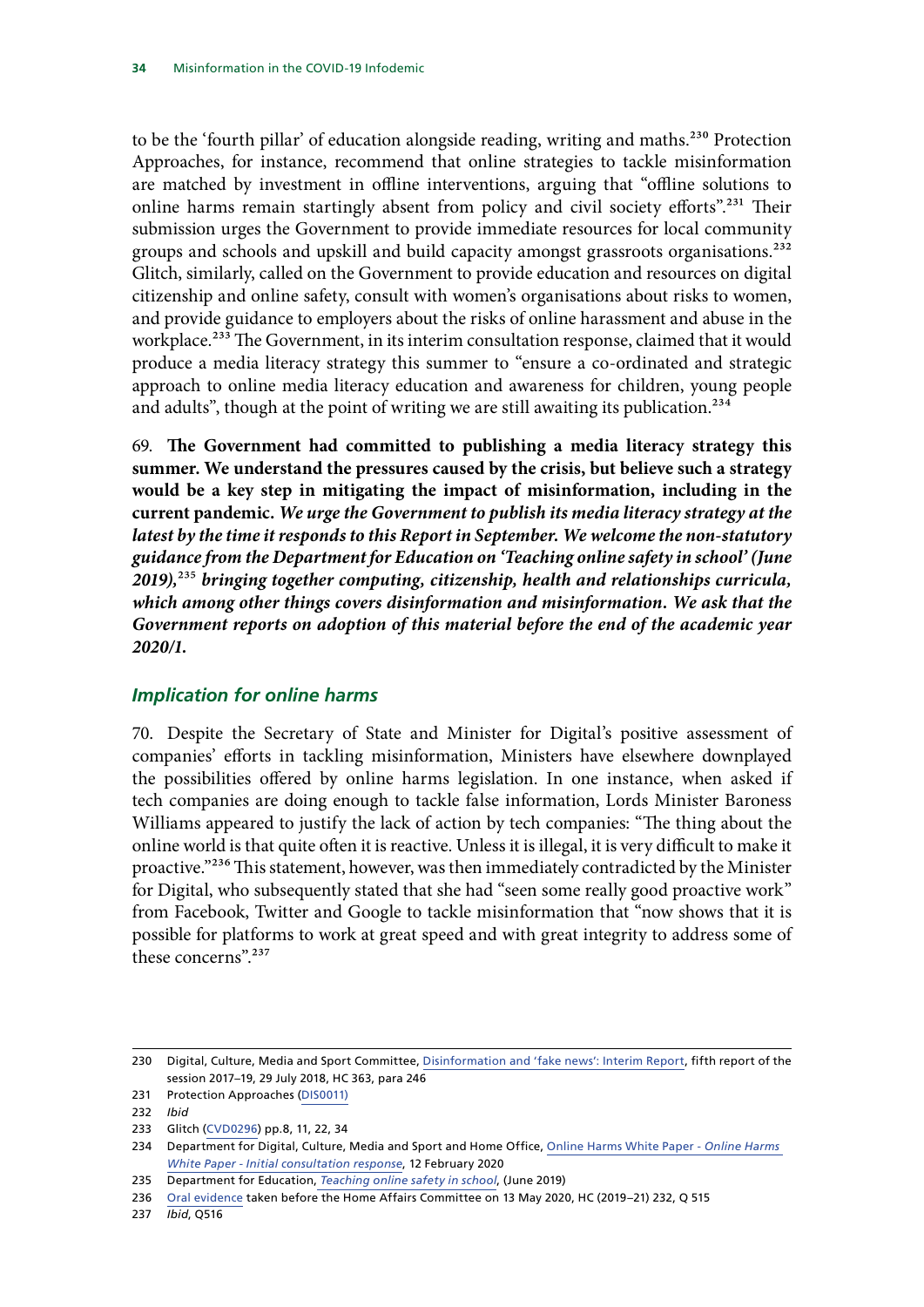<span id="page-35-0"></span>71. Moreover, the Government has stated several times that online harms legislation will aim to hold companies "to what they have promised to do and to their own terms and conditions".<sup>238</sup> The Minister for Digital, however, has acknowledged the limits to this approach, particularly for misinformation and disinformation, stating that, "[i]n many cases, it does not actually contradict some of the platforms' standards or regulations".<sup>239</sup> Moreover, statements elsewhere implied that in several instances, existing terms and conditions were not fit for purpose, as the Secretary of State himself stated that the Department had been working to improve the robustness of companies' terms and conditions, claiming that "[w]e are working with them to understand and beef up their systems and how they as social media companies take action in respect of misinformation".<sup>240</sup> Dame Melanie Dawes, chief executive of Ofcom, set out the drawbacks for such an approach in oral evidence in June:

> What I would say is that, although there are some sensible steps being taken, there is no transparency about it. There is no overall standard that has been set. It is very hard for parents to know what sort of risks their children are exposed to and how they are being managed by the platforms, because we cannot police what our children are doing all day.<sup>241</sup>

72. *The Government should set out a comprehensive list of harms in scope for online harms legislation, rather than allowing companies to do so themselves or to set what they deem acceptable through their terms and conditions. The regulator should have the power instead to judge where these policies are inadequate and make recommendations accordingly against these harms.*

#### **Ofcom**

73. Throughout our inquiry, the Government emphasised that decisions about the scope of regulation for so-called 'harmful but legal' content should fall to the regulator. For example, in response to a question on the balance of illegal harms and 'harmful but legal' in legislation, the Minister for Digital said:

> Within the legislation, the only things that we are setting out are things that are illegal, so child sexual exploitation and terrorism are the two things that are mentioned on the face of the Bill, as far as I understand it at the moment. On the things that are what you describe as legal but harmful, Ofcom is the regulator here and that will be something it will lay down. We are not going to specify what those harms are. $242$

<sup>238</sup> [Oral evidence](https://committees.parliament.uk/oralevidence/300/pdf/) taken before the Digital, Culture, Media and Sport Committee on 22 April 2020, HC (2019–21) 157,  $Q20$ 

<sup>239</sup> [Oral evidence](https://committees.parliament.uk/oralevidence/414/pdf/) taken before the Select Committee on Democracy and Digital Technologies on 12 May 2020, HL (2019–21) 77, Q339

<sup>240</sup> [Oral evidence](https://committees.parliament.uk/oralevidence/300/pdf/) taken before the Digital, Culture, Media and Sport Committee on 22 April 2020, HC (2019–21) 157, O<sub>18</sub>

<sup>241</sup> [Oral evidence](https://committees.parliament.uk/oralevidence/556/pdf/) taken before the Digital, Culture, Media and Sport Committee on 23 June 2020, HC (2019–21) 439,  $\overline{O8}$ 

<sup>242</sup> [Oral evidence](https://committees.parliament.uk/oralevidence/478/pdf/) taken before the Digital, Culture, Media and Sport Committee on 9 June 2020, HC (2019–21) 291, Q380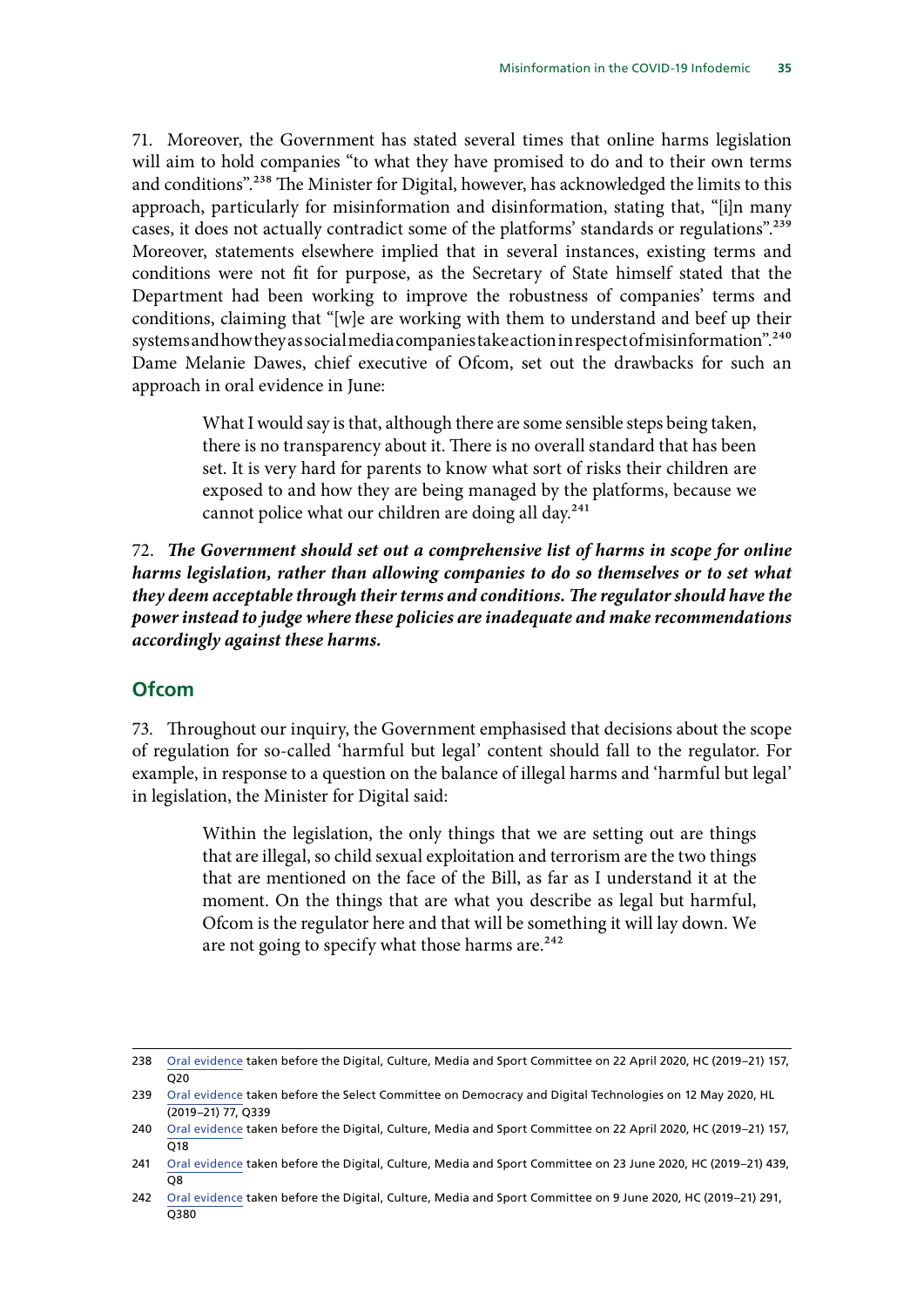74. However, the Government's position was rebuffed by Ofcom in oral evidence several weeks later, when we asked Dame Melanie Dawes about the harms in scope. When asked about the appropriate balance in legislation between illegal content and 'harmful but legal' content, Dame Melanie said:

> If we are appointed, we will work with whatever regime Parliament decides. These are quite important questions for Ministers and Parliament to determine.<sup>243</sup>

Regarding the outcome of this inquiry, Dame Melanie stated that the "online harms regime will need to answer the question as to whether or not disinformation, in particular, is covered".244 However, Dame Melanie did note that, despite the overall scope of legislation being within the purview of Parliament, Ofcom would require flexibility and discretion as a matter of practicality when enforcing the regime.<sup>245</sup> Ofcom was also reluctant to describe the powers it might need to enforce the regime beyond financial penalties, saying that "[i]t would be presumptuous of me to ask for detailed power for a regime that we have not yet been asked to operate".<sup>246</sup> Regarding criminal sanction, which our predecessor called for as a last resort, Dame Melanie noted that "criminal sanction for criminal activities is incredibly important" but commented that it would be a relatively unique power across its other remits.247

75. Dame Melanie did argue that Ofcom needed to "deepen our understanding" of some specific harms,<sup>248</sup> but emphasised Ofcom's "good track record of using other people's research, as well as commissioning our own".<sup>249</sup> Regarding the practicalities of identifying harms, Dame Melanie described the need to work with tech companies to identify issues:

> The regulator will need access to data from the operators, and we would expect to be able to publish information about what is going on and what actions are being taken. With the scale of this, we are going to have to rely on the companies themselves to do a lot of the heavy lifting, but then the regulator's job will be to shine a light, to hold them to account and to investigate if there are issues that suggest not all is as it should be.<sup>250</sup>

Oral and written evidence also emphasised the need to engage with tech companies to test new functions. Dr. Claire Wardle of First Draft told us she "would like to see is the platforms do more but then allow academics to test alongside them to see what the effects are".251 Evidence from Dr. Nejra van Zalk from Imperial College London also described how 'road testing' code has helped understand the impact of digital technologies and innovations on children and young people before they are released to the public.<sup>252</sup>

- 246 *Ibid*, Q4, 25–8, 35
- 247 *bid*, Q37
- 248 *Ibid*, Q15
- 249 *Ibid*, Q22
- 250 *Ibid*, Q9
- 251 Q33
- 252 Dr Nejra van Zalk ([DIS0020\)](https://committees.parliament.uk/writtenevidence/7990/pdf/)

<sup>243</sup> [Oral evidence](https://committees.parliament.uk/oralevidence/556/pdf/) taken before the Digital, Culture, Media and Sport Committee on 23 June 2020, HC (2019–21) 439,  $O<sub>6</sub>$ 

<sup>244</sup> *Ibid*, Q24

<sup>245</sup> *Ibid*, Q10; also Qq6–7, 14–5, 18, 21, 36, 39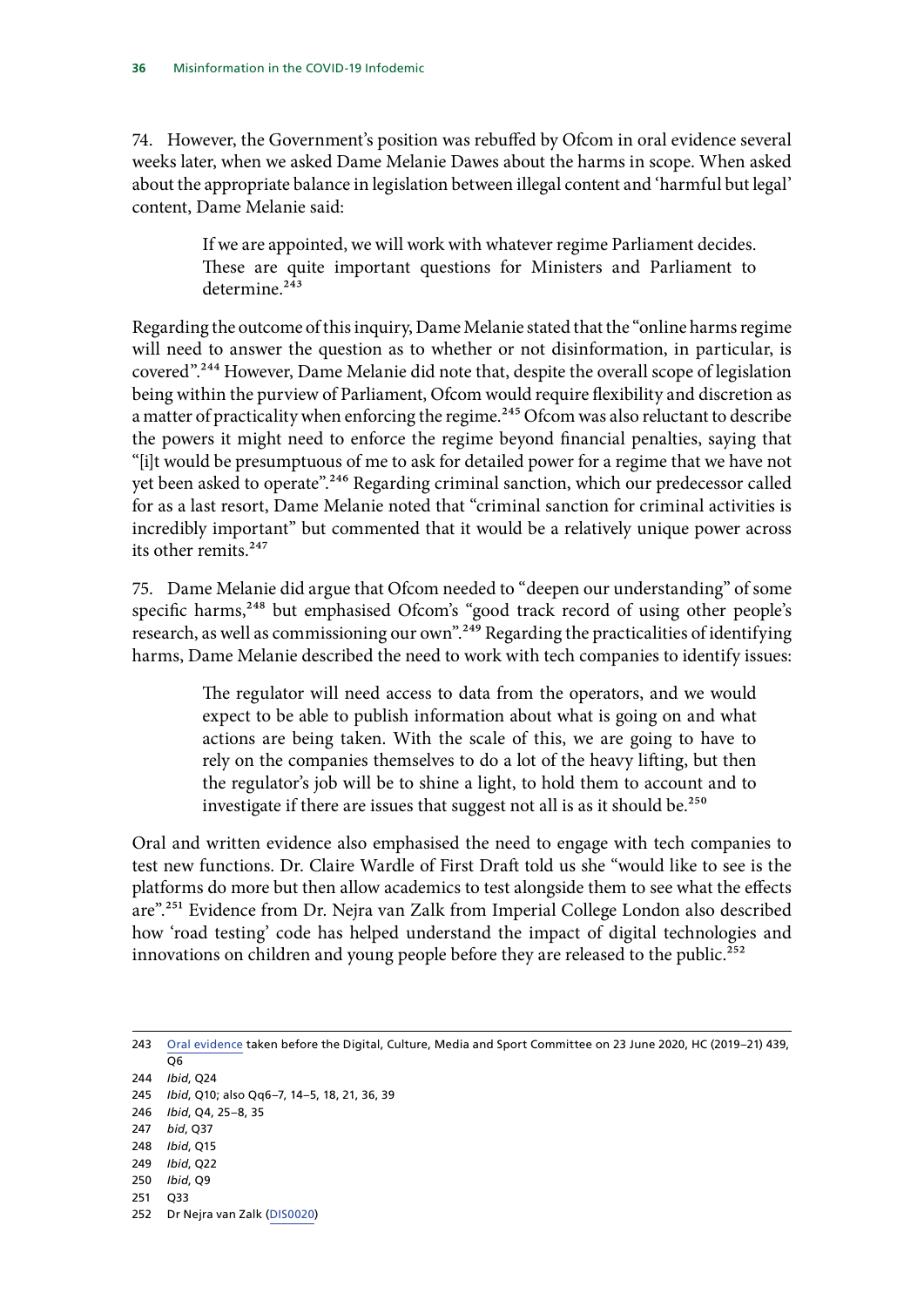76. **We are pleased that the Government has taken up our predecessor Committee's recommendation to appoint an independent regulator. The regulator must be named immediately to give it enough time to take on this critical remit. Any continued delay in naming an online harms regulator will bring into question how seriously the government is taking this crucial policy area. We note Ofcom's track record of research and expedited work on misinformation in other areas of its remit in this time of crisis as arguments in its favour.** *We urge the Government to finalise the regulator in the response to this Report. Alongside this decision, the Government should also make proposals regarding the powers Ofcom would need to deliver its remit and include the power to regulate disinformation. We reiterate our predecessor Committee's calls for criminal sanctions where there has been criminal wrongdoing. We also believe that the regulator should facilitate independent researchers 'road testing' new features against harms in scope, to assure the regulator that companies have designed these features ethically before they are released to the public.*

77. We have also raised concerns that social media may be allowing third parties to exploit gaps in regulation. In correspondence with Dame Melanie, we raised concerns that Press TV had been using social media platforms to circumvent the revocation of its broadcasting licence in 2012253 until its UK YouTube channel was deleted by YouTube unilaterally in January 2020 for going against its policies.<sup>254</sup> Finally, in oral evidence we raised the issue that vendors of the harmful Miracle Mineral Solution and other hoax cures have exploited gaps in foods standards and medicine regulations on social media, making it difficult to compel tech companies to take action at scale against them.<sup>255</sup> We have noted that the Competition and Markets Authority, Information Commissioner's Office and Ofcom have recently launched a 'Digital Regulation Cooperation Forum' to strengthen collaboration and co-ordination between them.

78. *The Government should also consider how regulators can work together to address any gaps between existing regulation and online harms. It should do this in consultation with the Digital Regulation Cooperation Forum, the creation of which we note as a proactive step by the regulatory community in addressing this. We believe that other regulatory bodies should be able to bring super-complaints to the new online harms regulator.*

<sup>253</sup> [Letter](https://committees.parliament.uk/publications/592/documents/2365/default/) from the Chair to Dame Melanie Dawes, Chief Executive, Ofcom, re Misinformation about the COVID-19 crisis, 6 April 2020

<sup>254</sup> *"[Google deletes Press TV UK's YouTube account](https://www.middleeasteye.net/news/google-shuts-down-press-tv-uks-youtube-account)"*, Middle East Eye, 14 January 2020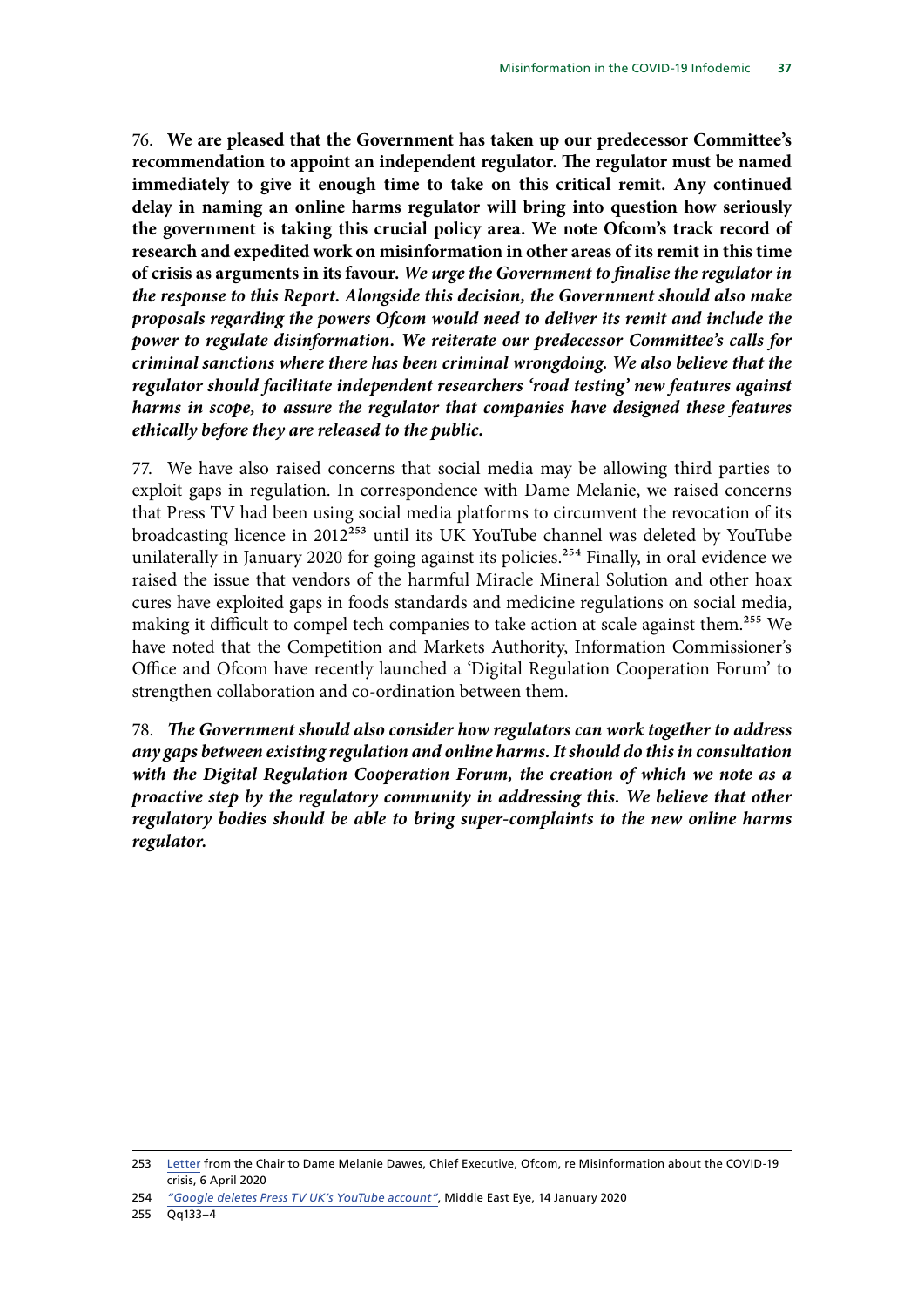# <span id="page-38-0"></span>Conclusions and recommendations

## Introduction

- 1. We are pleased that the Government has listened to our predecessor Committee's two headline recommendations, and that it will launch a duty of care and an independent regulator of online harms in forthcoming legislation. However, we are very concerned about the pace of the legislation, which may not appear even in draft form for over two years since the White Paper was published in February 2019. *We recommend that the Government publish draft legislation, either in part or*  in full, alongside the full consultation response this autumn if a finalised Bill is not *ready. Given our ongoing interest and expertise in this area, we plan to undertake prelegislative scrutiny. We also remind the Government of our predecessor Committee's recommendation for the DCMS Committee to have a statutory veto over the appointment and dismissal of the Chief Executive to ensure public confidence in their independence, similar to the Treasury Committee's veto over senior appointments to the Office of Budget Responsibility, and urge the Government to include similar provisions in the Bill*. (Paragraph 12)
- 2. Online harms legislation must respect the principles established in international human rights law, with a clear and precise legal basis. Despite the Government's intention that the regulator should decide what 'harmful but legal' content should be in scope, Ofcom has emphasised repeatedly that it believes this is a matter for Parliament. Parliamentary scrutiny is necessary to ensure online harms legislation has democratic legitimacy, and to ensure the scope is sufficiently well-delineated to protect freedom of expression. *We strongly recommend that the Government bring forward a detailed process for deciding which harms are in scope for legislation. This process must always be evidence-led and subject to democratic oversight, rather than delegated entirely to the regulator. Legislation should also establish clearly the differentiated expectations of tech companies for illegal content and 'harmful but legal'*. (Paragraph 16)
- 3. These technologies, media and usage trends are fast-changing in nature. Whatever harms are specified in legislation, we welcome the inclusion alongside them of the wider duty of care, which will allow the regulator to consider issues outside the specified list (and allow for recourse through the courts). The Committee rejects the notion that an appropriate definition of the anti-online harms measures that operators should be subject to are simply those stated in their own terms and conditions. (Paragraph 17)

### Tech companies' response

4. The need to tackle online harms often runs at odds with the financial incentives underpinned by the business model of tech companies. The role of algorithms in incentivising harmful content has been emphasised to us consistently by academia and by stakeholders. Tech companies cited difficulties in cases of 'borderline content' but did not fully explain what would constitute these cases. Given the central role of algorithms in surfacing content, and in the spread of online harms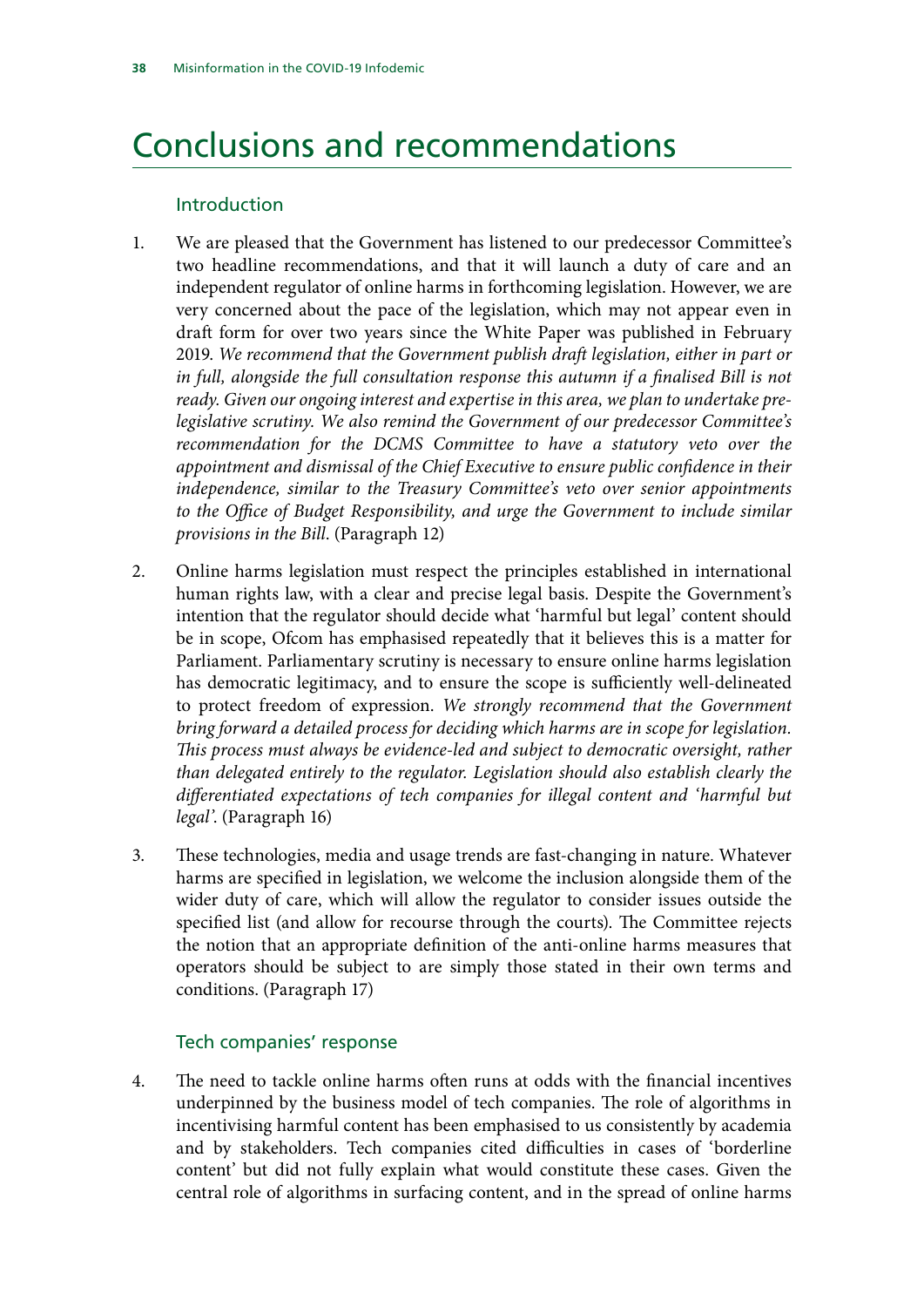such as misinformation and disinformation in particular, it is right that the online harms regulator will be empowered to request transparency about tech companies' algorithms. *The Government should consider how algorithmic auditing can be done in practice and bring forward detailed proposals in the final consultation response to the White Paper*. (Paragraph 20)

- 5. The current business model not only creates disincentives for tech companies to tackle misinformation, it also allows others to monetise misinformation too. *To properly address these issues, the online harms regulator will need sight of comprehensive advertising libraries to see if and how advertisers are spreading misinformation through paid advertising or are exploiting misinformation or other online harms for financial gain. Tech companies should also address the disparity in transparency regarding ad libraries by standardising the information they make publicly available. Legislation should also require advertising providers like Google to provide directories of websites that they provide advertising for, to allow for greater oversight in the monetisation of online harms by third parties*. (Paragraph 24)
- 6. Tech companies rely on quality journalism to provide authoritative information. They earn revenue both from users consuming this on their platforms as well as (in the case of Google) providing advertising on news websites, and news drives users to their services. We agree with the Competition and Markets Authority that features of the digital advertising market controlled by companies such as Facebook and Google must not undermine the ability of newspapers and others to produce quality content. Tech companies should be elevating authoritative journalistic sources to combat the spread of misinformation. This is an issue to which the Committee will no doubt return. (Paragraph 26)
- 7. We are acutely conscious that disinformation around the public health issues of the COVID-19 crisis have been relatively easy for tech companies to deal with, as binary true/false judgements are often applicable. In normal times, dealing with the greater nuance of political claims, the prominence of quality news sources on platforms, and their financial viability, will be all the more important in tackling misinformation and disinformation. (Paragraph 27)
- 8. The Government has repeatedly stated that online harms legislation will simply hold platforms to their own policies and community standards. However, we discovered that these policies were not fit for purpose, a fact that was seemingly acknowledged by the companies. *The Government must empower the new regulator to go beyond ensuring that tech companies enforce their own policies, community standards and terms of service. The regulator must ensure that these policies themselves are adequate in addressing the harms faced by society. It should have the power to standardise these policies across different platforms, ensuring minimum standards under the duty of care. The regulator should moreover be empowered to hand out significant fines for non-compliance. It should also have the ability to disrupt the activities of businesses that are not complying, and ultimately to ensure that custodial sentences are available as a sanction where required*. (Paragraph 32)
- 9. *Alongside developing its voluntary codes of practice for child sexual exploitation and abuse and terrorist content, the Government should urgently work with tech companies to develop a voluntary code of practice to protect citizens from the harmful*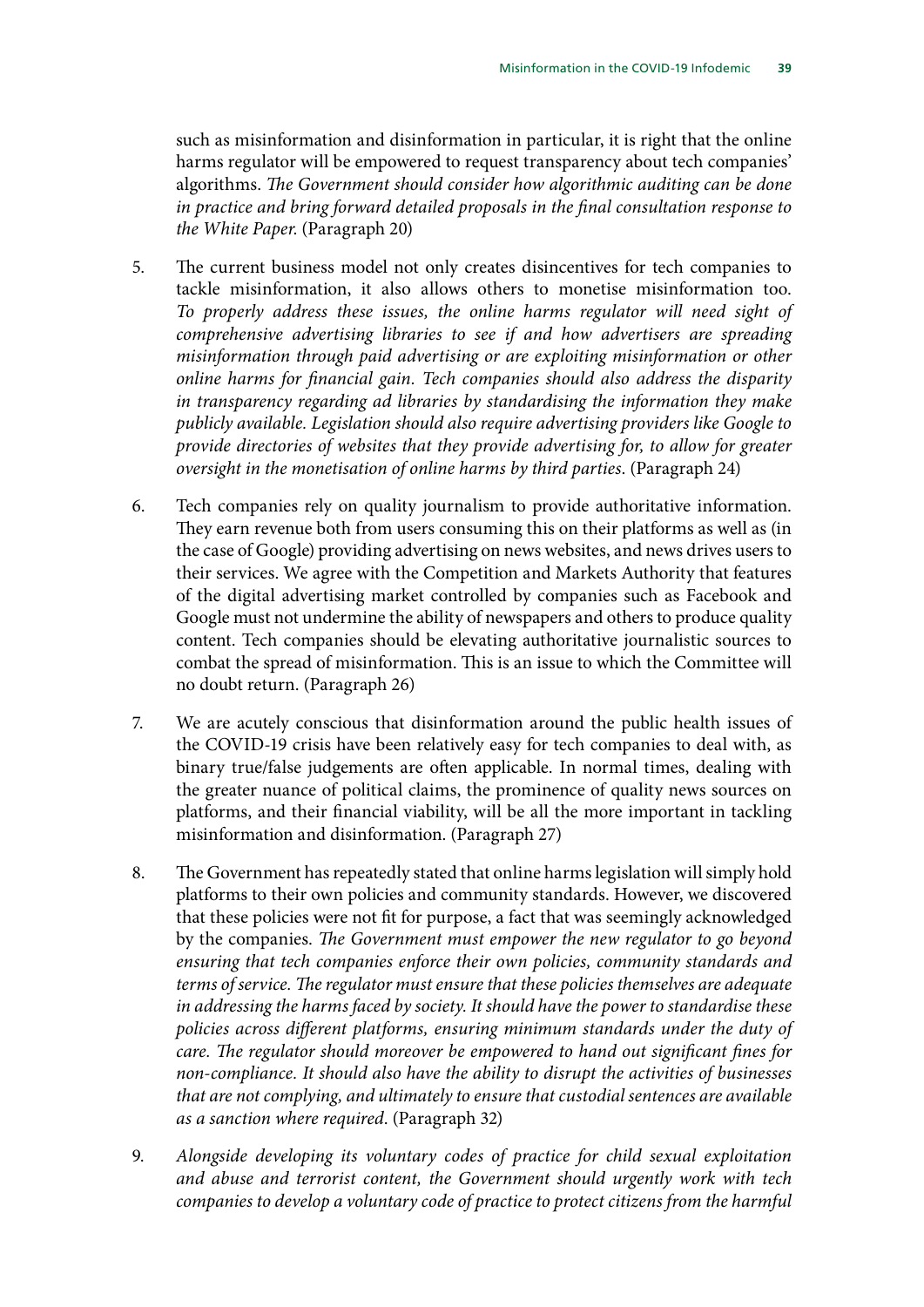impacts of misinformation and disinformation, in concert with academics, civil *society and regulators. A well-developed code of practice for misinformation and disinformation would be world-leading and will prepare the ground for legislation in this area*. (Paragraph 34)

- 10. Currently, tech companies emphasise the effectiveness of AI content moderation over user reporting and human content moderation. However, the evidence has shown that an overreliance on AI moderation has limitations, particularly as regards speech, but also often with images and video too. We believe that both easy-to-use, transparent user reporting systems and robust proactive systems, which combine AI moderation but also human review, are needed to identify and respond to misinformation and other instances of harm. *To fulfil their duty of care, tech companies must be required to have easy-to-use user reporting systems and the capacity to respond to these in a timely fashion. To provide transparency, they must produce clear and specific information to the public about how reports regarding content that breaches legislative standards, or a company's own standards (where these go further than legislation), are dealt with, and what the response has been. The new regulator should also regularly test and audit each platform's user reporting functions, centring the user experience from report to resolution in its considerations*. (Paragraph 39)
- 11. Research has consistently suggested that bots play an active role in spreading disinformation into users' news feeds. Despite our several attempts to engage with Twitter about the extent of the use of bots in spreading disinformation on their platform, the company failed to provide us with the information we sought. *Tech companies should be required to regularly report on the number of bots on their platform, particularly where research suggests these might contribute to the spread of disinformation. To provide transparency for platform users and to safeguard them where they may unknowingly interact with and be manipulated by bots, we also recommend that the regulator should require companies to label bots and uses of automation separately and clearly*. (Paragraph 42)
- 12. The pandemic has demonstrated that misinformation and disinformation are often spread by influential and powerful people who seem to be held to a different standard to everyone else. Freedom of expression must be respected, but it must also be recognised that currently tech companies place greater conditions on the public's freedom of expression than that of the powerful. *The new regulator should be empowered to examine the role of user verification in the spread of misinformation and other online harms, and should look closely at the implications of how policies are applied to some accounts relative to others*. (Paragraph 45)
- 13. We recognise tech companies' innovations in tackling misinformation, such as 'correct the record' tools and warning labels. We also applaud the role of independent fact-checking organisations, who have provided the basis for these tools. These contributions have shown what is possible in technological responses to misinformation, though we have observed that often these responses do not go far enough, with little to no explanation as to why such shortcomings cannot be addressed. Twitter's labelling, for instance, has been inconsistent, while we are concerned that Facebook's corrective tool overlooks many people who may be exposed to misinformation. For users who are known to have dwelt on material that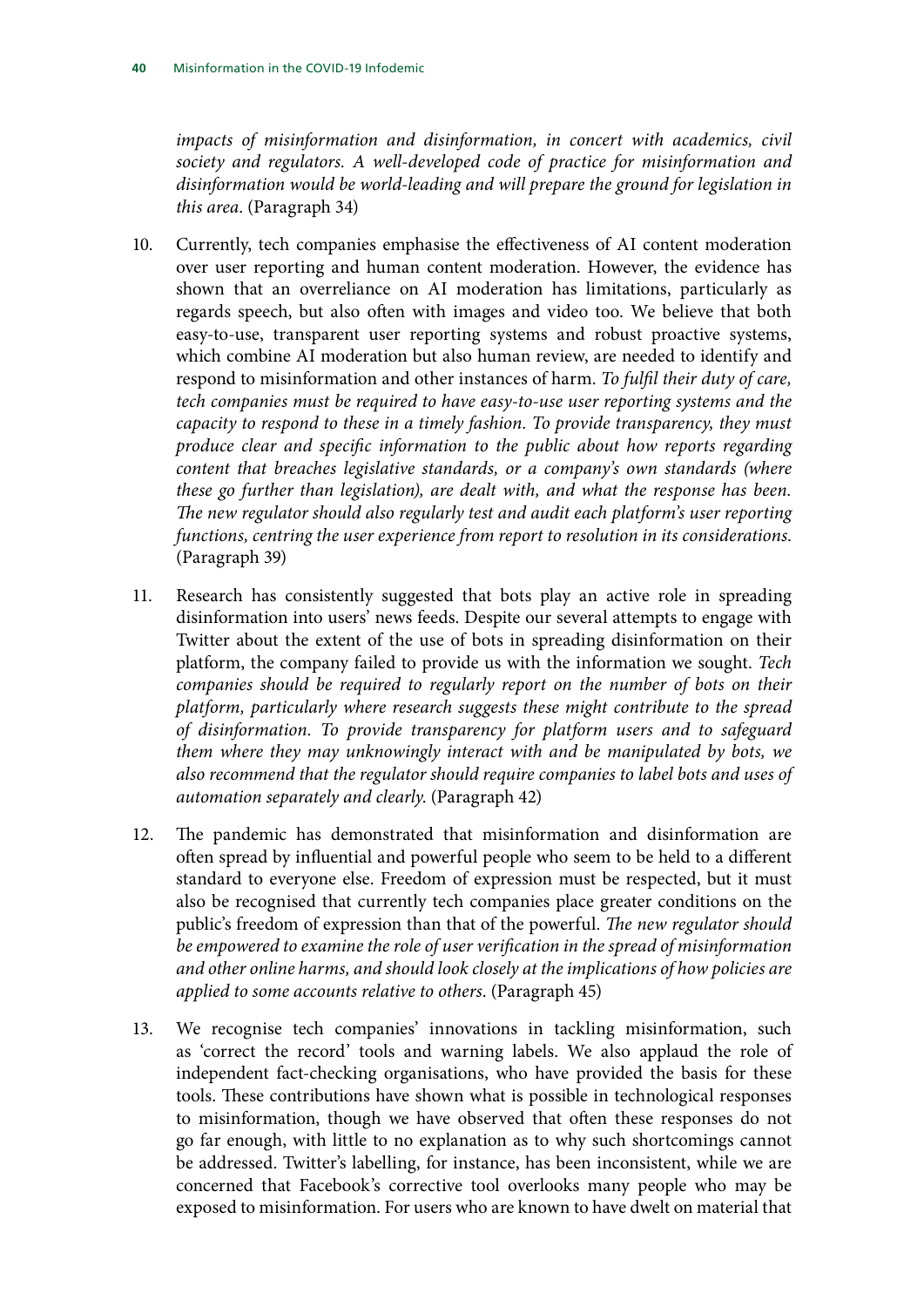has been disproved and may be harmful to their health, it strikes us that the burden of proof should be to show why they should not have this made known to them, rather than the other way around. (Paragraph 49)

14. *The new regulator needs to ensure that research is carried out into the best way of mitigating harms and, in the case of misinformation, increasing the circulation and impact of authoritative fact-checks. It should also be able to support the development of new tools by independent researchers to tackle harms proactively and be given power to require that, where practical, those methods found to be effective are deployed across the industry in a consistent way. We call on the Government to bring forward proposals in response to this report, to give us the opportunity to engage with the research and regulatory communities and to scrutinise whether the proposals are adequate*. (Paragraph 50)

#### Public sector response

- 15. Research has shown that the public has turned away from tech companies' platforms as a source of trusted news and towards public sector broadcasting during the COVID-19 crisis, demonstrating a lack of trust in social media. The Government must take account of this as it develops online harms legislation over the coming months. It has already committed to naming an independent regulator; it should also look to the 'clear set of requirements' and 'detailed content standards' in broadcasting as a benchmark for quantifying and measuring the range of harms in scope of legislation. (Paragraph 54)
- 16. Resources developed by public service broadcasters such as the Trusted News Initiative show huge potential as a framework in which public and private sector can come together to ensure verified, quality news provision. However, we are concerned that tech companies' engagement in the initiative is limited. Facebook, for example, has chosen not to provide TNI partners with accounts on WhatsApp, which could otherwise provide an independent but robust source of information of Government and public health advice. *The Government should support the BBC to be more assertive in deepening private sector involvement, such as by adapting the Trusted News Initiative to changes in the social media ecosystem such as the emergence of TikTok and other new platforms. The Government and online harms regulator should use the TNI to ' join up' approaches to public media literacy and benefit from shared learning regarding misinformation and disinformation. It should do this in a way that respects the independence from Government and expertise of the group's members, and not impose a top-down approach*. (Paragraph 58)
- 17. The Government should reconsider how the various teams submitting information to the Counter Disinformation Unit best add value to tackling the infodemic. Factchecking 70 instances of misinformation a week duplicates the work of other organisations with professional expertise in the area. *Instead, the Government should focus on opening up channels with organisations that verify information in a 'Factchecking Forum', convened by the Counter Disinformation Unit, and share instances that are flagged by these organisations across its stakeholders, including and especially to public health organisations and all NHS trusts, key and/or frontline*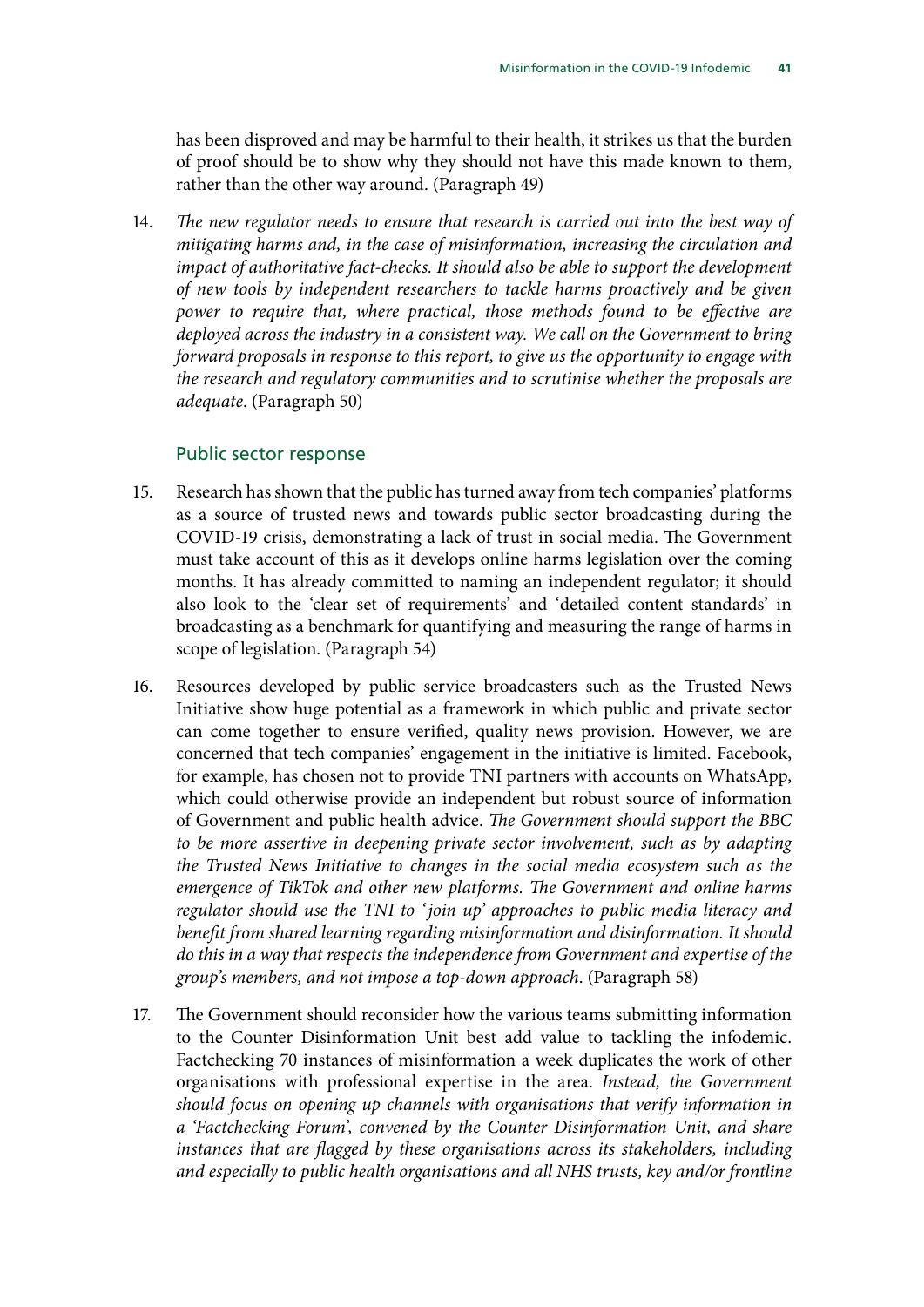*workers and essential businesses to prepare them for what they may be facing as a direct result of misinformation, allowing them to take appropriate precautions*. (Paragraph 63)

- 18. *We recommend that the Government also empower the new online harms regulator to commission research into platforms' actions and to ensure that companies pass on the necessary data to independent researchers and independent academics with rights of access to social media platform data. It should also engage with the Information Commissioner's Office to ensure this is done with respect to data protection laws and data privacy. In the long term, the regulator should require tech companies to maintain 'takedown libraries', provide information on content takedown requests, and work with researchers and regulators to ensure this information is comprehensive and accessible. Proposals for oversight of takedowns, including redressal mechanisms, should be revisited to ensure freedom of expression is safeguarded*. (Paragraph 64)
- 19. *In order to role model to demonstrate best practice regarding tech companies' advertising libraries, the Government should create its own ad archive, independent of the archive made available by tech companies, to provide transparency, oversight and scrutiny about how these ad credits are being used and what information is being disseminated to the public*. (Paragraph 67)
- 20. The Government had committed to publishing a media literacy strategy this summer. We understand the pressures caused by the crisis, but believe such a strategy would be a key step in mitigating the impact of misinformation, including in the current pandemic. *We urge the Government to publish its media literacy strategy at the latest by the time it responds to this Report in September. We welcome the non-statutory guidance from the Department for Education on 'Teaching online safety in school' (June 2019), bringing together computing, citizenship, health and relationships curricula, which among other things covers disinformation and misinformation. We ask that the Government reports on adoption of this material before the end of the academic year 2020/1*. (Paragraph 69)
- 21. *The Government should set out a comprehensive list of harms in scope for online harms legislation, rather than allowing companies to do so themselves or to set what they deem acceptable through their terms and conditions. The regulator should have the power instead to judge where these policies are inadequate and make recommendations accordingly against these harms*. (Paragraph 72)
- 22. We are pleased that the Government has taken up our predecessor Committee's recommendation to appoint an independent regulator. The regulator must be named immediately to give it enough time to take on this critical remit. Any continued delay in naming an online harms regulator will bring into question how seriously the government is taking this crucial policy area. We note Ofcom's track record of research and expedited work on misinformation in other areas of its remit in this time of crisis as arguments in its favour. *We urge the Government to finalise the regulator in the response to this Report. Alongside this decision, the Government should also make proposals regarding the powers Ofcom would need to deliver its remit and include the power to regulate disinformation. We reiterate our predecessor Committee's calls for criminal sanctions where there has been criminal wrongdoing. We*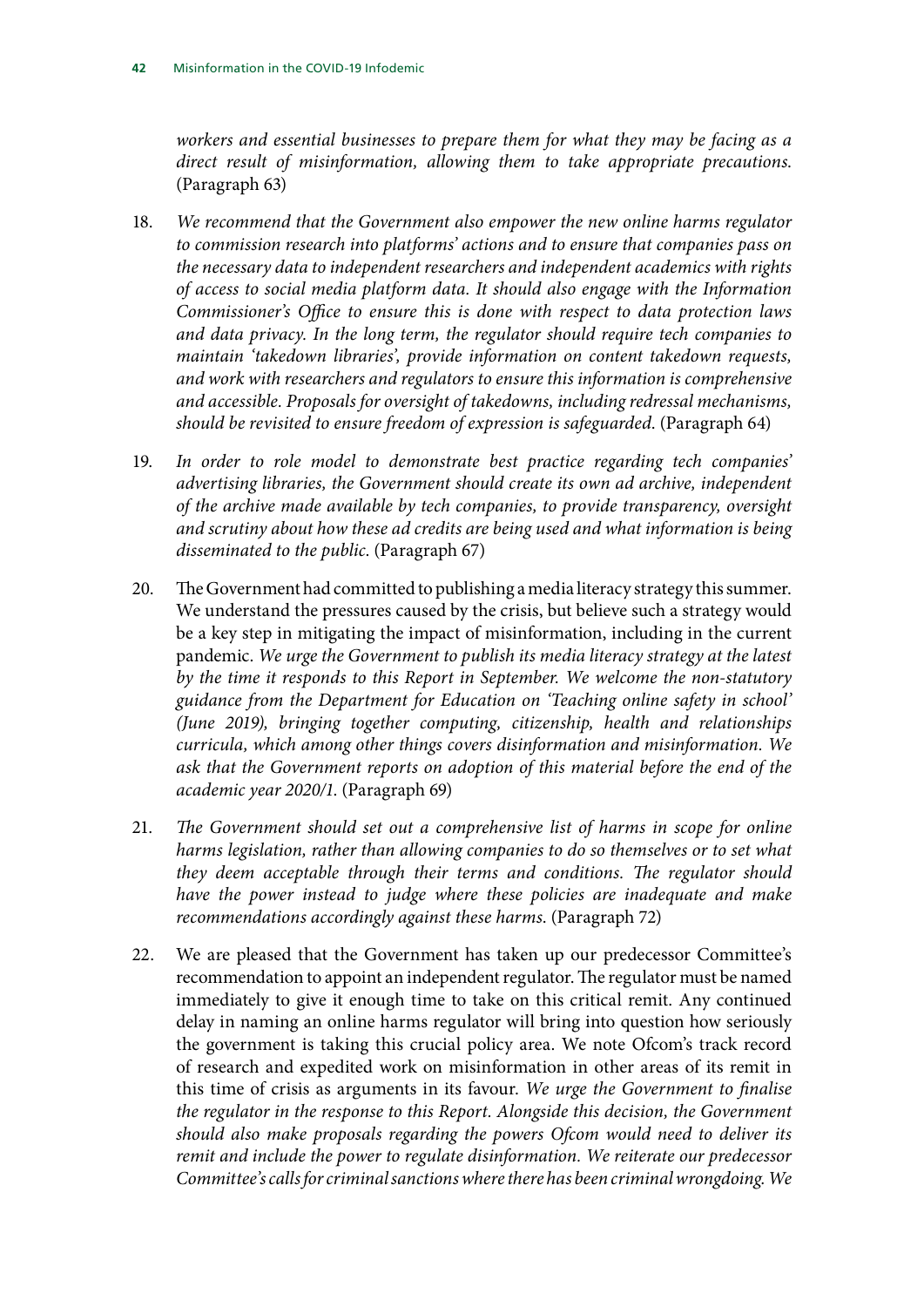*also believe that the regulator should facilitate independent researchers 'road testing' new features against harms in scope, to assure the regulator that companies have designed these features ethically before they are released to the public*. (Paragraph 76)

23. *The Government should also consider how regulators can work together to address any gaps between existing regulation and online harms. It should do this in consultation with the Digital Regulation Cooperation Forum, the creation of which we note as a proactive step by the regulatory community in addressing this. We believe that other regulatory bodies should be able to bring super-complaints to the new online harms regulator*. (Paragraph 78)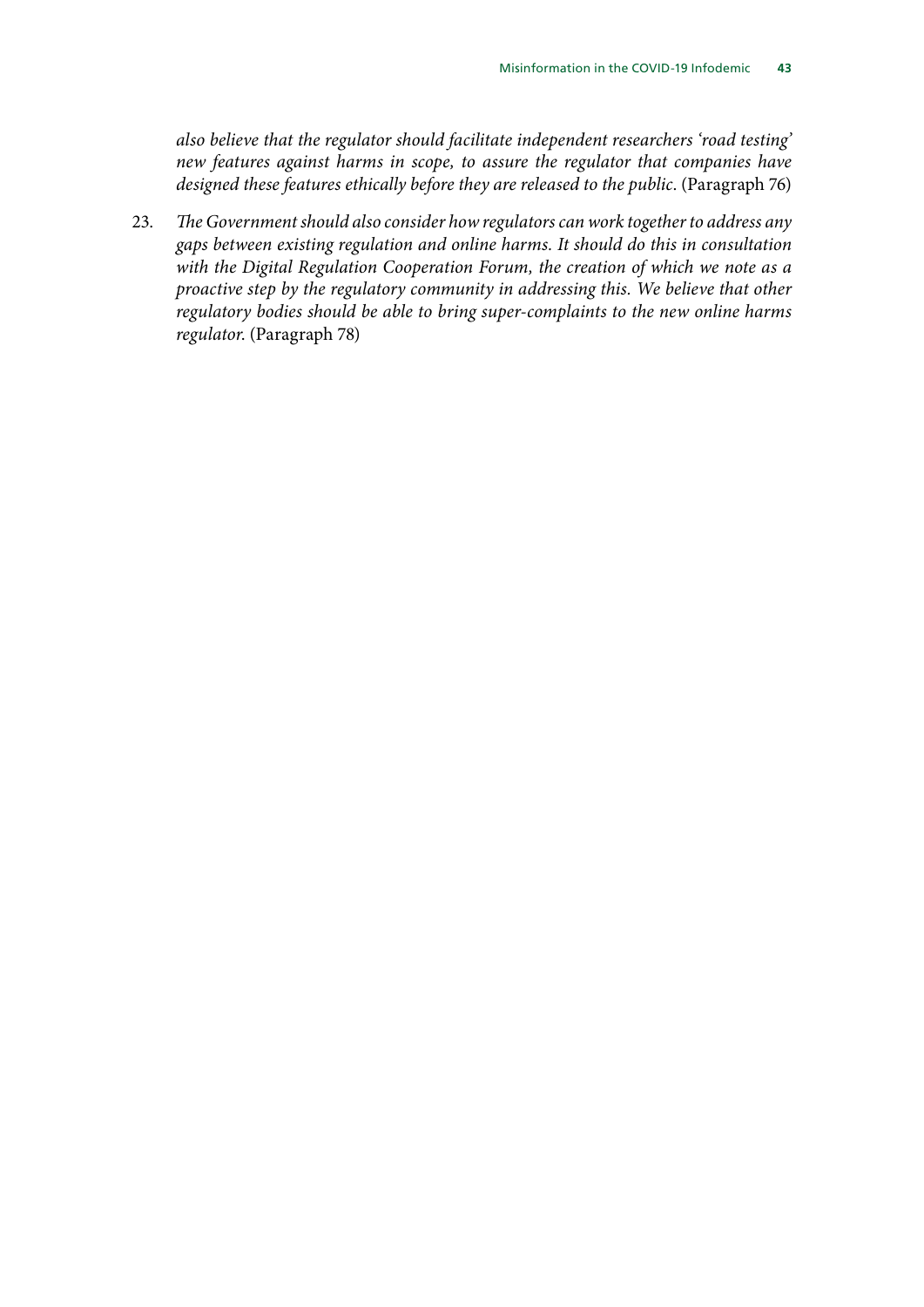# <span id="page-44-0"></span>Formal minutes

#### **Thursday 16 July 2020**

Julian Knight, in the Chair

| Kevin Brennan       | Rt Hon Damian Hinds |
|---------------------|---------------------|
| Julie Elliott       | John Nicolson       |
| Rt Hon Damian Green |                     |

Draft Report (*Misinformation in the COVID-19 Infodemic*), proposed by the Chair, brought up and read.

*Ordered*, That the draft Report be read a second time, paragraph by paragraph.

Paragraphs 1 to 78 read and agreed to.

Summary agreed to.

*Resolved*, That the Report be the Second Report of the Committee to the House.

*Ordered*, That the Chair make the Report to the House.

*Ordered*, That embargoed copies of the Report be made available, in accordance with the provisions of Standing Order No.134.

[Adjourned till Monday 20 July at 4.00 p.m.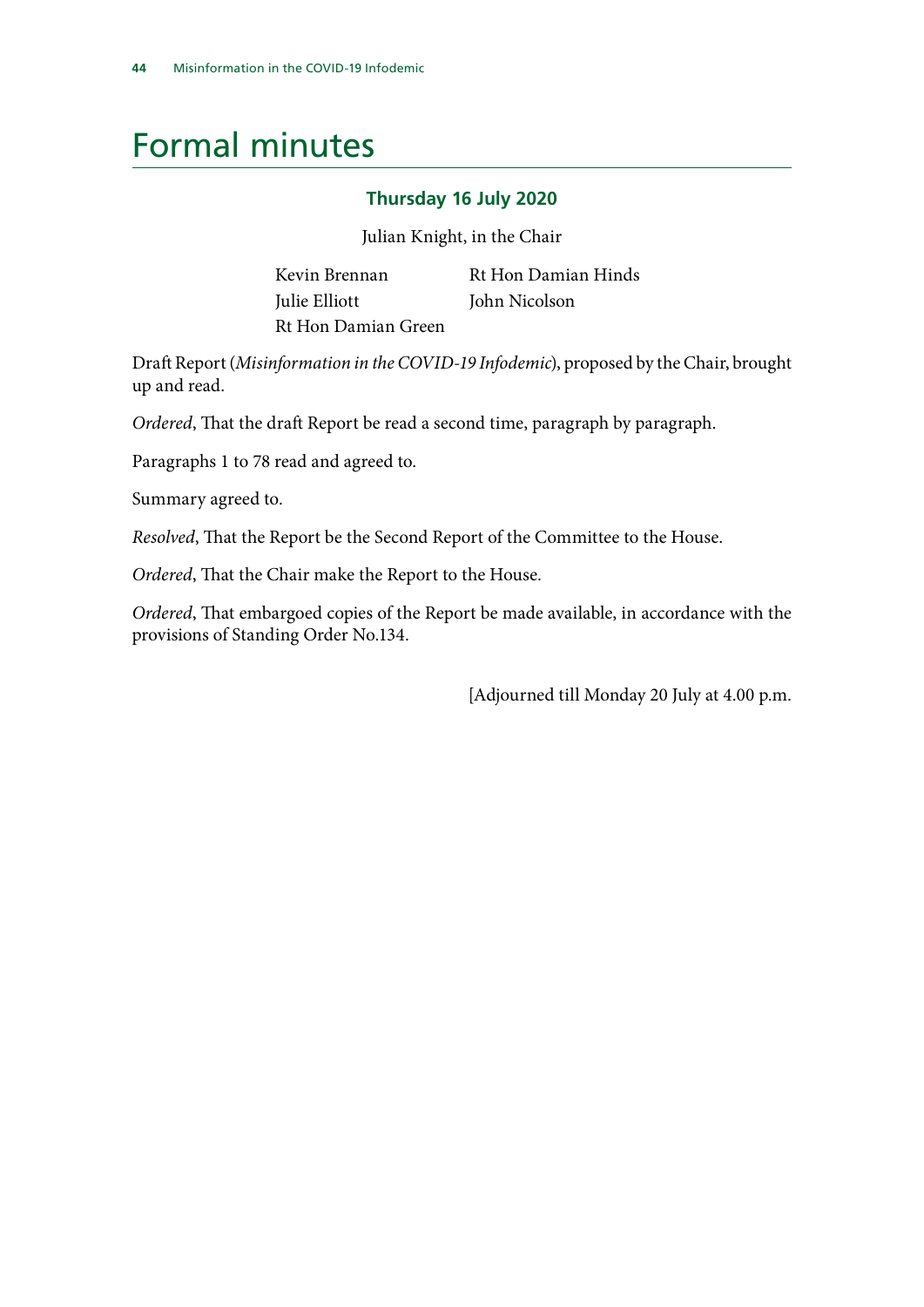# <span id="page-45-0"></span>**Witnesses**

The following witnesses gave evidence. Transcripts can be viewed on the [inquiry publications](https://committees.parliament.uk/work/232/default/publications/oral-evidence/) [page](https://committees.parliament.uk/work/232/default/publications/oral-evidence/) of the Committee's website.

# **Thursday 30 April 2020**

| Stacie Hoffmann, Digital Policy and Cyber Security Consultant, Oxford<br>Information Labs; Professor Philip N. Howard, Director, Oxford Internet<br>Institute; Dr Claire Wardle, Co-Founder and Director, First Draft News | $O1 - 46$ |
|----------------------------------------------------------------------------------------------------------------------------------------------------------------------------------------------------------------------------|-----------|
| Katy Minshall, UK Head of Government, Public Policy and Philanthropy,<br>Twitter; Richard Earley, UK Public Policy Manager, Facebook; Alina<br>Dimofte, Public Policy and Government Relations Manager, Google             | Q47-113   |

#### **Thursday 04 June 2020**

| Thomas Knowles, Paramedic; Dr Megan Emma Smith, Consultant<br>Anaesthetist                                                                                                              | Q114-134 |
|-----------------------------------------------------------------------------------------------------------------------------------------------------------------------------------------|----------|
| Leslie Miller, Vice-President of Government Affairs and Public Policy,<br>YouTube; Derek Slater, Global Director of Information Policy, Government<br>Affairs and Public Policy, Google | Q135-161 |
| Monika Bickert, Head of Product Policy and Counterterrorism, Facebook                                                                                                                   | Q162-194 |
| Nick Pickles, Director of Public Policy Strategy, Twitter                                                                                                                               | Q195-231 |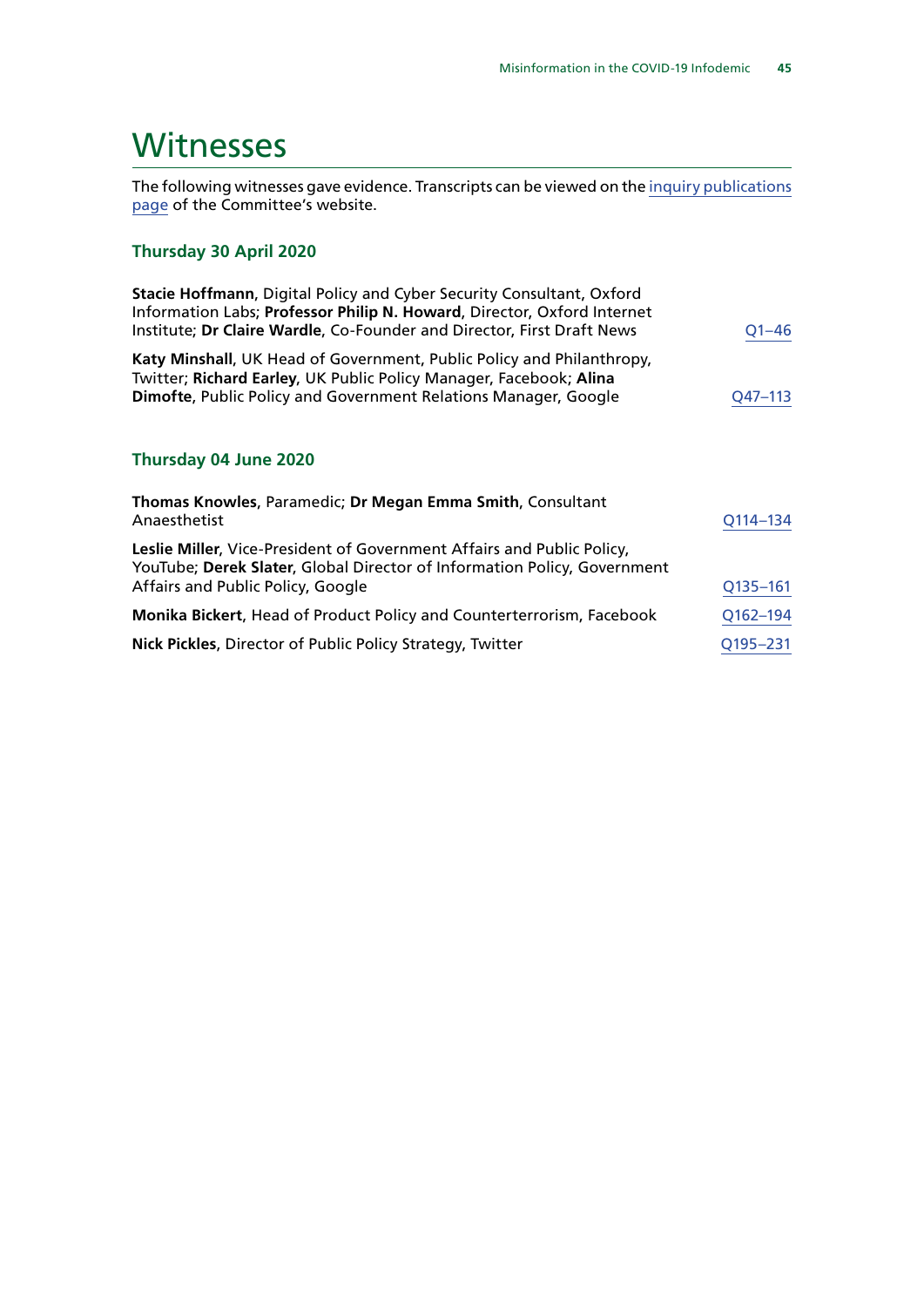# <span id="page-46-0"></span>Published written evidence

The following written evidence was received and can be viewed on the [inquiry publications](https://committees.parliament.uk/work/232/default/publications/written-evidence/) [page](https://committees.parliament.uk/work/232/default/publications/written-evidence/) of the Committee's website.

DIS numbers are generated by the evidence processing system and so may not be complete.

- AFP [\(DIS0002](https://committees.parliament.uk/writtenevidence/945/html/))
- BBC ([DIS0012\)](https://committees.parliament.uk/writtenevidence/2159/html/)
- British Telecom [\(DIS0017](https://committees.parliament.uk/writtenevidence/2896/html/))
- Channel 4 [\(DIS0016\)](https://committees.parliament.uk/writtenevidence/2592/html/)
- Clean up the Internet ([DIS0008](https://committees.parliament.uk/writtenevidence/2106/html/))
- M Fernandez-Barham ([DIS0003](https://committees.parliament.uk/writtenevidence/952/html/))
- Frontline healthcare professionals ([DIS0019\)](https://committees.parliament.uk/writtenevidence/6062/html/)
- Full Fact ([DIS0006](https://committees.parliament.uk/writtenevidence/2101/html/))
- Global Partners Digital, Index on Censorship, Open Rights Group, and Article 19 ([DIS0005\)](https://committees.parliament.uk/writtenevidence/2059/html/)
- Gorman, Mr Adam [\(DIS0001](https://committees.parliament.uk/writtenevidence/902/html/))
- Hacked Off ([DIS0014\)](https://committees.parliament.uk/writtenevidence/2206/html/)
- 12 Henry Jackson Society ([DIS0010](https://committees.parliament.uk/writtenevidence/2112/html/))
- Office for Statistics Regulation [\(DIS0015](https://committees.parliament.uk/writtenevidence/2588/html/))
- The Pirbright Institute ([DIS0009](https://committees.parliament.uk/writtenevidence/2109/default/))
- Protection Approaches ([DIS0011\)](https://committees.parliament.uk/writtenevidence/2115/html/)
- TikTok ([DIS0018](https://committees.parliament.uk/writtenevidence/5174/html/))
- Tony Blair Institute for Global Change [\(DIS0013\)](https://committees.parliament.uk/writtenevidence/2160/html/)
- Van Zalk, Dr Nejra [\(DIS0020](https://committees.parliament.uk/writtenevidence/7990/html/))